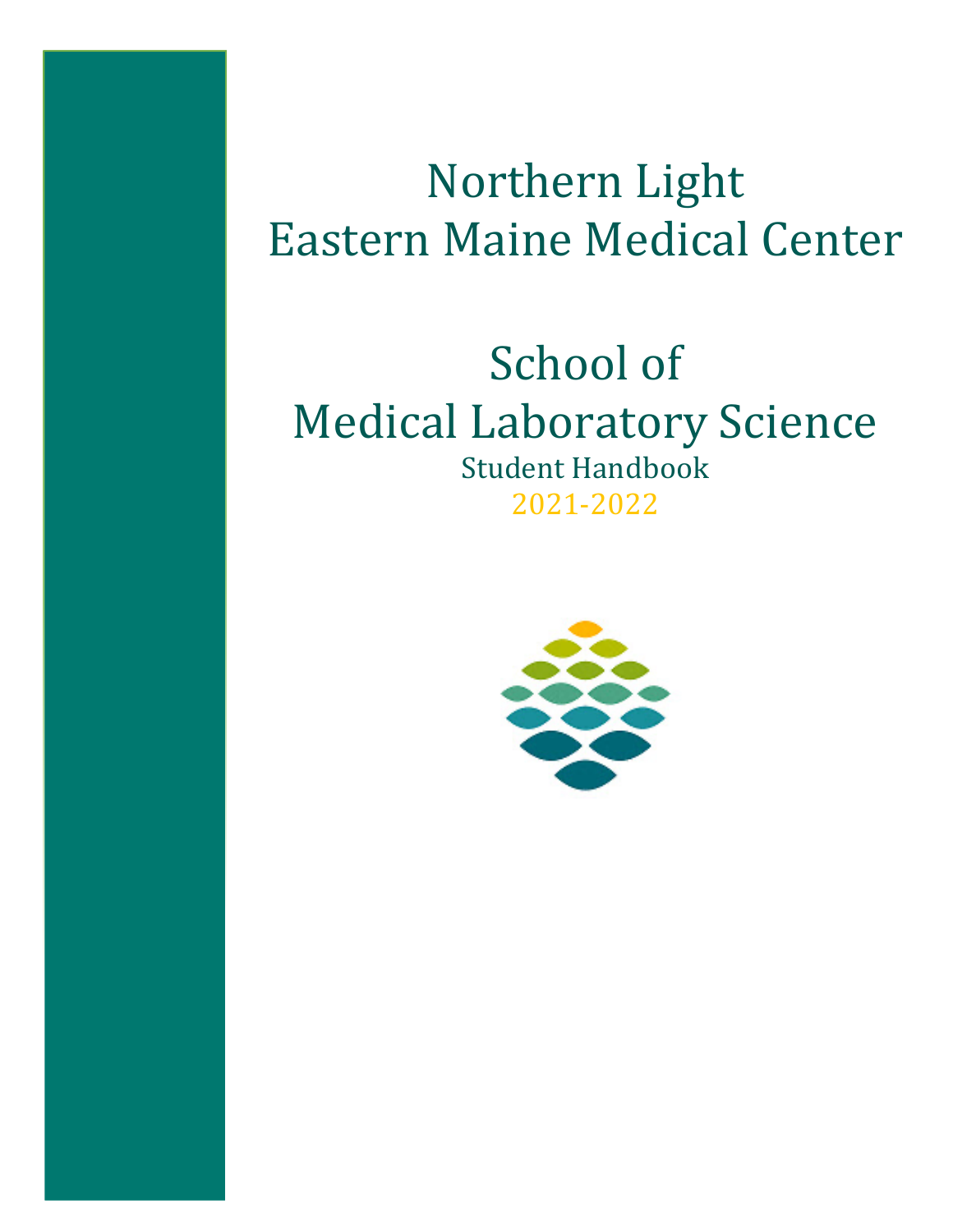## **Table of Contents**

| <b>Selection Process</b> | .13 |
|--------------------------|-----|
|                          |     |
|                          |     |
|                          |     |
|                          |     |
|                          |     |
|                          |     |
|                          |     |
|                          |     |
|                          |     |
|                          |     |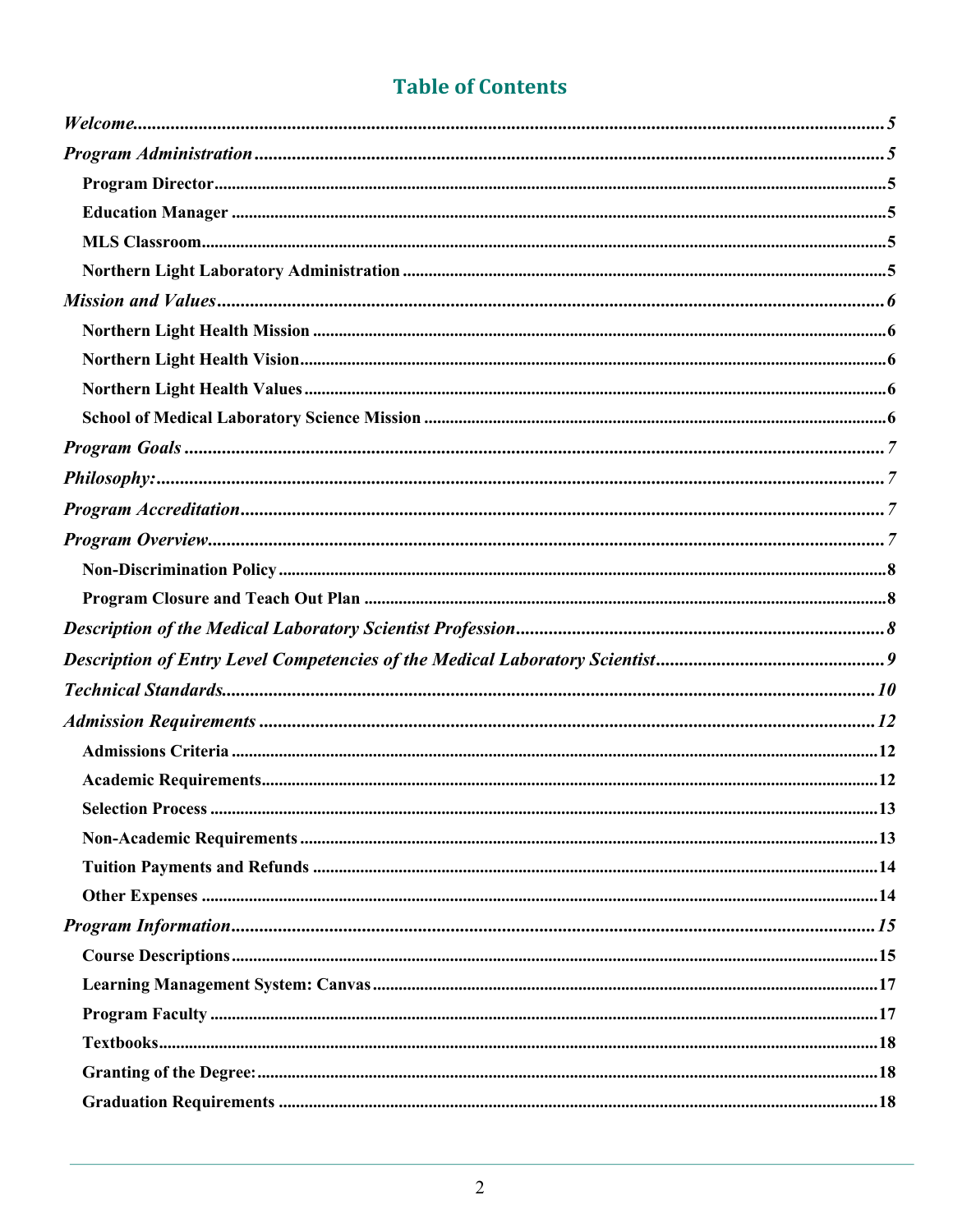| Completion of the MLS Program Essential Requirements for Certificate of Completion20 |  |
|--------------------------------------------------------------------------------------|--|
|                                                                                      |  |
|                                                                                      |  |
|                                                                                      |  |
|                                                                                      |  |
|                                                                                      |  |
|                                                                                      |  |
|                                                                                      |  |
|                                                                                      |  |
|                                                                                      |  |
|                                                                                      |  |
|                                                                                      |  |
|                                                                                      |  |
|                                                                                      |  |
|                                                                                      |  |
|                                                                                      |  |
|                                                                                      |  |
|                                                                                      |  |
|                                                                                      |  |
|                                                                                      |  |
|                                                                                      |  |
|                                                                                      |  |
|                                                                                      |  |
|                                                                                      |  |
|                                                                                      |  |
|                                                                                      |  |
|                                                                                      |  |
|                                                                                      |  |
|                                                                                      |  |
|                                                                                      |  |
|                                                                                      |  |
|                                                                                      |  |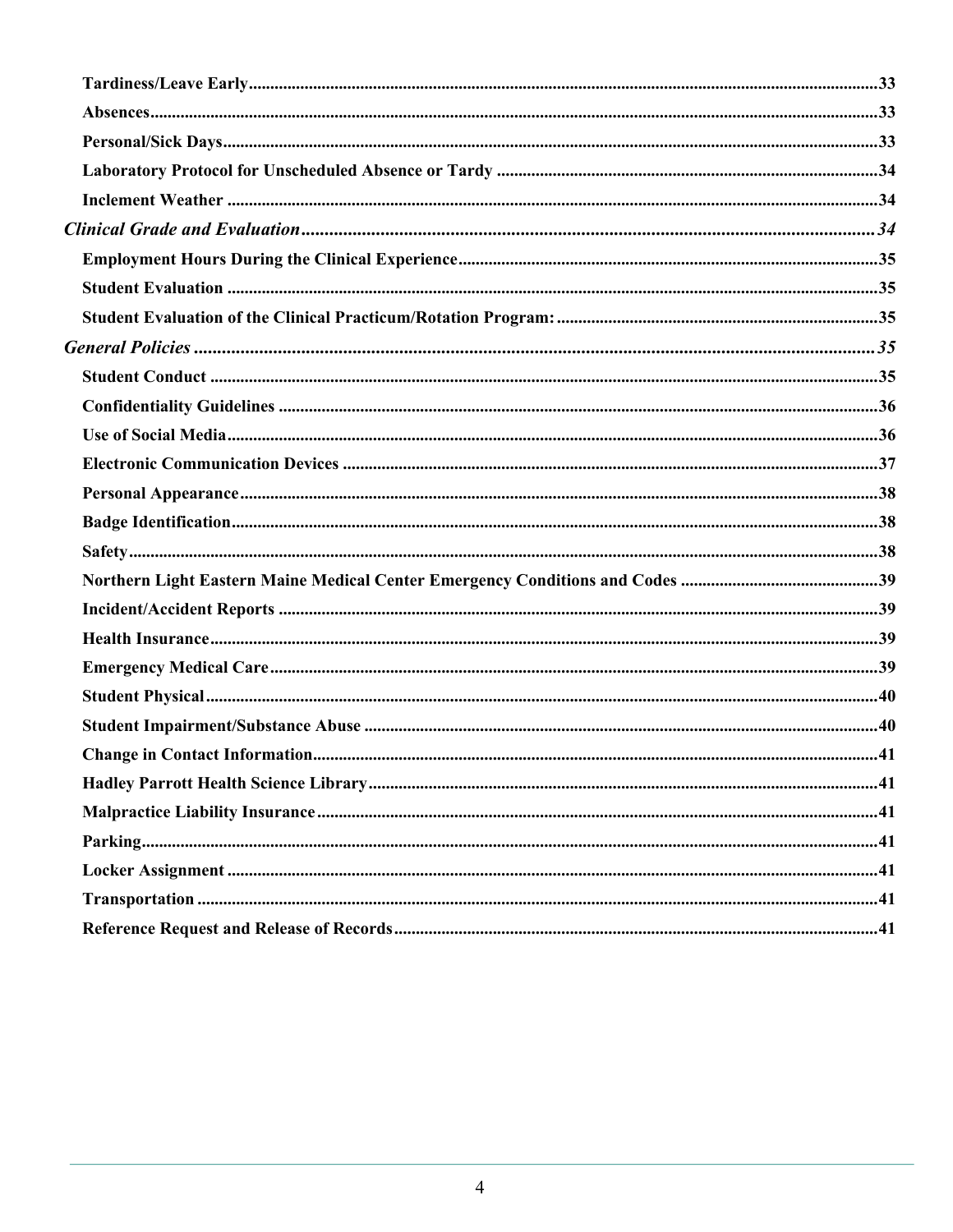#### Welcome

Welcome to the School of Medical Laboratory Science (MLS) at Eastern Maine Medical Center. It is a pleasure to work with you as you embark on your journey to become a laboratory professional. Our program is a professional program, the course work and experiences will emphasize the academic, technical, and critical thinking skills necessary to achieve entry-level competency as a Medical Laboratory Scientist.

This handbook is prepared to assist you in the process of being a successful student. As an MLS student, you are responsible for all information included in this handbook. You will be expected to read carefully and adhere to these guidelines during your enrollment in the program.

The laboratory administration, faculty and staff wish you much success in the pursuit of your academic and professional goals. We are eager and committed to help you gain an education both within the classroom and at the bench. The clinical laboratory rotations provide you with the foundational concepts of laboratory medicine and hands-on training utilizing modern instrumentation.

Please note, all policies are subject to change by the MLS Program Administration as deemed necessary. Students will be notified of significant content changes via email. Please let us know if you have additional questions after reviewing the handbook.

## Program Administration

Program Director Leigh A Belair, MEd, MT (ASCP) Cell Phone: 207-554-7066 Email: lbelair@northernlight.org

Education Manager Kristen Murray, MLS (ASCP) Office Phone: 207-275-1514 Cell Phone: 207-717-7387 Email: kmurray@northernlight.org

MLS Classroom Phone: 207-973-6968

Northern Light Laboratory Administration

Branagon Dow, MBA, MLS(ASCP)<sup>CM</sup> Associate Vice President Phone: 207-973-6905 Email: bodow@northernlight.org

Lab Medical Director Dr. Orin Buetens Phone:207-973-7617 Email: obuetens@northernlight.org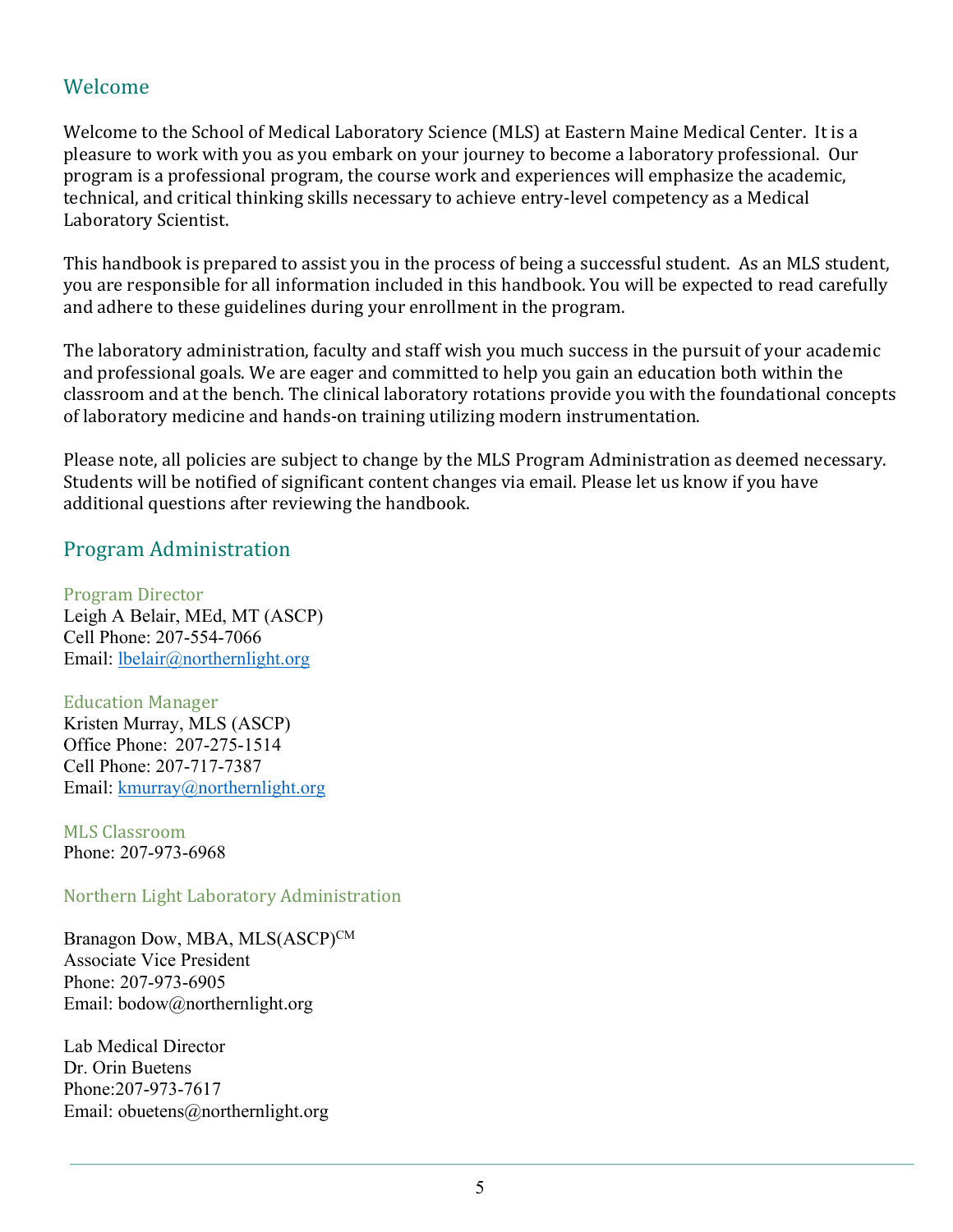## Mission and Values

#### Northern Light Health Mission

Northern Light Eastern Maine Medical Center strives to provide exceptional primary and specialty healthcare with a passionate pursuit of excellence in patient safety, clinical quality, and service. Our mission is to care for patients, families, communities, and one another.

#### Northern Light Health Vision

Guided by the communities we serve, Northern Light Eastern Maine Medical Center will inspire confidence among our patients and peers, setting the standard for exceptional, affordable care. Unparalleled safety, clinical quality, and service will be our hallmark, with consideration for each individual.

#### Northern Light Health Values

- Respect for the individuality and dignity of patients, families, physicians, employees, volunteers and regional healthcare partners;
- Compassion that recalls and supports the most basic motivators in healthcare—to care, to cure when possible, to comfort, and to do no harm;
- Commitment to promoting a workforce empowered to ensure the safest, most effective care possible, and fostering realization of employees' full professional potential;
- Quality health services that are safe, effective, affordable and constantly improving;
- Integrity that drives the highest standards of behavior and a disciplined approach to doing the right thing for the right reasons for each patient;
- Responsibility for meeting the healthcare needs of the region in collaboration with other providers, anticipating future requirements, and advocating for access to vital healthcare in the region;
- Innovation that reflects an active and creative learning environment, supports research and education and secures access for the residents of our region to the most modern techniques and technologies.

#### School of Medical Laboratory Science Mission

The School of Medical Laboratory Science is committed to providing high quality education and laboratory experience to prepare its graduates to work, upon career entry as competent and ethical professionals with the knowledge, skills and attitudes to meet the needs of the profession. The School also strives to prepare our graduates for leadership roles in the clinical laboratory and instill an understanding of the need for maintaining continuing competency in a rapidly changing and dynamic profession.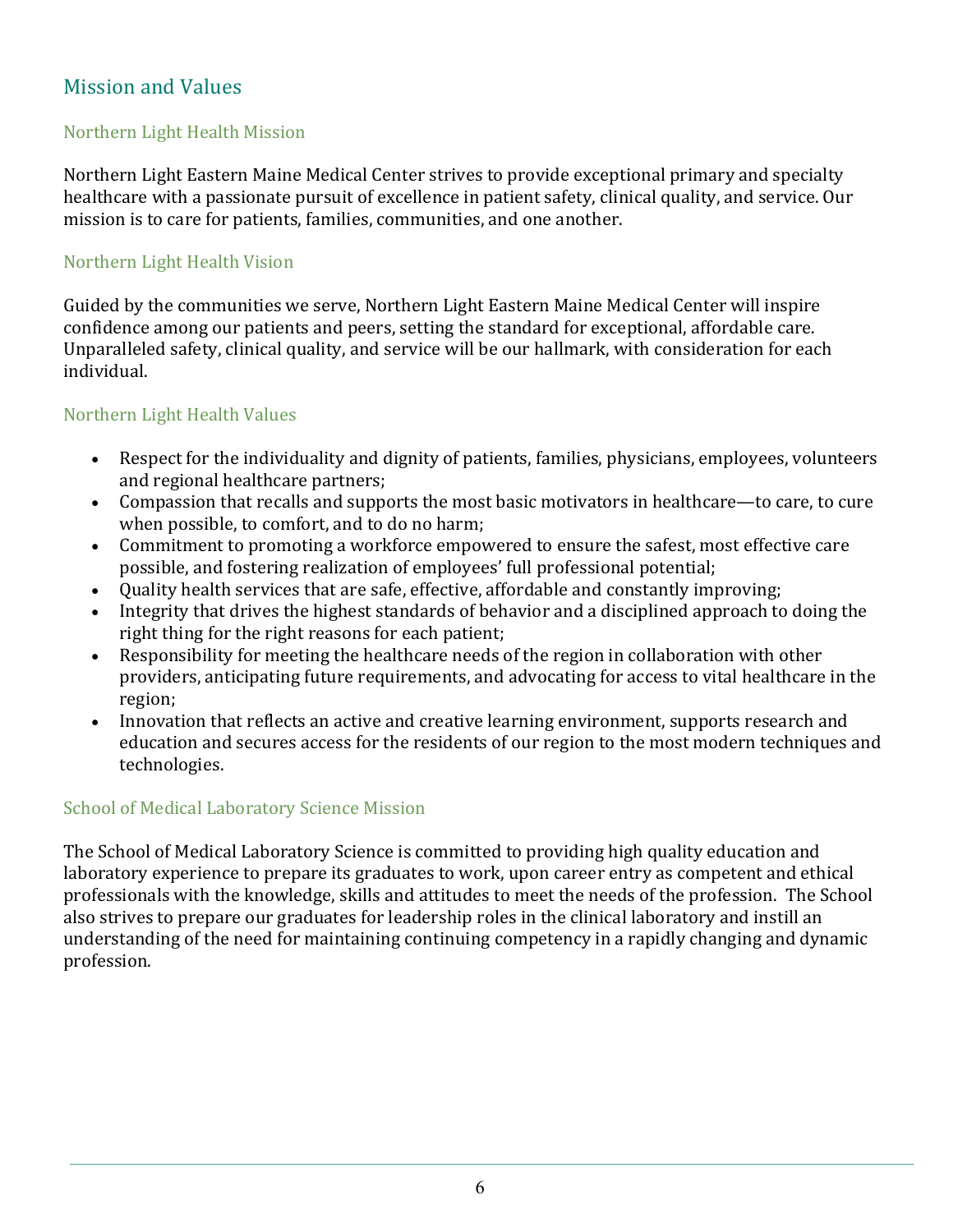## Program Goals

The goals of the School of Medical Laboratory Science are:

- 1. Provide instruction and evaluation based on identified competencies and objectives relevant to the practice in all major areas of medical laboratory science.
- 2. Provide students with opportunities to develop interpersonal attitudes needed to work independently and professionally with patients and other health care professionals.
- 3. Assure that entry-level practitioners are adequately prepared to withstand the pressures of the job, including the ability to multitask, maintain stability under pressure, and work accurately and efficiently.
- 4. Provide students with opportunities to meet specific course objectives and entry-level competencies, both cognitive and psychomotor, in all areas of the clinical laboratory.
- 5. Prepare medical laboratory science graduates for entry level positions in the workforce.
- 6. To encourage students to be lifelong learners as they seek to maintain professional competence and continuing education for career growth.
- 7. Provide students with adequate knowledge and clinical experience to pass a national certification examination appropriate to their level of training.

## Philosophy:

The School of Medical Laboratory Science provides the student with didactic and clinical experiences required for working in a laboratory within a hospital, public health, private or industrial setting. Within the curriculum, the program provides exposure to the necessary experiences which lead to the development of competent practicing Medical Laboratory Scientists. Graduates will utilize critical thinking skills to identify problems, research knowledge relating to the problem, evaluate clinical situations and make decisions concerning solutions within the range of his/her educational and technical understanding. In addition, because Medical Laboratory Scientists are placed in positions of leadership within the laboratory, the school also provides an introduction to developing supervisory and management skills. The broad technical and professional experiences will enable future employers to develop the student's fullest potential as a working member of the laboratory and healthcare team.

## Program Accreditation

The School of Medical Laboratory Science is accredited by: The National Accrediting Agency for Clinical Laboratory Sciences (NAACLS) 5600 N. River Road, Suite 720 Rosemont, IL 60018. For more complete information about NAACLS and accreditation program status, you can visit the accreditation organization website at: National Accrediting Agency for Clinical Laboratory Science or call 773-714-8880. 

## Program Overview

The Northern Light Eastern Maine Medical Center School of Medical Laboratory Science was founded in 1946 to prepare graduates for professional work in laboratory medicine. The program length is approximately 11 months and provides a stimulating environment to furnish high quality technical training and expose students to the philosophy and ethics of the Medical Laboratory Science profession.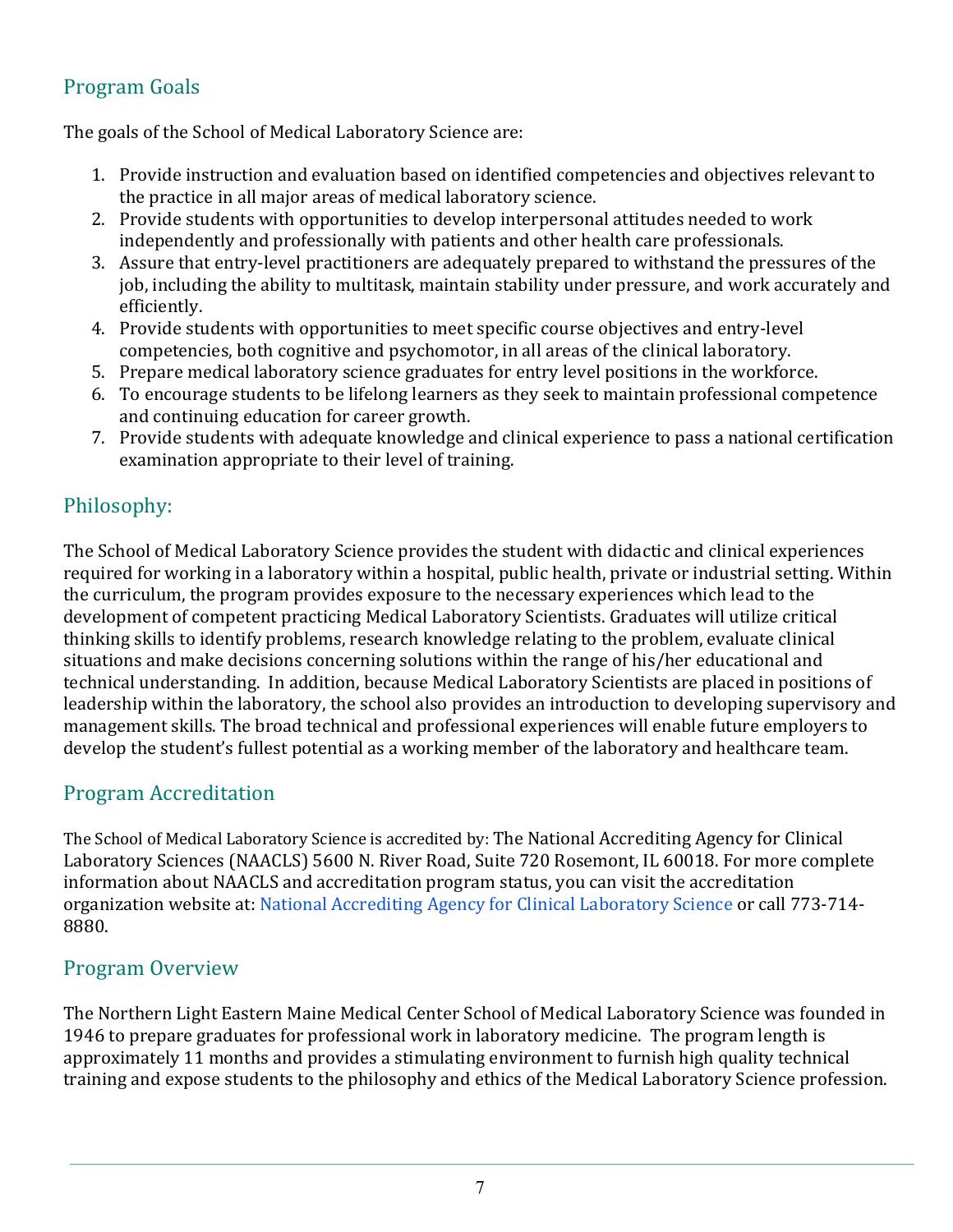The School of Medical Laboratory Science is affiliated with the University of Maine. Upon successful program completion, students are eligible to sit for the American Society of Clinical Pathology (ASCP) board of certification (BOC) examination.

Northern Light Laboratory is accredited by the College of American Pathologists and serves Northern Light Eastern Maine Medical Center as well as dozens of hospitals, nursing homes, and physician offices throughout the state. Northern Light Laboratory provides the variety and volume of specimens necessary to provide comprehensive training in the field of Medical Laboratory Science.

#### Non-Discrimination Policy

Northern Light Health, and its member organizations, comply with applicable Federal civil rights laws and do not discriminate on the basis of race, color, national origin, ethnicity, age, mental or physical ability or disability, political affiliation, religion, culture, socio-economic status, genetic information, veteran status, sexual orientation, sex, gender, gender identity or expression, or language.

## Program Closure and Teach Out Plan

NAACLS requires all accredited programs to implement a "teach out" plan in the unlikely event of an unanticipated program closure. In the event of a permanent closure, current students will be notified immediately via email and will be permitted to complete the program. In the case of a natural or unnatural disaster, the program will work with other Northern Light Health laboratories to continue education and training until training can resume at the Northern Light laboratory. In the case of permanent closure, prospective students will be informed that the program will not take a new cohort due to program closure. The Program Director will counsel prospective students about other lab education programs.

## Description of the Medical Laboratory Scientist Profession

The health of all Americans depends upon the educated minds and trained hands of the medical laboratory professional. The practice of modern medicine at the exacting standards currently required would be impossible without the scientific testing performed daily in the medical laboratory. Maintenance of these standards and progress toward improvement in the quality of laboratory services depends on the dedicated efforts of professional practitioners of medical laboratory science. Through their dedication, the medical laboratory professionals of the United States make a vital contribution to the quality of healthcare.

The EMMC MLS program provides excellent didactic and clinical experiences to provide students the ability to meet the requirements to practice as a medical laboratory scientist. The following is from our accrediting agency's publication, the "*National Accrediting Agency for Clinical Laboratory Sciences (NAACLS) Standards for Accredited and Approved Programs*" *(2020)*: 

The medical laboratory scientist is qualified by academic and applied science education to provide service and research in clinical laboratory science and related areas in rapidly changing and dynamic healthcare delivery systems. Medical laboratory scientists perform, develop, evaluate, correlate and assure accuracy and validity of laboratory information; direct and supervise clinical laboratory resources and operations; and collaborate in the diagnosis and treatment of patients. The medical laboratory scientist has diverse and multi-level functions in the principles, methodologies and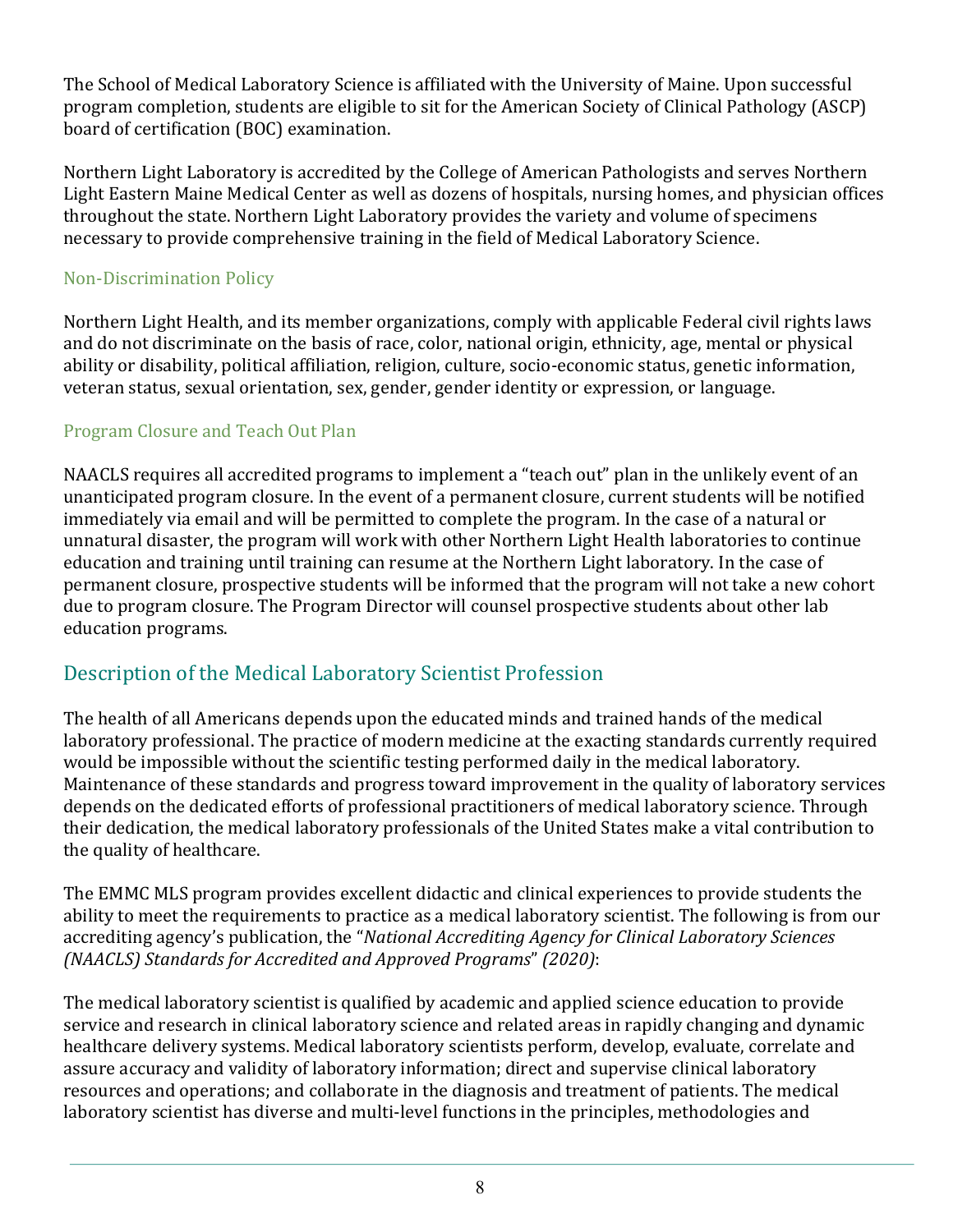performance of assays; problem- solving; troubleshooting techniques; interpretation and evaluation of clinical procedures and results; statistical approaches to data evaluation; principles and practices of quality assurance/quality improvement; and continuous assessment of laboratory services for all major areas practiced in the contemporary clinical laboratory.

- Medical laboratory scientists possess the skills necessary for financial, operations, marketing, and human resource management of the clinical laboratory.
- Medical laboratory scientists practice independently and collaboratively, being responsible for their own actions, as defined by the profession. They have the requisite knowledge and skills to educate laboratory professionals, other health care professionals, and others in laboratory practice as well as the public.
- The ability to relate to people, a capacity for calm and reasoned judgment and a demonstration of commitment to the patient are essential qualities. Communications skills extend to consultative interactions with members of the healthcare team, external relations, customer service and patient education.
- Medical laboratory scientists demonstrate ethical and moral attitudes and principles that are necessary for gaining and maintaining the confidence of patients, professional associates, and the community.

## Description of Entry Level Competencies of the Medical Laboratory Scientist

\*At entry level, the medical laboratory scientist will possess the entry level competencies necessary to perform the full range of clinical laboratory tests in areas such as Clinical Chemistry, Hematology/Hemostasis, Immunology, Immunohematology/Transfusion medicine, Microbiology, Urine and Body Fluid Analysis and Laboratory Operations, and other emerging diagnostics, and will play a role in the development and evaluation of test systems and interpretive algorithms.

The medical laboratory scientist will have diverse responsibilities in areas of analysis and clinical decision-making, regulatory compliance with applicable regulations, education, and quality assurance/performance improvement wherever laboratory testing is researched, developed or performed. 

At entry level, the medical laboratory scientist will have the following basic knowledge and skills in:

- 1. Application of safety and governmental regulations and standards as applied to clinical laboratory science;
- 2. Principles and practices of professional conduct and the significance of continuing professional development;
- 3. Communications sufficient to serve the needs of patients, the public and members of the health care team;
- 4. Principles and practices of administration and supervision as applied to clinical laboratory science;
- 5. Educational methodologies and terminology sufficient to train/educate users and providers of laboratory services:
- 6. Principles and practices of clinical study design, implementation and dissemination of results.

\*National Accrediting Agency for Clinical Laboratory Sciences (May 2020). NAACLS Standards for Accredited and Approved Programs (MLS Unique Standards).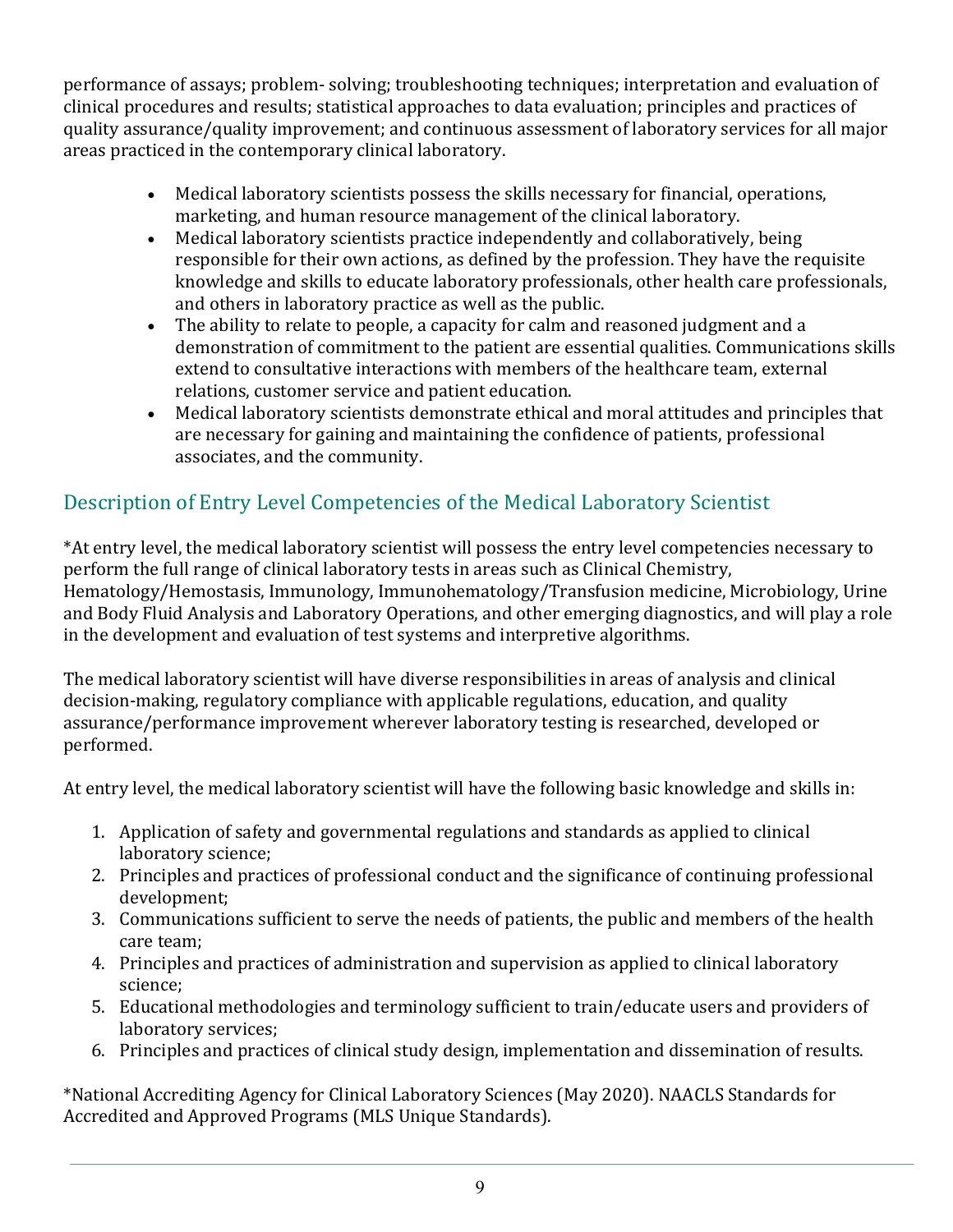## Technical Standards

The School of Medical Laboratory Science establishes technical standards and essential functions to ensure that students have the abilities required to participate and potentially be successful in all aspects of the respective programs. The Technical Standards are knowledge, skill, and attitude/behavioral requirements which every student must meet, with or without reasonable accommodations, in order to participate fully in all aspects of training and eventual employment in the clinical laboratory setting.

If you are uncertain as to your ability with any of these essential functions, please consult with the MLS Program Director.

#### **Observational** - Ability to participate actively in all demonstrations, laboratory activities and clinical experiences in the professional program component. Such observation and information require functional use of visual, auditory and somatic sensations.

- Observe laboratory demonstrations in which biologicals (i.e. body fluids, culture materials, tissue sections, and cellular specimens) are tested for their biochemical, hematological, immunological, microbiological, and histochemical components.
- Characterize the color, odor, clarity, and viscosity of biologicals, reagents, or chemical reaction products.
- Employ a clinical binocular microscope to discriminate among fine structural and color (hue, shading, and intensity) differences of microscope specimens.
- Read and comprehend text, numbers, and graphs displayed in print and on a video monitor.

#### **Movement** - Sufficient motor ability to execute the movement and skills required for safe and **effective performance of duties.**

- Move freely and safely about a laboratory.
- Reach laboratory benchtops and shelves, patients lying in hospital beds, or patients seated in specimen collection furniture.
- Travel to clinical laboratory sites for practical experience.
- Perform moderately taxing continuous work, often requiring prolonged sitting or standing, over several hours.
- Maneuver phlebotomy and culture acquisition equipment to safely collect valid laboratory specimens from patients.
- Possess finger and manual dexterity necessary to control laboratory equipment (i.e. pipettes, inoculating loops, test tubes), adjust instruments to perform laboratory procedures, such as handling small tools and/or parts to repair and correct equipment malfunctions, and transferring drops into tubes of small diameter.
- Use a computer keyboard to operate laboratory instruments and to calculate, record, evaluate, and transmit laboratory information.

#### **Communication** - Ability to communicate effectively in English using verbal, non-verbal and written formats with faculty, other students, clients, families, and all members of the healthcare **team.**

- Read and comprehend technical and professional materials (i.e. textbooks, magazine and journal articles, handbooks, and instruction manuals).
- Follow verbal and written instructions in order to correctly and independently perform laboratory procedures.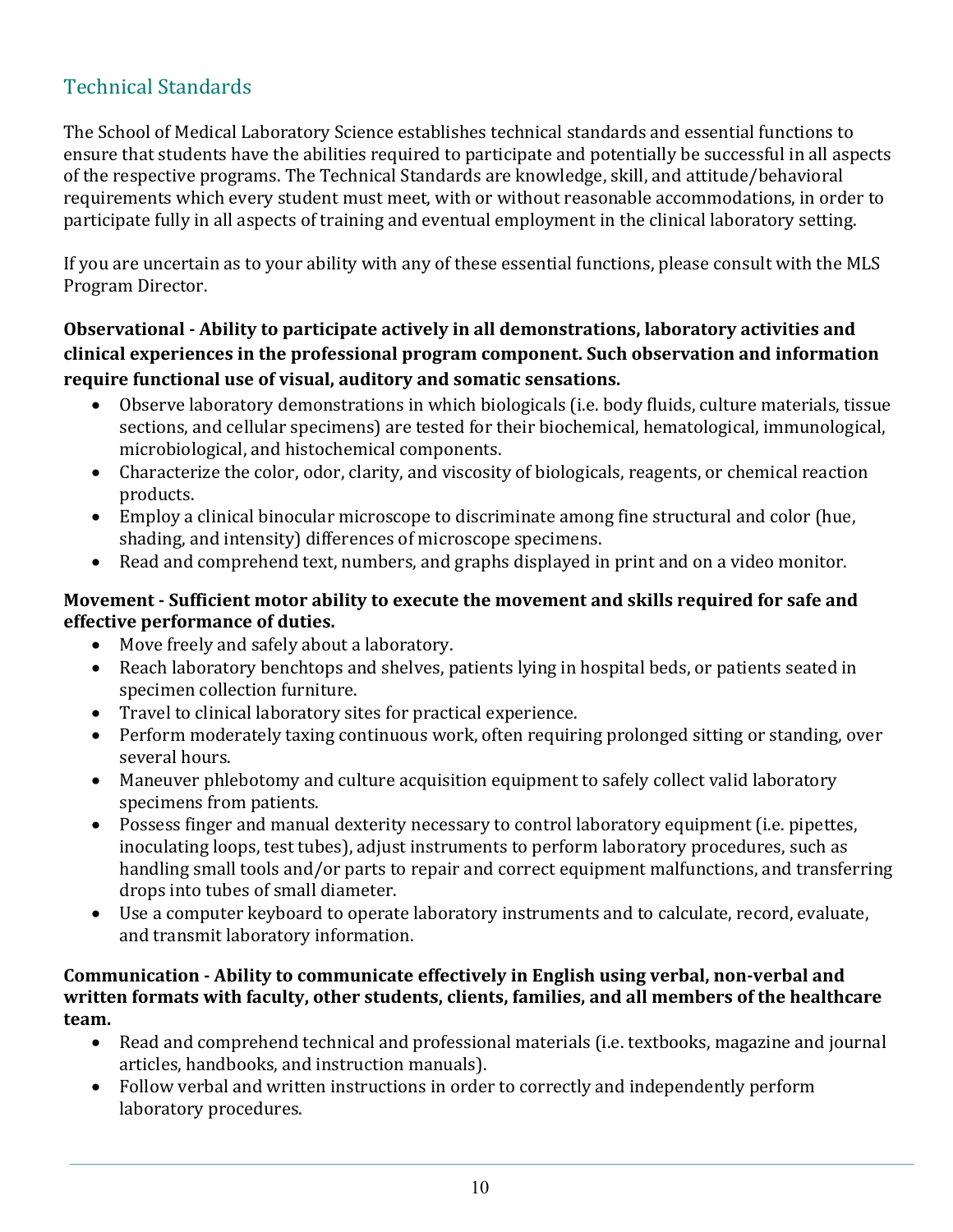- Clearly instruct patients prior to specimen collection.
- Effectively, confidentially, and sensitively converse with patients regarding laboratory tests.
- Communicate with faculty members, fellow students, staff, and other health professionals verbally and in recorded format.
- Independently prepare papers, prepare laboratory reports, and take paper, computer, and laboratory practical examinations.

#### Intellectual - Ability to collect, interpret, and integrate information and make decisions.

- Possess these intellectual skills: comprehension, measurement, mathematical calculation, reasoning, integration, analysis, comparison, self-expression, and criticism.
- Be able to exercise sufficient judgment to recognize and correct performance deviations.
- Apply knowledge to new situations and to problem solving scenarios.

**Behavioral - Possess the emotional health and stability required for full utilization of the** student's intellectual abilities, the exercise of professional judgment, the prompt completion of all academic and patient care responsibilities, and the development of mature, sensitive, and effective relationships with faculty, fellow students, clinical instructors, patients, and other members of the healthcare team.

- Manage heavy academic schedules and deadlines.
- Be able to manage the use of time and be able to systematize actions in order to complete professional and technical tasks within realistic constraints.
- Demonstrate appropriate judgment and effectively employ intellect under conditions of stress.
- Be able to provide professional and technical services while experiencing the stresses of taskrelated uncertainty (i.e. ambiguous test ordering, ambivalent test interpretation), emergent demands (i.e. stat test orders), and a distracting environment (i.e. high noise levels, crowding, complex visual stimuli).
- Be flexible and creative and adapt to professional and technical change.
- Recognize potentially hazardous materials, equipment, and situations and proceed safely in order to minimize risk of injury to patients, self, and nearby individuals.
- $\bullet$  Adapt to working with unpleasant biologicals.
- Support and promote the activities of fellow students and of healthcare professionals. Promotion of peers helps furnish a team approach to learning, task completion, problem-solving, and patient care.
- Be honest, compassionate, ethical, and responsible. Accept responsibility and accountability for one's own actions. The student must be forthright about errors or uncertainty. The student must be able to critically evaluate her or his own performance, accept constructive criticism, and look for ways to improve (i.e. participate in enriched educational activities). The student must be able to evaluate the performance of fellow students and tactfully offer constructive comments.
- Show respect for diversity: works well with individuals of different age, ethnic background, religion, sexual orientation and/or educational backgrounds.
- Exhibit professional behavior by conforming to appropriate standards of dress, appearance, language, and public behavior.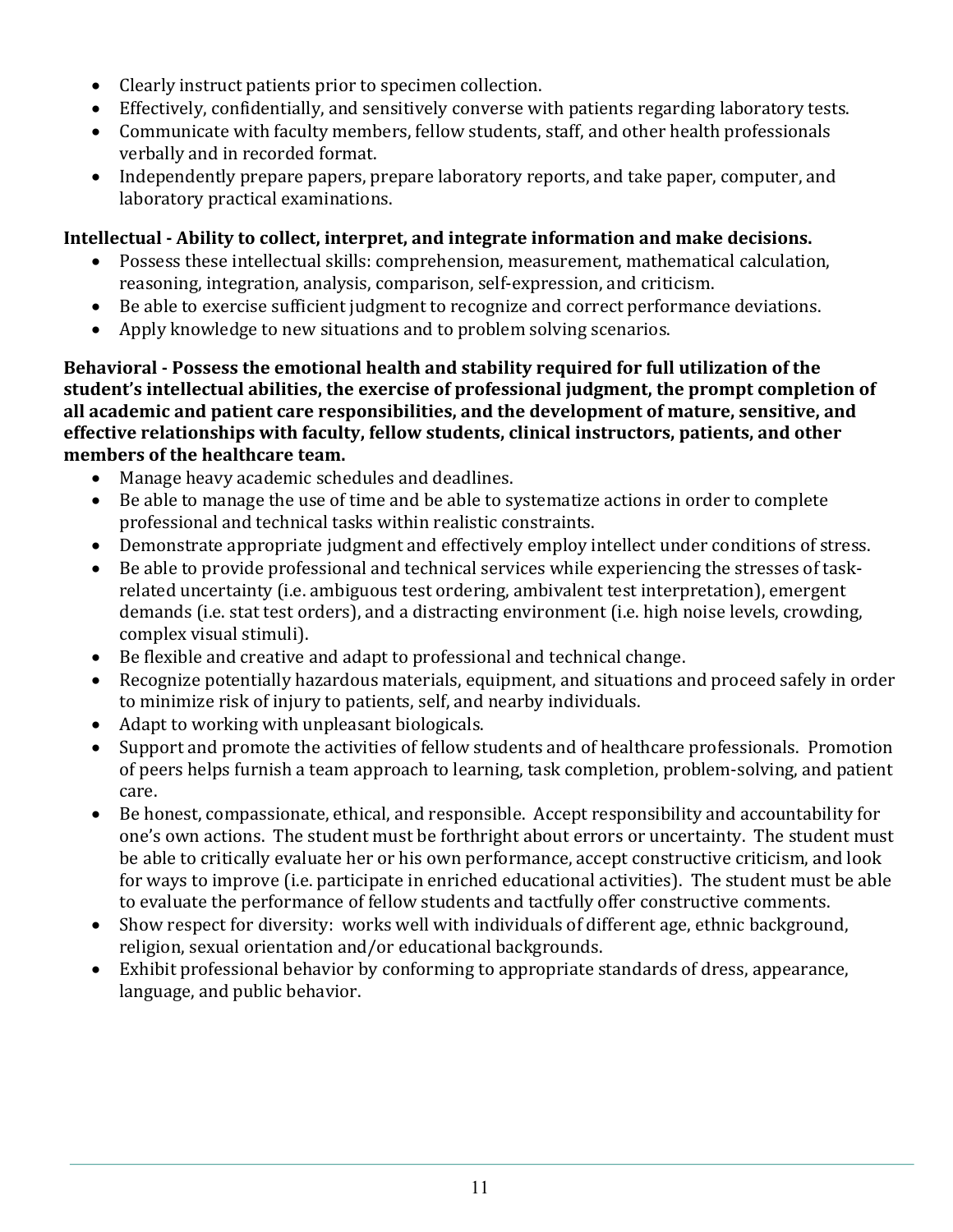## **Admission Requirements**

#### Admissions Criteria

The School of Medical Laboratory Science seeks student applicants who:

- Demonstrate familiarity with clinical laboratory science
- Match personal attributes with those required for practice of clinical laboratory science

Applicants must demonstrate a capacity for academic achievement:

- Minimum Cumulative Math/Science GPA of 2.5
- Minimum cumulative GPA of 2.5
- A minimum grade of "C" is required in BIO 100 and BIO 208

Desirable Attributes of Applicants:

- Logical thought processes facilitating problem solving
- Attention to detail and instructions
- Strong communication skills, written and oral
- Professional demeanor
	- Dependability and a sense of responsibility
	- Integrity and maturity
	- Ability to react appropriately and to maintain poise and control under stressful conditions
- Career aspirations
- Manual dexterity
- Ability to multi-task

#### Academic Requirements

Each year, the School of Medical Laboratory Science accepts up to eight students among college undergraduates and graduates with a Bachelor's degree in the sciences. To apply, you must meet one of the following two criteria:

1. Completion of three years in the Medical Laboratory Science program at the University of Maine

These students are on track to complete a degree in Medical Laboratory Science and will earn their final 32 credit hours toward a bachelor's degree in our program.

- 2. A bachelor's degree in:
	- Biology
	- Chemistry
	- Microbiology
	- A related science

The degree must have included the following coursework: Chemistry: 16 credit hours

- General Chemistry I and II (Lecture and Lab)
- Biochemistry or Organic Chemistry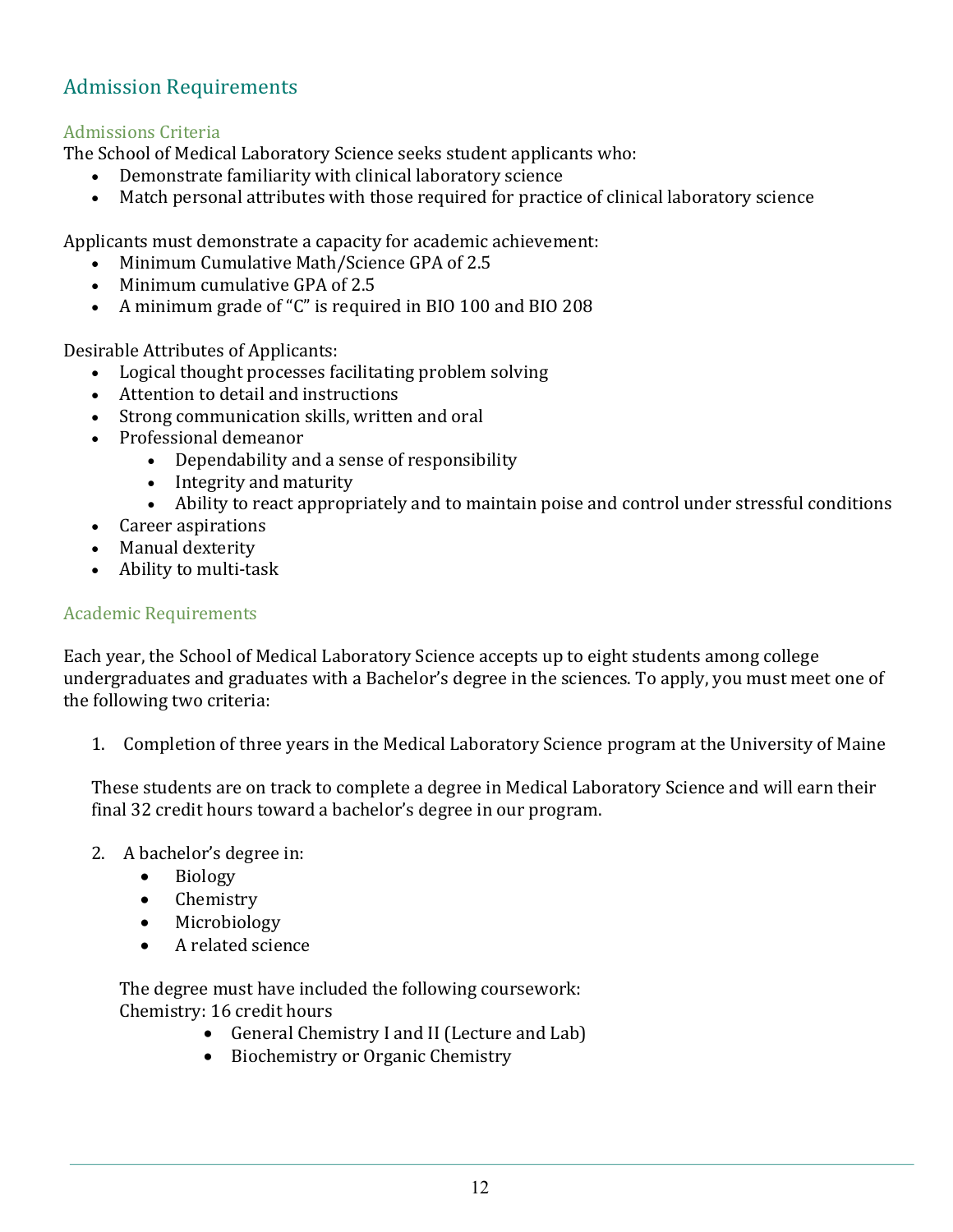Biology: 16 credit hours.

- General Biology
- Anatomy and Physiology
- Microbiology
- Immunology (Lab not required)
- Genetics and parasitology are recommended

#### Mathematics:

• One course in college mathematics including precalculus or calculus. Statistics is strongly recommended but not required.

#### **Selection Process**

- When all of the application materials items have been submitted, the applicant's academic qualifications are evaluated.
	- Official transcripts
	- Two letters of recommendation
		- Letters will be reviewed prior to selecting a candidate for an interview.
	- \$50 non-refundable application fee
- Applicants meeting the criteria may be contacted to make an appointment for a personal interview. Please note that meeting the minimum criteria does not guarantee an interview.
- If you are contacted, a personal face-to-face onsite interview is required.
- It is the responsibility of the applicant to see that the deadline for submitting the application and other application materials is met.
- After the interview, each applicant who has completed the process will be scored on nonacademic characteristics, using information gathered from the application form and interview.
- Acceptable applicants will be ranked and selected in order of their total scores.

#### Non-Academic Requirements

In addition to academic requirements, students must meet the following:

- Documented proof of negative two-step TB test or Quantiferon Gold test within one year of the start of the program
- Documented proof of appropriate immunizations for measles (Rubeola), mumps, German measles (Rubella), chicken pox (Varicella) and COVID-19
- Documented proof of the DT (Diphtheria/Tetanus) or DTaP (Diphtheria/Tetanus/Polio) booster within the last 10 years
- Documented proof of Hepatitis B immunization/immunity or signed waiver assuming the risk of exposure
- Documented proof of the Influenza vaccine within the last year (can be completed during the clinical year)
- Successful background check

Note: Proof of immunity can be demonstrated with vaccination records or by titers.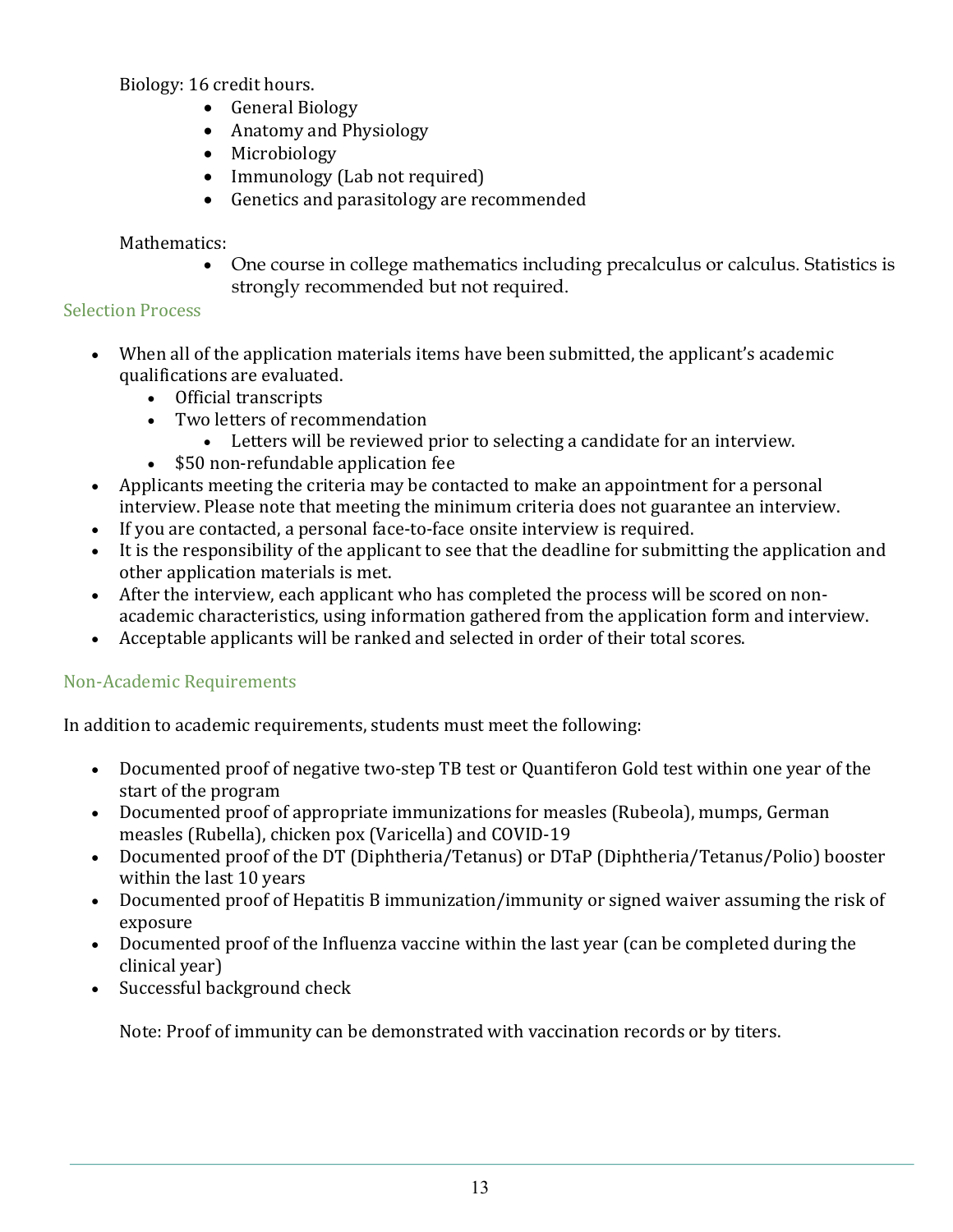#### Tuition Payments and Refunds

Program tuition is the responsibility of the student. Tuition for the clinical year is based on the University of Maine credit hour rate for 32 credits. The tuition fee for the program is reviewed annually in the summer. The fee is billed in two installments, invoices for the first payment are mailed to the student the first week of September with payment due in 30 days. The invoice for the second installment is billed in February and due in March. Payment is made by the student to Northern Light Eastern Maine Medical Center.

Note:  $4+1$  students will pay the same rate of those students enrolled in the  $3+1$  program.

Upon acceptance to the program, a non-refundable deposit of \$200 is required from all students. The payment is applied to the cost of MediaLab subscription fees.

If a student withdraws from the program, the tuition will be prorated until two months into each semester. After two months, no refunds will be given. Students that do not pay tuition within the agreed upon timeframe will no longer be eligible to participate in the program until such time as the tuition is paid. 

#### Other Expenses

- Living expenses: housing, food, clothing
- Supplies: scrubs, shoes, notebooks, etc
- Textbooks, iClicker subscription-varies \$600- \$800
- Health insurance and immunization fees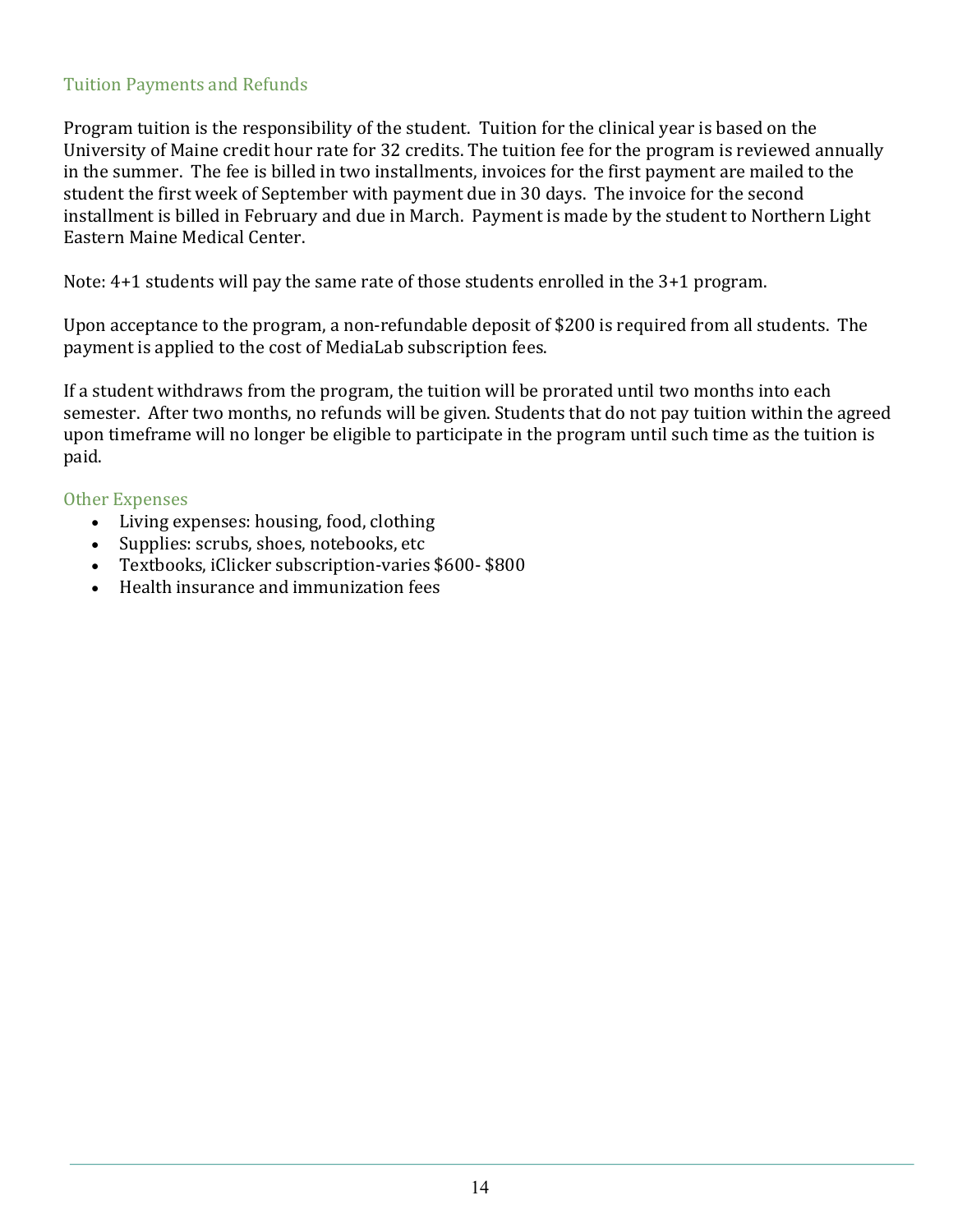## Program Information

#### **Course Descriptions**

The 11-month program is based on a 40-hour week and provides both didactic and practical training in the various sections of the clinical laboratory. The following tables outlines the clinical experience within the different sections of the laboratory. Degree-seeking students will earn a total of 32 credits upon successful completion of the program.

| <b>Course Number</b>                       | <b>Description</b>                                                                                                                                                                                                                                                                                                                                                                                                                                                                                                                                                                               | <b>Credit Hours</b><br>(Combination of<br>lecture, labs<br>and bench<br>training) |
|--------------------------------------------|--------------------------------------------------------------------------------------------------------------------------------------------------------------------------------------------------------------------------------------------------------------------------------------------------------------------------------------------------------------------------------------------------------------------------------------------------------------------------------------------------------------------------------------------------------------------------------------------------|-----------------------------------------------------------------------------------|
| <b>BIO 422</b>                             | Course content covers the theory and clinical applications of<br>hematology and coagulation. Topics include the production,<br>function and morphology of blood cells, the identification of<br>normal and abnormal cells as they correlate to disease, the<br>study of coagulation and the diagnostic features of<br>hematologic and coagulation disorders. Emphasis is placed<br>on the significance of laboratory results obtained as they<br>related to diagnosing hematologic and coagulopathy blood<br>diseases and disorders.                                                             | 7                                                                                 |
| <b>Clinical Hematology</b>                 | The clinical training will give the student hands-on<br>experience with the practical aspects of clinical hematology<br>and coagulation with emphasis on principles, methodology,<br>quality control, instrumentation and manual methods to<br>assist with the understanding of result interpretation,<br>quality control and troubleshooting. Focus is placed on pre-<br>analytical, analytical and post analytical elements of<br>hematology.                                                                                                                                                  |                                                                                   |
|                                            | Course content will introduce students to the microbial<br>species that cause human disease. Topics include<br>bacteriology, mycobacteriology, mycology, parasitology and<br>molecular microbiology. Pathogenic species are discussed<br>in comparison to normal flora.                                                                                                                                                                                                                                                                                                                          |                                                                                   |
| <b>BIO 423</b><br>Clinical<br>Microbiology | The clinical training will give the student hands-on<br>experience with the practical aspects of clinical<br>microbiology with emphasis on safety, specimen processing<br>and culture setup, quality control, organism identification,<br>susceptibility testing, and result reporting. The student will<br>apply the knowledge and skills necessary for the isolation,<br>identification and work-up of clinically significant<br>organisms and other related microorganisms. Focus is<br>placed on the significance of culture findings as they relate<br>to disease states and pathogenicity. | 7                                                                                 |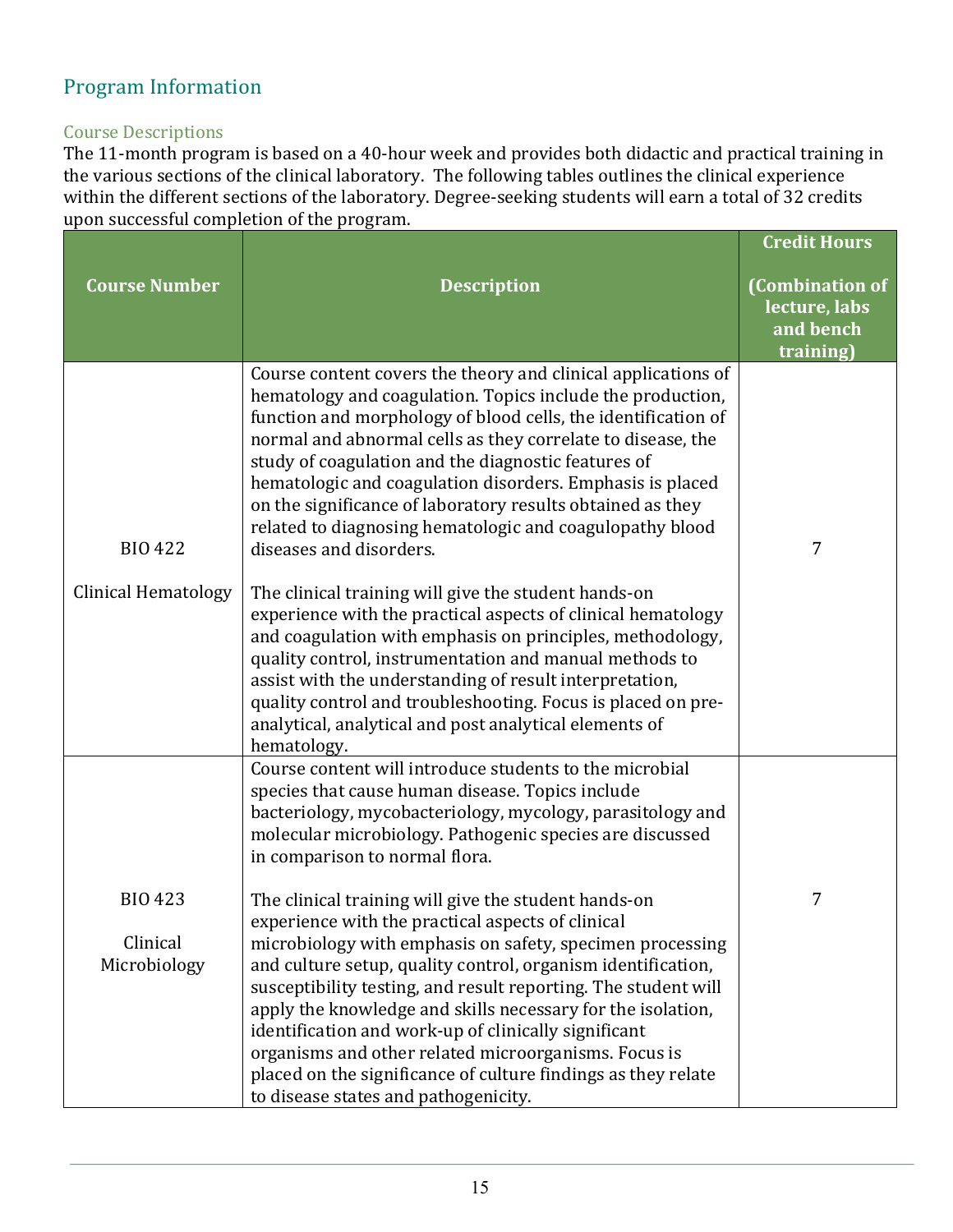| Course content will introduce students to the immunologic<br>and genetic principles of blood banking. Topics include<br>ABO, Rh and other blood group systems; pre-transfusion<br>testing procedures, compatibility testing, donor testing,<br>component storage, hemolytic disease of the fetus and<br>newborn, neonatal and obstetric practice, autoimmune<br><b>BIO 424</b><br>hemolytic anemias and adverse effects of transfusion.<br>7<br>Clinical<br>The clinical training will give the student hands-on<br>Immunohematology<br>experience with the practical aspects of immunohematology<br>with emphasis on pre-analytical, analytical and post<br>analytical elements of testing. Test methods include ABO<br>typing, antibody detection and identification, compatibility<br>testing, transfusion reactions and component therapy.<br>Course content will introduce students to the principles and<br>procedures of various tests performed in clinical chemistry.<br>Topics include the principle and procedures for the test,<br>physiological basis for the test, and the clinical significance<br>of the test results. Other topics include quality control,<br>electrolytes, acid-base balance, proteins, carbohydrates,<br><b>BIO 425</b><br>lipids, enzymes, vitamins, endocrine function and<br>7<br>toxicology. |
|--------------------------------------------------------------------------------------------------------------------------------------------------------------------------------------------------------------------------------------------------------------------------------------------------------------------------------------------------------------------------------------------------------------------------------------------------------------------------------------------------------------------------------------------------------------------------------------------------------------------------------------------------------------------------------------------------------------------------------------------------------------------------------------------------------------------------------------------------------------------------------------------------------------------------------------------------------------------------------------------------------------------------------------------------------------------------------------------------------------------------------------------------------------------------------------------------------------------------------------------------------------------------------------------------------------------------------------|
|                                                                                                                                                                                                                                                                                                                                                                                                                                                                                                                                                                                                                                                                                                                                                                                                                                                                                                                                                                                                                                                                                                                                                                                                                                                                                                                                      |
|                                                                                                                                                                                                                                                                                                                                                                                                                                                                                                                                                                                                                                                                                                                                                                                                                                                                                                                                                                                                                                                                                                                                                                                                                                                                                                                                      |
|                                                                                                                                                                                                                                                                                                                                                                                                                                                                                                                                                                                                                                                                                                                                                                                                                                                                                                                                                                                                                                                                                                                                                                                                                                                                                                                                      |
|                                                                                                                                                                                                                                                                                                                                                                                                                                                                                                                                                                                                                                                                                                                                                                                                                                                                                                                                                                                                                                                                                                                                                                                                                                                                                                                                      |
|                                                                                                                                                                                                                                                                                                                                                                                                                                                                                                                                                                                                                                                                                                                                                                                                                                                                                                                                                                                                                                                                                                                                                                                                                                                                                                                                      |
|                                                                                                                                                                                                                                                                                                                                                                                                                                                                                                                                                                                                                                                                                                                                                                                                                                                                                                                                                                                                                                                                                                                                                                                                                                                                                                                                      |
|                                                                                                                                                                                                                                                                                                                                                                                                                                                                                                                                                                                                                                                                                                                                                                                                                                                                                                                                                                                                                                                                                                                                                                                                                                                                                                                                      |
|                                                                                                                                                                                                                                                                                                                                                                                                                                                                                                                                                                                                                                                                                                                                                                                                                                                                                                                                                                                                                                                                                                                                                                                                                                                                                                                                      |
|                                                                                                                                                                                                                                                                                                                                                                                                                                                                                                                                                                                                                                                                                                                                                                                                                                                                                                                                                                                                                                                                                                                                                                                                                                                                                                                                      |
|                                                                                                                                                                                                                                                                                                                                                                                                                                                                                                                                                                                                                                                                                                                                                                                                                                                                                                                                                                                                                                                                                                                                                                                                                                                                                                                                      |
|                                                                                                                                                                                                                                                                                                                                                                                                                                                                                                                                                                                                                                                                                                                                                                                                                                                                                                                                                                                                                                                                                                                                                                                                                                                                                                                                      |
|                                                                                                                                                                                                                                                                                                                                                                                                                                                                                                                                                                                                                                                                                                                                                                                                                                                                                                                                                                                                                                                                                                                                                                                                                                                                                                                                      |
|                                                                                                                                                                                                                                                                                                                                                                                                                                                                                                                                                                                                                                                                                                                                                                                                                                                                                                                                                                                                                                                                                                                                                                                                                                                                                                                                      |
|                                                                                                                                                                                                                                                                                                                                                                                                                                                                                                                                                                                                                                                                                                                                                                                                                                                                                                                                                                                                                                                                                                                                                                                                                                                                                                                                      |
|                                                                                                                                                                                                                                                                                                                                                                                                                                                                                                                                                                                                                                                                                                                                                                                                                                                                                                                                                                                                                                                                                                                                                                                                                                                                                                                                      |
|                                                                                                                                                                                                                                                                                                                                                                                                                                                                                                                                                                                                                                                                                                                                                                                                                                                                                                                                                                                                                                                                                                                                                                                                                                                                                                                                      |
|                                                                                                                                                                                                                                                                                                                                                                                                                                                                                                                                                                                                                                                                                                                                                                                                                                                                                                                                                                                                                                                                                                                                                                                                                                                                                                                                      |
|                                                                                                                                                                                                                                                                                                                                                                                                                                                                                                                                                                                                                                                                                                                                                                                                                                                                                                                                                                                                                                                                                                                                                                                                                                                                                                                                      |
|                                                                                                                                                                                                                                                                                                                                                                                                                                                                                                                                                                                                                                                                                                                                                                                                                                                                                                                                                                                                                                                                                                                                                                                                                                                                                                                                      |
|                                                                                                                                                                                                                                                                                                                                                                                                                                                                                                                                                                                                                                                                                                                                                                                                                                                                                                                                                                                                                                                                                                                                                                                                                                                                                                                                      |
|                                                                                                                                                                                                                                                                                                                                                                                                                                                                                                                                                                                                                                                                                                                                                                                                                                                                                                                                                                                                                                                                                                                                                                                                                                                                                                                                      |
|                                                                                                                                                                                                                                                                                                                                                                                                                                                                                                                                                                                                                                                                                                                                                                                                                                                                                                                                                                                                                                                                                                                                                                                                                                                                                                                                      |
| <b>Clinical Chemistry</b>                                                                                                                                                                                                                                                                                                                                                                                                                                                                                                                                                                                                                                                                                                                                                                                                                                                                                                                                                                                                                                                                                                                                                                                                                                                                                                            |
| The clinical training will give the student hands-on                                                                                                                                                                                                                                                                                                                                                                                                                                                                                                                                                                                                                                                                                                                                                                                                                                                                                                                                                                                                                                                                                                                                                                                                                                                                                 |
| experience with the practical aspects of chemistry with                                                                                                                                                                                                                                                                                                                                                                                                                                                                                                                                                                                                                                                                                                                                                                                                                                                                                                                                                                                                                                                                                                                                                                                                                                                                              |
| emphasis on principles and methodologies, manual and                                                                                                                                                                                                                                                                                                                                                                                                                                                                                                                                                                                                                                                                                                                                                                                                                                                                                                                                                                                                                                                                                                                                                                                                                                                                                 |
| automated procedures, statistical approaches to data                                                                                                                                                                                                                                                                                                                                                                                                                                                                                                                                                                                                                                                                                                                                                                                                                                                                                                                                                                                                                                                                                                                                                                                                                                                                                 |
| evaluation and principles of quality control and quality                                                                                                                                                                                                                                                                                                                                                                                                                                                                                                                                                                                                                                                                                                                                                                                                                                                                                                                                                                                                                                                                                                                                                                                                                                                                             |
| assurance, maintenance, and instrumentation to assist with                                                                                                                                                                                                                                                                                                                                                                                                                                                                                                                                                                                                                                                                                                                                                                                                                                                                                                                                                                                                                                                                                                                                                                                                                                                                           |
| the understanding of result interpretation and                                                                                                                                                                                                                                                                                                                                                                                                                                                                                                                                                                                                                                                                                                                                                                                                                                                                                                                                                                                                                                                                                                                                                                                                                                                                                       |
| troubleshooting. Focus is place on pre-analytical, analytical                                                                                                                                                                                                                                                                                                                                                                                                                                                                                                                                                                                                                                                                                                                                                                                                                                                                                                                                                                                                                                                                                                                                                                                                                                                                        |
| and post analytical elements of testing in chemistry.                                                                                                                                                                                                                                                                                                                                                                                                                                                                                                                                                                                                                                                                                                                                                                                                                                                                                                                                                                                                                                                                                                                                                                                                                                                                                |
| Course content will introduce students to the principles and                                                                                                                                                                                                                                                                                                                                                                                                                                                                                                                                                                                                                                                                                                                                                                                                                                                                                                                                                                                                                                                                                                                                                                                                                                                                         |
| procedures of phlebotomy, including the conceptual,                                                                                                                                                                                                                                                                                                                                                                                                                                                                                                                                                                                                                                                                                                                                                                                                                                                                                                                                                                                                                                                                                                                                                                                                                                                                                  |
| procedural, legal and ethical aspects of working with                                                                                                                                                                                                                                                                                                                                                                                                                                                                                                                                                                                                                                                                                                                                                                                                                                                                                                                                                                                                                                                                                                                                                                                                                                                                                |
| specimens, samples and patients.                                                                                                                                                                                                                                                                                                                                                                                                                                                                                                                                                                                                                                                                                                                                                                                                                                                                                                                                                                                                                                                                                                                                                                                                                                                                                                     |
| <b>BIO 426</b><br>4                                                                                                                                                                                                                                                                                                                                                                                                                                                                                                                                                                                                                                                                                                                                                                                                                                                                                                                                                                                                                                                                                                                                                                                                                                                                                                                  |
| Students are also introduced to the principles and                                                                                                                                                                                                                                                                                                                                                                                                                                                                                                                                                                                                                                                                                                                                                                                                                                                                                                                                                                                                                                                                                                                                                                                                                                                                                   |
| procedures of urinalysis, including renal anatomy and<br><b>Clinical Microscopy</b>                                                                                                                                                                                                                                                                                                                                                                                                                                                                                                                                                                                                                                                                                                                                                                                                                                                                                                                                                                                                                                                                                                                                                                                                                                                  |
| and Special Topics<br>physiology, clinical correlations, and microscopic                                                                                                                                                                                                                                                                                                                                                                                                                                                                                                                                                                                                                                                                                                                                                                                                                                                                                                                                                                                                                                                                                                                                                                                                                                                             |
| techniques.                                                                                                                                                                                                                                                                                                                                                                                                                                                                                                                                                                                                                                                                                                                                                                                                                                                                                                                                                                                                                                                                                                                                                                                                                                                                                                                          |
|                                                                                                                                                                                                                                                                                                                                                                                                                                                                                                                                                                                                                                                                                                                                                                                                                                                                                                                                                                                                                                                                                                                                                                                                                                                                                                                                      |
| The clinical training will give the student hands-on                                                                                                                                                                                                                                                                                                                                                                                                                                                                                                                                                                                                                                                                                                                                                                                                                                                                                                                                                                                                                                                                                                                                                                                                                                                                                 |
| experience with the practical aspects of phlebotomy and                                                                                                                                                                                                                                                                                                                                                                                                                                                                                                                                                                                                                                                                                                                                                                                                                                                                                                                                                                                                                                                                                                                                                                                                                                                                              |
| urinalysis. The phlebotomy training will emphasize the                                                                                                                                                                                                                                                                                                                                                                                                                                                                                                                                                                                                                                                                                                                                                                                                                                                                                                                                                                                                                                                                                                                                                                                                                                                                               |
| fundamentals of specimen collection, specimen processing                                                                                                                                                                                                                                                                                                                                                                                                                                                                                                                                                                                                                                                                                                                                                                                                                                                                                                                                                                                                                                                                                                                                                                                                                                                                             |
| and handling with a minimum performance of 80 successful                                                                                                                                                                                                                                                                                                                                                                                                                                                                                                                                                                                                                                                                                                                                                                                                                                                                                                                                                                                                                                                                                                                                                                                                                                                                             |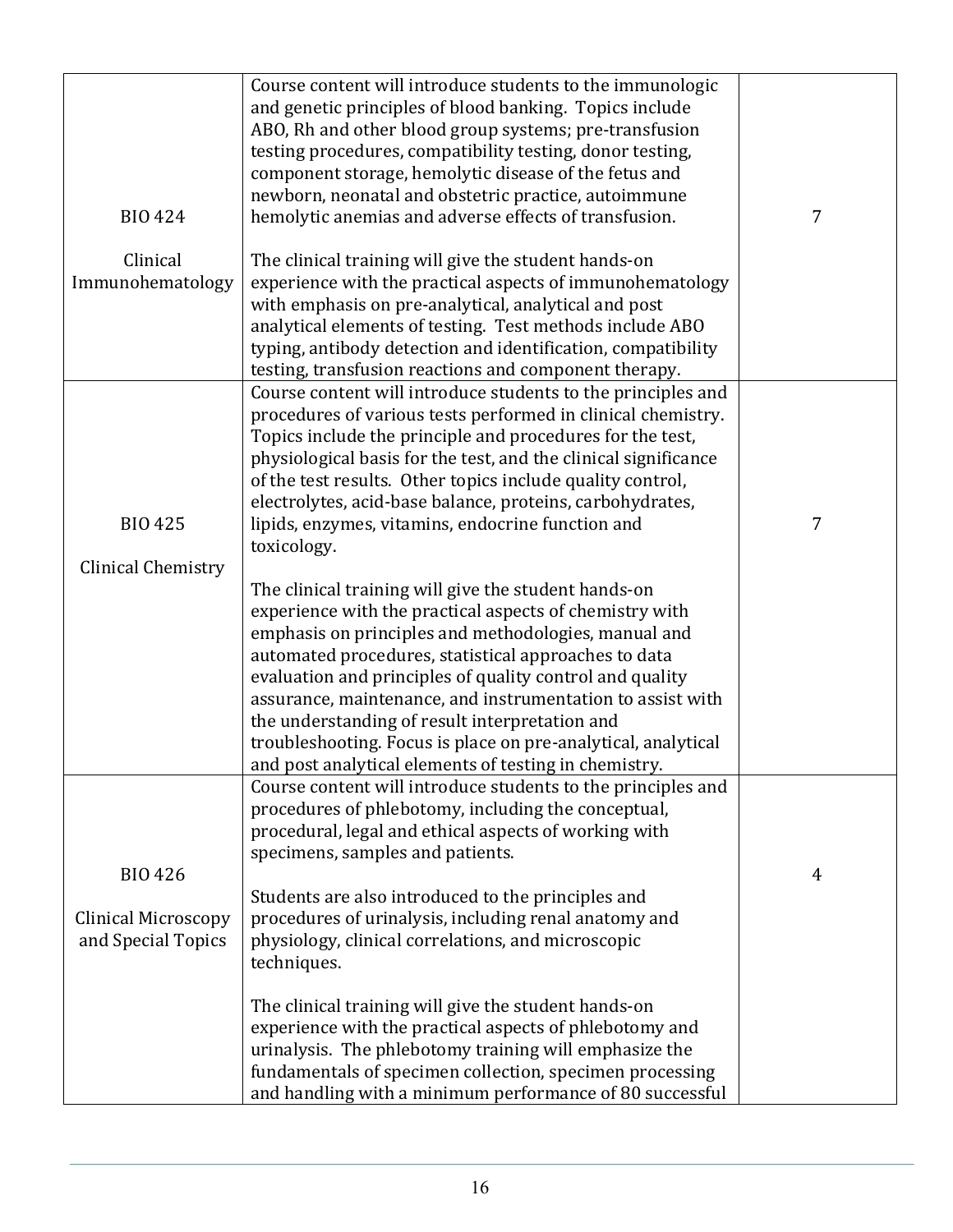| unaided blood collections including venipuncture and skin<br>punctures will be performed.                                                                                                              |  |
|--------------------------------------------------------------------------------------------------------------------------------------------------------------------------------------------------------|--|
| The urinalysis training will emphasize processing of routine<br>urinalysis, microscopic examinations, and special urine<br>chemistries.                                                                |  |
| Special topics include a brief overview of program policies,<br>lab safety, ethics, professionalism, lab management,<br>educational theory and methods, and the writing<br>intensive/capstone project. |  |

#### Learning Management System: Canvas

All course materials will be available in Canvas, online learning management system. Program administrators will add students to each course. It is the responsibility of the student to frequently check Canvas for course requirements.

#### Program Faculty

| <b>Department</b>     | <b>Position</b> | <b>Name</b>                                   |  |
|-----------------------|-----------------|-----------------------------------------------|--|
|                       | Supervisor      | Denise Jones, MLS (ASCP)                      |  |
| Hematology/Urinalysis |                 |                                               |  |
|                       | Faculty         | Kristen Murray, MLS (ASCP) <sup>CM</sup>      |  |
|                       |                 | Deborah Pellegrino, (MT) ASCP                 |  |
|                       |                 | Orin Buetens, MD, Pathologist                 |  |
|                       |                 | Mayur Movalia, MD, Pathologist                |  |
|                       |                 | Scott Dufresne, MD, Pathologist               |  |
|                       |                 | Chelsey Gracia, DO, Pathologist               |  |
|                       | Supervisor      | Catherine Hastings, MT (ASCP)                 |  |
| Chemistry             | Faculty         | Breana Riquier, MLS (ASCP)                    |  |
|                       |                 | Emily Fichera, MLS (ASCP)                     |  |
|                       | Manager         | Tara Rabideau, MLS (ASCP) <sup>CM</sup> , SBB |  |
| Immunohematology      | Faculty         | Susan Major, MT (ASCP)                        |  |
|                       |                 | Sheila Townsend, MT (ASCP)                    |  |
|                       |                 | Heather Cyr, MT (ASCP)                        |  |
|                       |                 | Amanda Clark, MLS (ASCP)CM                    |  |
|                       | Director        | Sarah Buss, PhD                               |  |
|                       | Supervisor      | Erin Estes, MLS (ASCP)                        |  |
| Microbiology          | Faculty         | Emily Treadwell, MLS (ASCP)                   |  |
|                       |                 | Karen Thibodeau, MT (ASCP)                    |  |
|                       |                 | April Ames, MLS (ASCP)                        |  |
|                       |                 | Megan Bard, MT (ASCP)                         |  |
|                       | Manager         | Sandra Adams, MT (ASCP)                       |  |
| Phlebotomy            | Supervisor      | Janelle Campbell, PBT (ASCP)                  |  |
|                       | Faculty         | Holly Burns, PBT (ASCP)                       |  |
| Lab Management/       | Faculty         | Chris Rabideau, MBA, MLS (ASCP) CM            |  |
| Operations            |                 |                                               |  |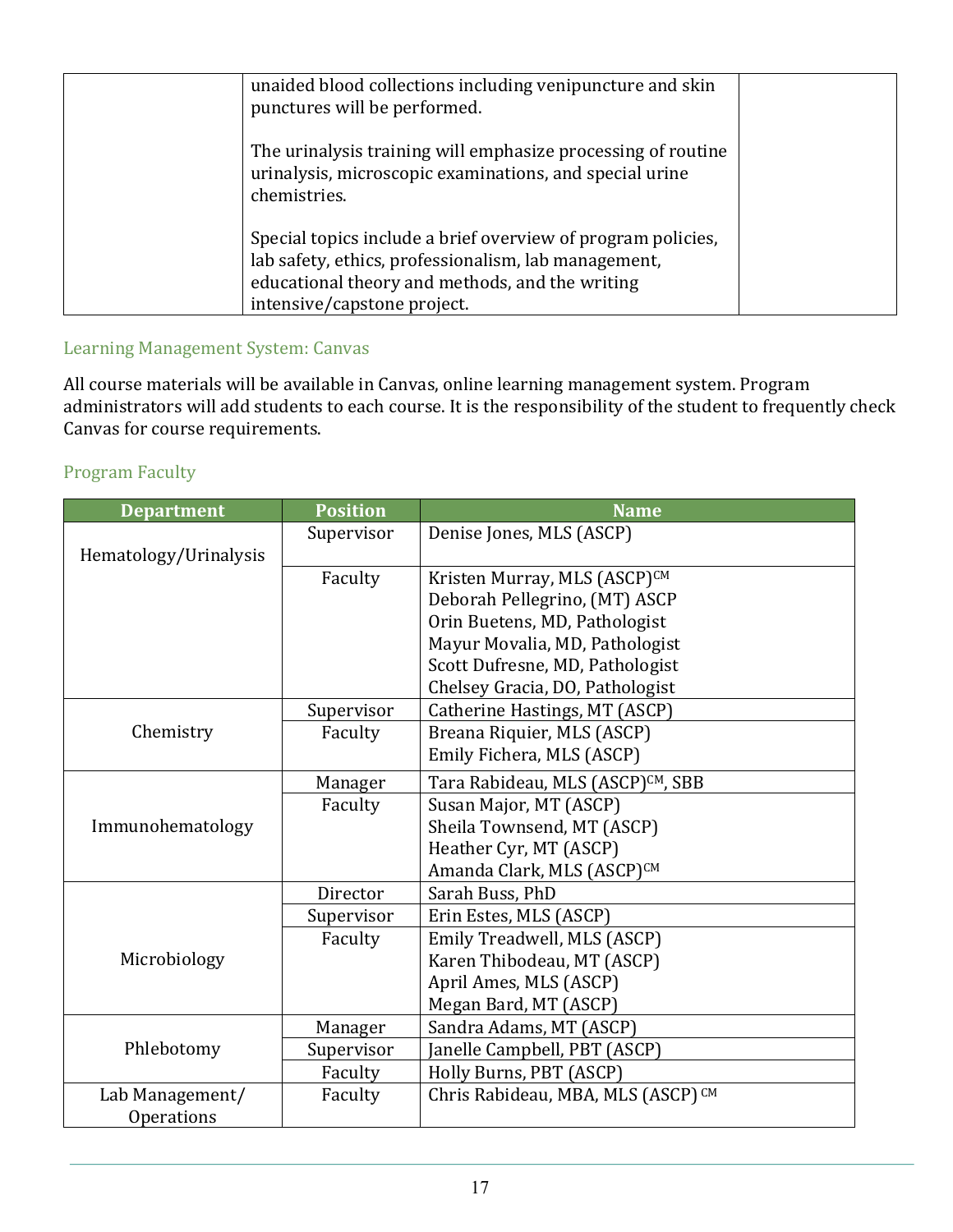#### **Textbooks**

Each student is required to purchase the following books.

| Discipline        | <b>Title</b>                        | Author         | <b>ISBN</b>   | Publisher  |
|-------------------|-------------------------------------|----------------|---------------|------------|
| <b>Blood Bank</b> | Modern Blood Banking and            | Harmening      | 9780803668881 | F.A. Davis |
|                   | Transfusion Services, 7th           |                |               |            |
|                   | Edition                             |                |               |            |
|                   | <b>Fundamentals of Clinical</b>     | Tietz          |               | Elsevier   |
| Chemistry         | Chemistry, 8 <sup>th</sup> Edition  |                | 9780323530446 |            |
|                   | Laboratory Mathematics, 5th         | Campbell       | 9780815113973 | Elsevier   |
|                   | Edition                             |                |               |            |
|                   | Clinical Laboratory                 | McKenzie       | 9780134709390 | Pearson    |
| Hematology        | Hematology, 4 <sup>th</sup> Edition |                |               |            |
|                   | Clinical Hematology Atlas, 5th      | Rodak/Carr     | 9780323322492 | Elsevier   |
|                   | Edition                             |                |               |            |
|                   | <b>Fundamentals of Urine and</b>    | <b>Brunzel</b> | 9780323374798 | Elsevier   |
|                   | Body Fluid Analysis, 4th            |                |               |            |
|                   | Edition                             |                |               |            |
| Immunology        | Clinical Immunology &               | Miller/Stevens | 9780803694408 | F.A. Davis |
|                   | Serology, 5 <sup>th</sup> Edition   |                |               |            |
| Lab               | Laboratory Management,              | Harmening      | 9780943903187 | DH         |
| Management/       | Principles and Processes, 4th       |                |               | Publishing |
| <b>Operations</b> | Edition                             |                |               |            |
|                   | Bailey and Scott's Diagnostic       | Tille          | 9780323681056 | Elsevier   |
| Microbiology      | Microbiology, 15th Edition          |                |               |            |
|                   | <b>Molecular Diagnostics:</b>       | Buckingham     | 9780803668294 | F.A. Davis |
|                   | Fundamentals, Methods and           |                |               |            |
|                   | <b>Clinical Applications</b>        |                |               |            |

#### Granting of the Degree:

Successful completion of the program entitles the graduate to a Certificate of Completion from the Northern Light Eastern Maine Medical Center School of Medical Laboratory Science. The awarding of the Bachelor of Science in Medical Laboratory Science is NOT contingent on passing an external certification exam.

#### Graduation Requirements

Acceptable performance in all courses must be achieved in order to complete the program. A student must complete the entire program to be eligible to sit for any certification examination. This includes satisfactory academic and laboratory performance along with satisfactory completion of the comprehensive final examinations. Criteria for acceptable performance are determined by the student's performance throughout the entire school year.

The BOC is the oldest and largest certification agency for laboratory professionals having certified more than 560,000 individuals since its establishment. It has become the gold standard for certification of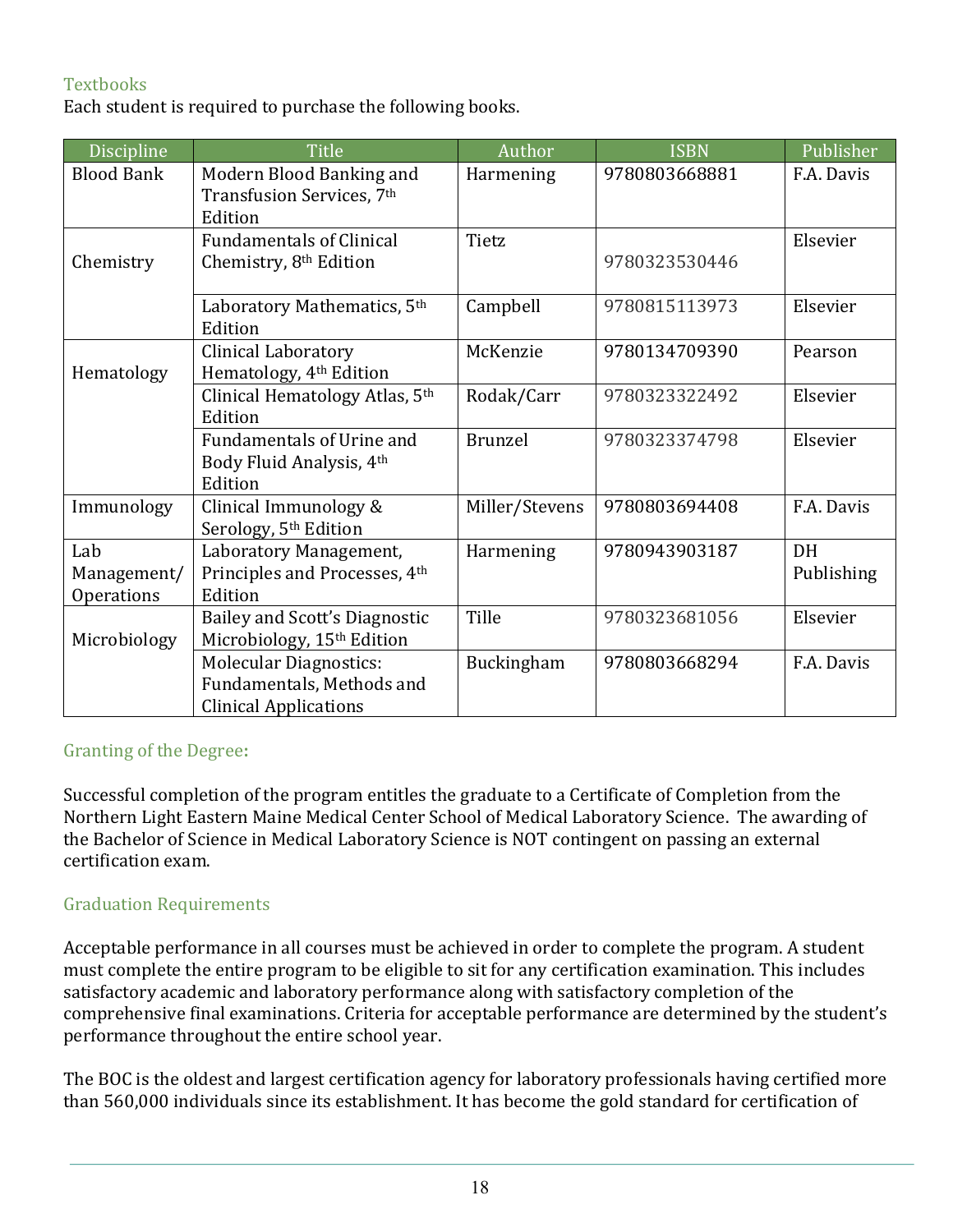medical laboratory personnel. Detailed information regarding application, eligibility and testing sites can be found on the ASCP website ((http://www.ascp.org/Board-of-Certification), please see below:

#### American Society of Clinical Pathologists (ASCP)

Board of Certification (BOC) 33 W. Monroe St., Suite 1600 Chicago, IL 60603-5617 (312) 541-4999 1-800-257-2727 

#### **Service Work Policy**

MLS students are not expected to perform service work and are not allowed to take the place of qualified staff during any clinical rotation. After demonstrating proficiency, students with qualified supervision may be permitted to perform procedures. During the clinical practicum, students may perform patient testing under the supervision of qualified laboratory personnel responsible for their training.

A clinical institution, which employs a currently enrolled MLS student as a laboratory assistant or phlebotomist, will schedule the student for work ONLY during **non-instructional hours**.

## Academic Policies

#### **Grading Policy**

Student progress is evaluated in three domains of learning: cognitive, psychomotor and affective. A written curriculum for each clinical instructional unit explains what and how students are expected to learn and how the program will access learning. Students must remain aware of learning objectives, activities, and methods of evaluation. Final grades are based on the following components: 50% didactic and 50% clinical. 

#### **Cognitive Skills**

Cognitive (thinking) skills are evaluated by examinations, quizzes or case studies. Grades are based on performance as demonstrated within scheduled time periods. Late assignments will have 5 points taken off for each day that the assignment is overdue. Extenuating circumstances must be discussed with the instructor prior to the date the work is due.

It is expected that students earn a minimum grade of 70% on MLS exams. If a student fails to obtain a 70% on an exam, the student will receive a verbal warning. Failure to earn a 70% on any two academic exams per course, the student will be placed on academic probation. Dismissal from the program will occur if the student is unable to obtain a grade of  $\geq$ 75% in the lecture component of the course.

#### **Psychomotor Skills**

Psychomotor (doing) learning is evaluated using task checklists, practical examinations, or observed performance demonstrations. There may be time limits on practical exams.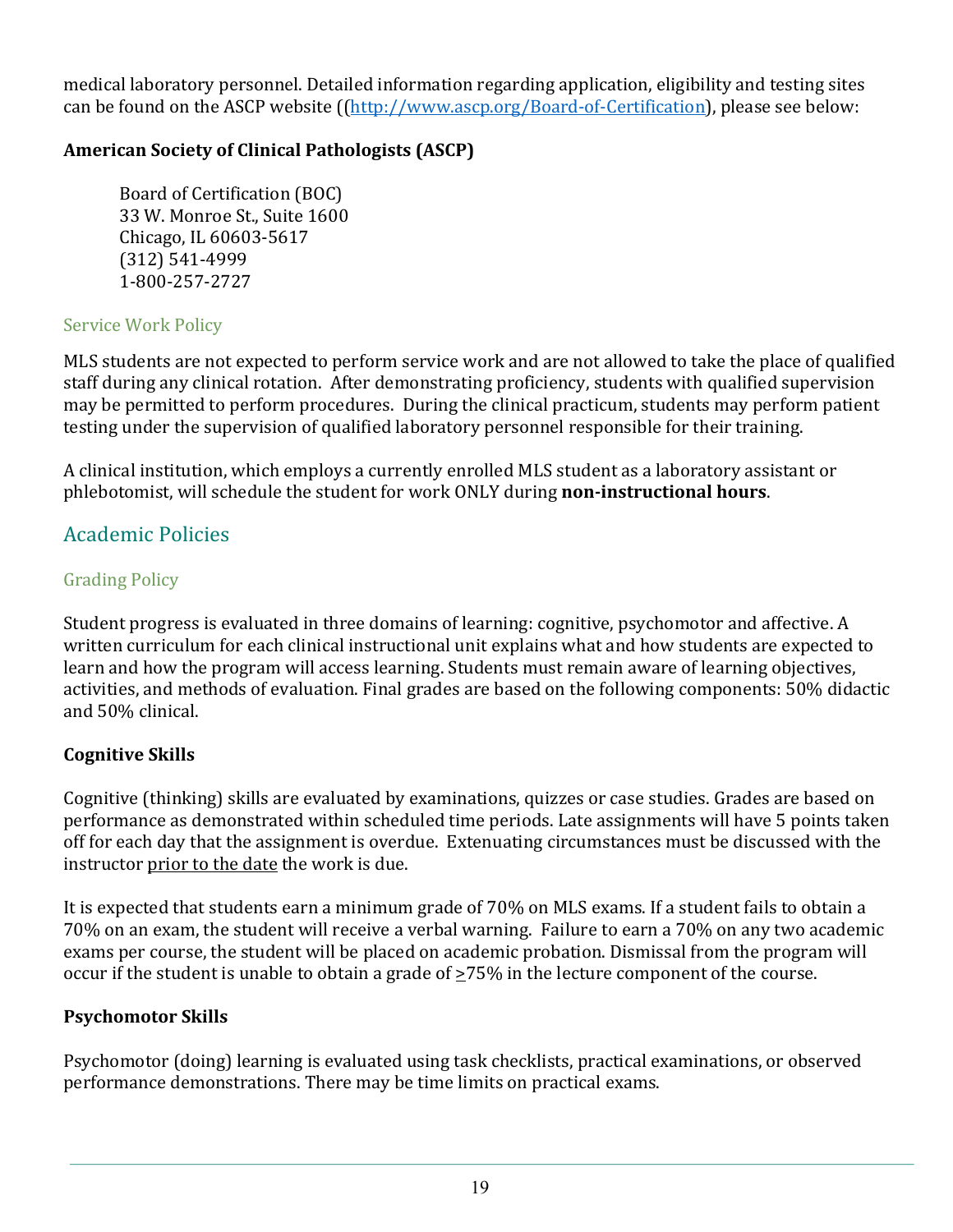#### **Affective Skills**

Affective (being) learning is evaluated regularly throughout the year. Student affective performance evaluations are provided at the close of each clinical rotation. Informal feedback or evaluations may be provided more frequently at the discretion of program officials.

Failure to obtain a grade of >75% in any rotation will result in the student being placed on probation for the remainder of the clinical training.

| <b>Grading Scale for Student Performance</b> |              |        |  |
|----------------------------------------------|--------------|--------|--|
| % Score                                      | Letter Grade | Points |  |
| 93-100                                       | A            | 4.00   |  |
| 90-92                                        | $A-$         | 3.67   |  |
| 87-89                                        | $B+$         | 3.33   |  |
| 83-86                                        | B            | 3.00   |  |
| 80-82                                        | $B -$        | 2.67   |  |
| 77-79                                        | $C+$         | 2.33   |  |
| 75-76                                        | $\mathsf C$  | 2.00   |  |
| < 75                                         | F            |        |  |

#### **Grading Scale**

#### Completion of the MLS Program Essential Requirements for Certificate of Completion

Students admitted to the Program will progress toward successful completion by:

- Meeting the minimum grade of  $> 75\%$  in the didactive course (cognitive skills);
- Meeting the minimum grade of  $\geq$  75% department checklists (psychomotor) for each rotation. Note: accuracy, precision, ability to organize work, manual dexterity, initiative, etc. influences the grade in each department.
- Meeting the minimum grade of  $\geq$  75% on clinical rotation evaluations (affective skills)
- Meeting the minimum grade of  $\geq$ 70% on laboratory practical exams. If a student fails the practical exam with a score <70, remediation and one additional opportunity for a retake exam will be provided.
- Meeting the minimum grade of  $\geq$ 70% on the final comprehensive exam.
- Adhering to Program and Hospital policies and regulations

#### Didactic Course Grading

Each course is graded based on the following breakdown:

50% Exams 25% Labs/Professionalism 10% Participation 10% Canvas Quizzes/Media Lab Quizzes 5% Homework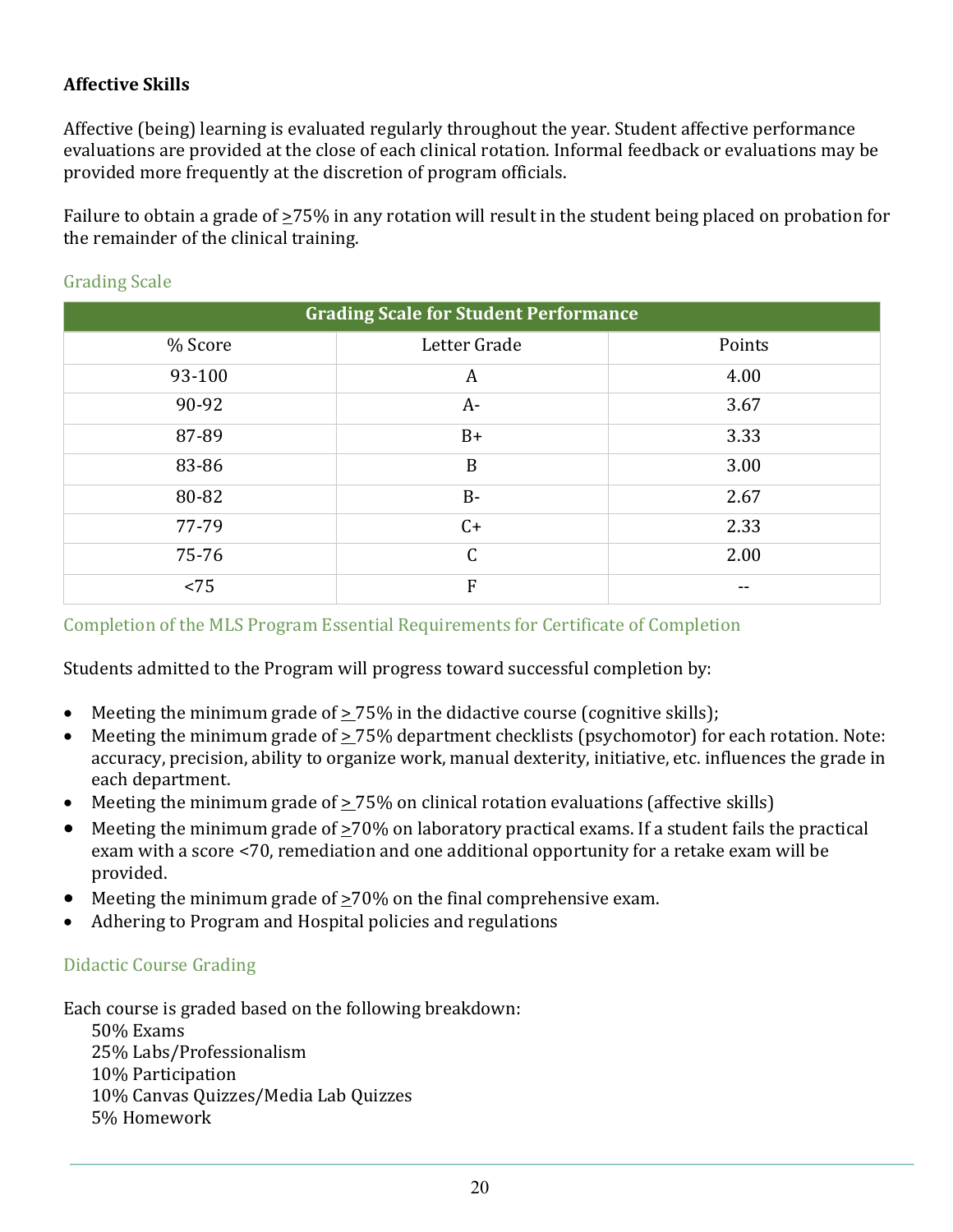#### **Clinical Rotation Grading**

Each rotation is graded based on the following breakdown:

15% Theory 

● Rotation Exams and Quizzes 10%

• Final Comprehensive Exam 5% 15% Competency Checklists, Worksheets 25% Practical Exams, Unknowns 10% Certification Prep 10% Logbook 25% Student Clinical Evaluation

## MLS Program Final Comprehensive Examination

A comprehensive exam is required upon completion of training. The exam is similar in format to the Board of Certification Examination. Students must attain a minimum grade of >70% on the final comprehensive examination to be eligible for graduation. If a student fails the comprehensive exam with a score <70, remediation and one additional opportunity for a retake exam will be provided.

#### Student Records and Retention

Student files are maintained in the Education Manager's office. Academic information pertinent to each student is maintained permanently in these files. While the student is in the program, current files are kept which include formative and summative evaluations, advising records, copies of official letters, records of grades and attendance, and accident reports. Formative evaluations are kept for one year following graduation, and are then shredded. Program officials permanently retain in each student file, the following: clinical instructor evaluation forms, department checklists and rotation grading sheets. Documentation of incidents or accidents involving the student will be maintained permanently.

#### Student Advising

Students are encouraged to meet with the Program Director or Education Manager when issues arise which interfere with the students' progress in the program.

#### Performance Counseling Sessions

Performance counseling sessions will be held as indicated in situations such as: consistently failing grades on exams, student's failure to meet and keep up with departmental clinical practical requirements in terms of procedures learned and acceptably performed, etc. The performance session will involve the student, the clinical supervisor, and the Program Director. The student may be placed on probation and, if the terms of probation are not met, dismissed from the program. All records of performance sessions will be kept confidential.

#### Progressive Discipline: Academic Probation

Administration and faculty are committed to assisting students to be successful in the program. To afford students due process, MLS students who are not meeting course objectives, successfully passing exams and competencies, and/or not meeting established professional guidelines will be advised of their performance status using the progressive discipline process.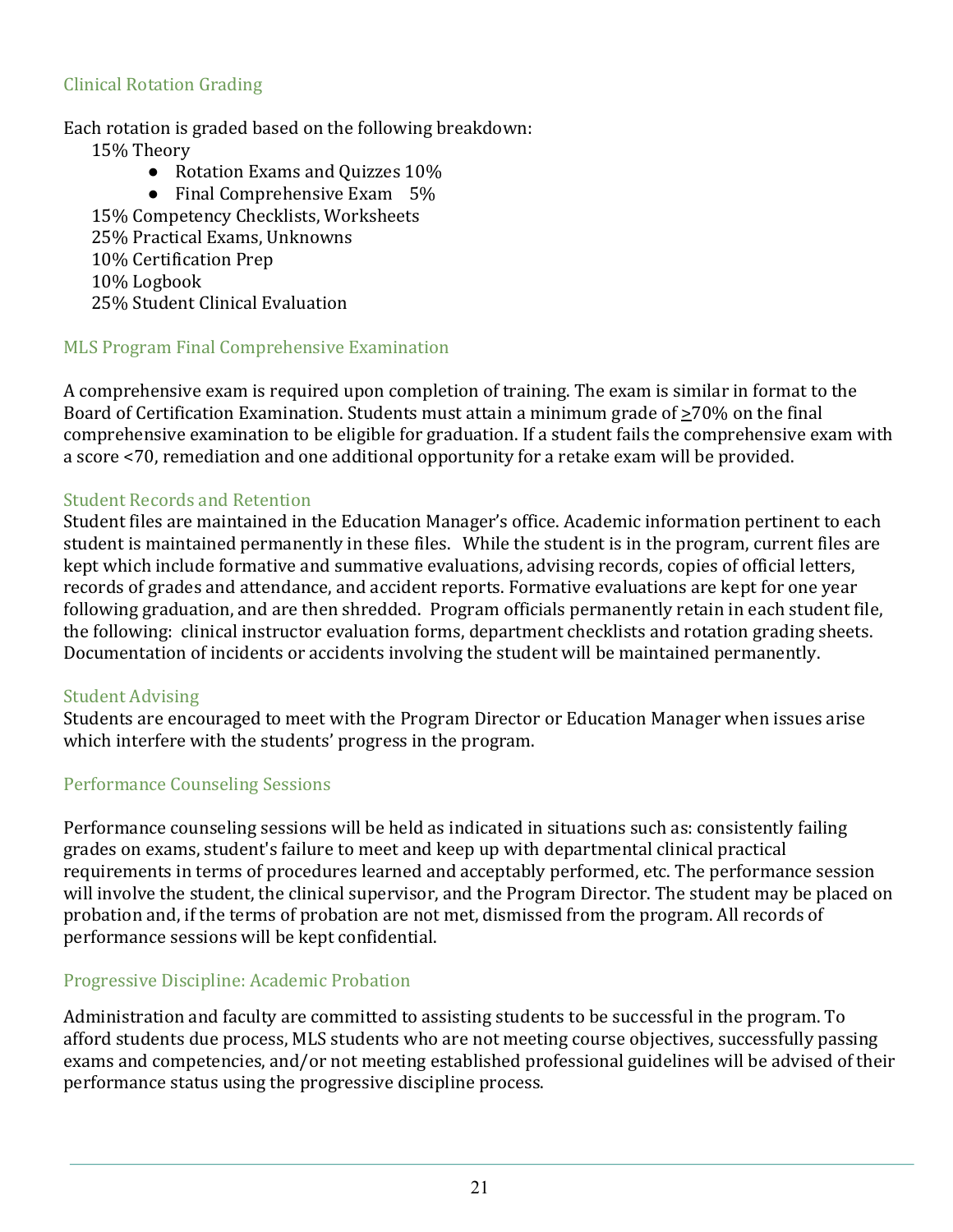#### **Step 1: Initial Warning**

Program officials provide the student with a verbal warning or written feedback as to their status. The Program Director counsels the student regarding criteria for success and makes recommendations for improvement. 

At the discretion of the program officials and depending on the situation, this step may be skipped and a conference done.

#### **Step 2: Conference/Discussion Form**

The student meets with the Program Director in a formal conference to review the performance deficit. A written MLS Program Discussion Form will identify specific concerns and a remediation plan or agreement. This will include deadlines for completion to assist the student to correct the deficit and successfully remain in the program.

If at any time the student does not comply with all terms outlined in the discussion form, the student will be advanced to step 3 or step 4 of the discipline process.

#### **Step 3: Final Written Warning**

Final written warning is implemented for:

- Unsatisfactory clinical performance
- Unsatisfactory clinical attendance and punctuality
- Unethical, unprofessional behavior, and/or unsafe clinical practice
- Unsafe or unprofessional clinical practice that compromises patient or staff safety
- $\bullet$  Failure to comply with all terms outlined in the conference/discussion form

Following a written warning is a trial period in which the student must improve or be withdrawn from the program.

The student meets with the Program Officials. The student and faculty will review and sign a final written warning explicitly stating expectations that must be followed during the trial period.

#### **Step 4: Dismissal from the Program**

If at any time during the trial period, the student fails to meet any of the conditions of the final written warning, the student may be dismissed from the program. Accordingly, if at the end of the trial period the student has not met the criteria for satisfactory performance as outlined, the student will be withdrawn from the program.

A student who receives a final written warning for unsafe or unprofessional conduct will be withdrawn from the program for any subsequent safety or professional conduct violations and will receive a course grade of "F".

*Some situations do not allow for the progressive discipline process due to the severity or nature of the timing* of their occurrence. Incidents of this nature may require the student to be immediately placed on a *final written warning or withdrawal from the program. Examples of these include, but are not limited to:* 

- *Violations of patient confidentiality*
- *Academic dishonesty*
- *Falsification of documentation*
- *Unprofessional behavior/unsafe behavior that seriously jeopardizes patient, student, staff, or preceptor safety*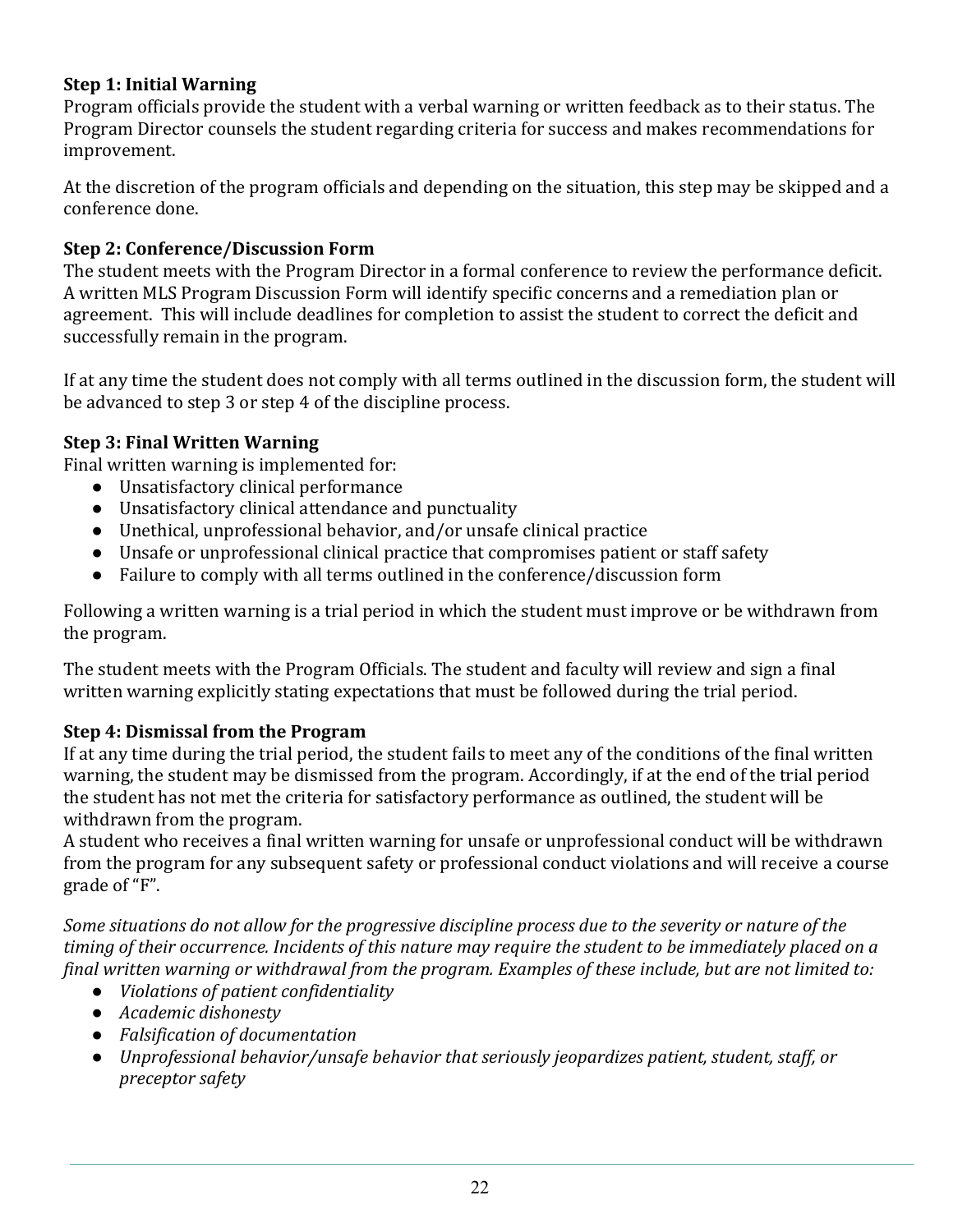## **Student Appeals and Grievance Process**

The appeal mechanism provides a thorough, timely and objective assessment and resolution of student concerns and assures that the students are treated in a fair, reasonable and nondiscriminatory manner. Students have the right to appeal decisions made by faculty and Program Officials.

An appeal can be any concern or complaint asserted by a student regarding interpretation, application or breach of any policy, practice or procedure.

#### Informal Process

The student is advised to discuss the grievance informally with the person who is the source of the grievance. Don't let an uncomfortable situation build. If the parties resolve the grievance, it is deemed closed. If the grievance is not resolved at this level, the student may request an informal review by the Program Director. It is expected that most problems or complaints of concern to students will be discussed and resolved in a timely fashion informally between the student and the Program Director. If the response from the Program Director is unacceptable to the student or if the Program Director is the basis of the complaint, the student may initiate the formal grievance procedure.

#### Formal Grievance Procedure

The formal grievance procedure begins when a dated written complaint is submitted to the Program Director. The written complaint may be submitted via email. An appeal must be initiated within three business days of the date on which cause of the appeal is known.

- 1. The first step of appeal should involve discussion with the Program Director. Every effort should be made to resolve the issue at this step of the process. If the Program Director is unsuccessful in resolving the problem, he/she will arrange a meeting between the student and a Northern Light EMMC Human Resources Associate so the student may discuss the situation with a neutral party. The Program Director has five business days to respond to the student in writing following the initial appeal request by the student as to the decision rendered.
- 2. If the issue is still not resolved, the student and/or Program Director may also request that the academic advisor from the educational affiliate meet with the student. The student will then present his/her problem accompanied by the Program Director and academic advisor (if present) to the Medical Laboratory Science Program Medical Director. The Medical Director will make a thorough investigation of the problem and make a decision. The Medical Director has five business days to respond to the student in writing following the appeal as to the decision rendered.
- 3. If the student is not satisfied with the decision, he/she can present an appeal to the Grievance Committee. The Grievance Committee shall have no prior knowledge of the issues or incident being grieved and be composed of two Program Faculty members chosen by the Program Director, two Program Faculty members chosen by the student, and a Northern Light EMMC HR Associate.

In the case of appeal of a dismissal decision, the student may appeal directly to the Grievance Committee bypassing Steps 1 and 2 of this procedure. The Grievance Committee will make a thorough investigation of the problem. The decision of the Grievance Committee overrides that of the Program Officials. However, the decision of the Program Officials is to be considered as having some weight by the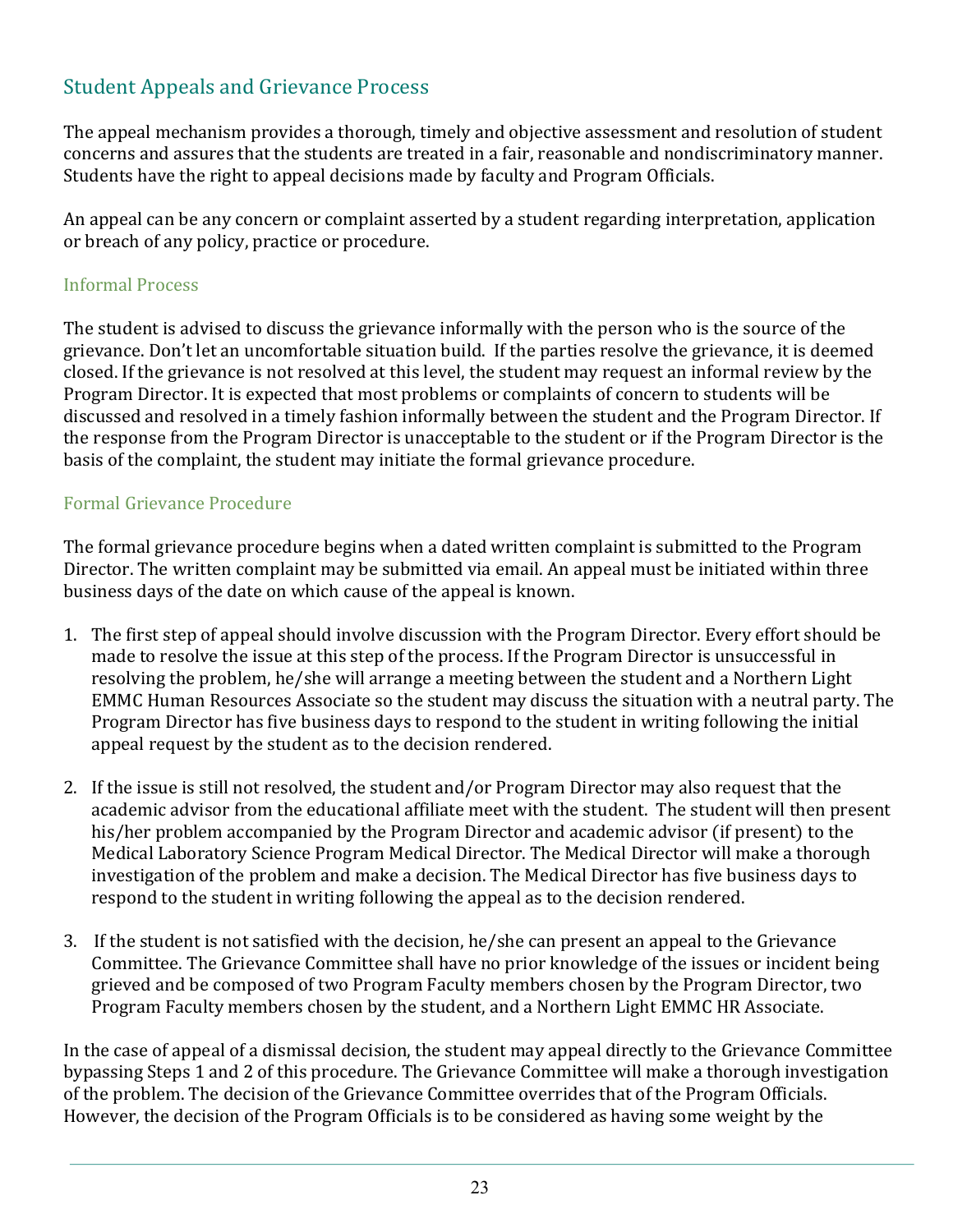Grievance Committee and the student has the burden of demonstrating that the decision is incorrect. The decision of the Grievance Committee will be described in writing with copies to all individuals involved. 

#### Program Dismissal

Breach of good conduct will be considered a serious offense and, depending on severity, may result in immediate dismissal from the program, subject to the grievance process outlined. Probationary or dismissal procedures may be instituted by Program Officials at any time for the following reasons:

- 1. Failure to complete prerequisite requirements.
- 2. Lack of emotional maturity and stability appropriate to the profession.
	- Inability to work with co-workers, supervisors, and peers.
	- $\bullet$  Inability to cope with stress of the profession.
- 3. Deliberate misrepresentation of laboratory results.
- 4. Failure to obtain a passing course grade.
- 5. Failure of a practical exam on the second attempt.
- 6. Unethical, immoral, or illegal conduct (including, but not limited to, dishonesty, theft, intoxication, or possession or use of narcotics during student hours).
- 7. Violations of MLS program or hospital policies especially those related to patient privacy and protected health information (HIPPA).
- 8. Unexcused or extended absences for reasons other than illness or emergencies.
- 9. Consistently unsatisfactory evaluations. This would include behavioral characteristics which reflect poor growth potential and/or evidence of low motivation.
- 10. Disorderly conduct, including the use of profane or abusive language to either employees, patients, visitors or others within the hospital.
- 11. Intentionally falsifying, omitting, or altering information contained in the program application and related materials for admission to the program.
- 12. Violation of the school honor code including the use of cheat sheets, sharing information about exams or practicals, copying exams or using any reference material while taking an exam.

Decisions regarding probation and/or dismissal from the hospital program will be made by Program Officials. 

## Professional Behavior

## Professional Behavior

Administration and faculty of the School of Medical Laboratory Science has an academic, legal and ethical responsibility to protect members of the public and of the healthcare community from unsafe or unprofessional practices. MLS students must conduct themselves in an ethical, professional, and safe manner. Students are expected to assume responsibility for their actions and will be held accountable for them. Students will abide by the University and Northern Light Health policies.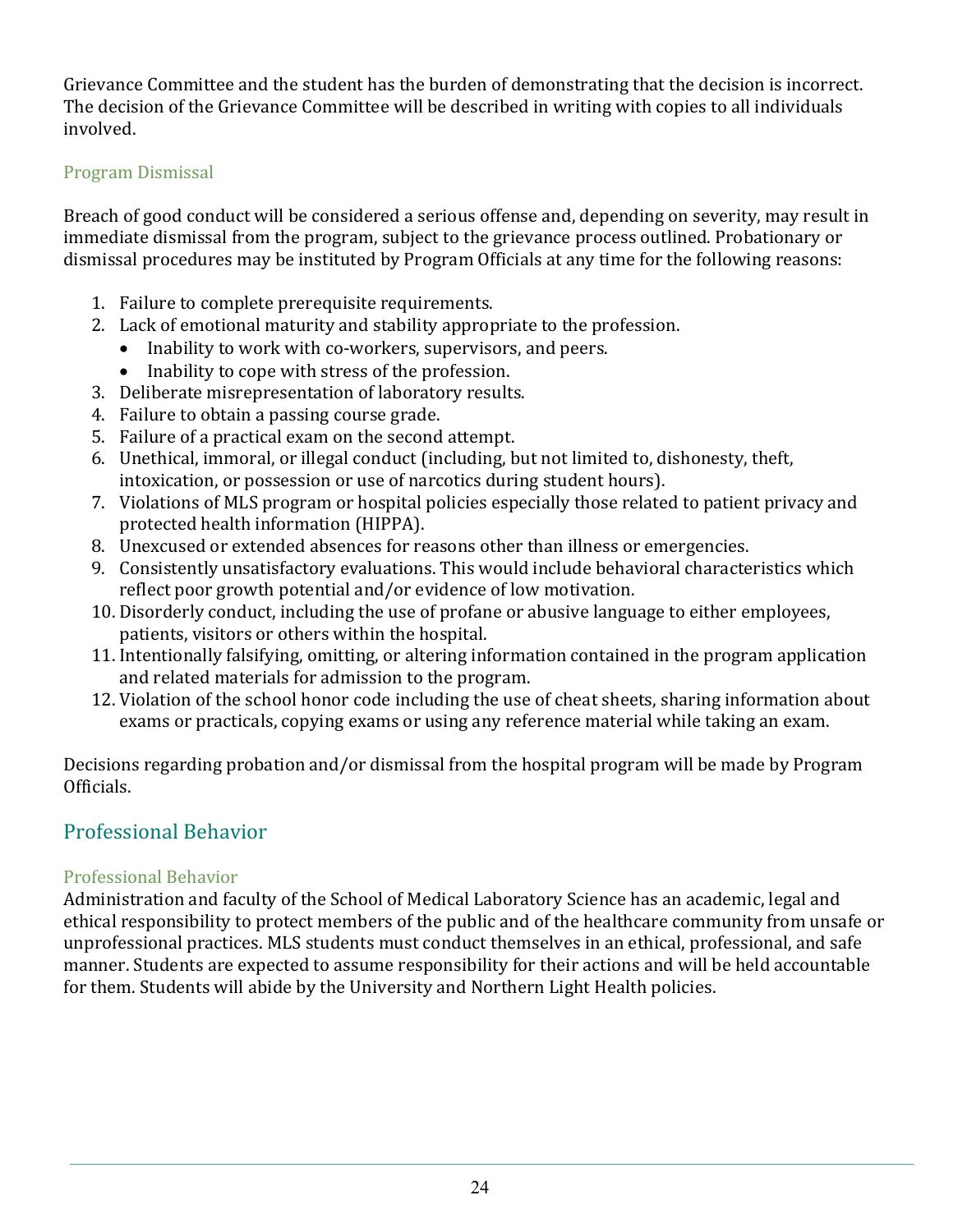#### ASCLS Professional Code of Ethics

### **Preamble**

The code of ethics of the American Society for Clinical Laboratory Science sets forth the principles and standards by which Medical Laboratory Professionals and students admitted to professional education program practice their profession.

### 1. **Duty to the Patient**

Medical Laboratory Professionals' primary duty is to the patient, placing the welfare of the patient above their own needs and desires and ensuring that each patient receives the highest quality of care according to current standards of practice. High quality laboratory services are safe, effective, efficient, timely, equitable, and patient-centered. Medical Laboratory Professionals work with all patients and all patient samples without regard to disease state, ethnicity, race, religion, or sexual orientation. Medical Laboratory Professionals prevent and avoid conflicts of interest that undermine the best interests of patients. 

Medical Laboratory Professionals are accountable for the quality and integrity of the laboratory services they provide. This obligation includes maintaining the highest level of individual competence as patient needs change, yet practicing within the limits of their level of practice. Medical Laboratory Professionals exercise sound judgment in all aspects of laboratory services they provide. Furthermore, Medical Laboratory Professionals safeguard patients from others' incompetent or illegal practice through identification and appropriate reporting of instances where the integrity and high quality of laboratory services have been breached.

Medical Laboratory Professionals maintain strict confidentiality of patient information and test results. They safeguard the dignity and privacy of patients and provide accurate information to patients and other health care professionals. Medical Laboratory Professionals respect patients' rights to make decisions regarding their own medical care.

#### 2. Duty to Colleagues and the Profession

Medical Laboratory Professionals uphold the dignity and respect of the profession and maintain a reputation of honesty, integrity, competence, and reliability. Medical Laboratory Professionals contribute to the advancement of the profession by improving and disseminating the body of knowledge, adopting scientific advances that benefit the patient, maintaining high standards of practice and education, and seeking fair socioeconomic working conditions for members of the profession.

Medical Laboratory Professionals accept the responsibility to establish the qualifications for entry to the profession, to implement those qualifications through participation in licensing and certification programs, to uphold those qualifications in hiring practices, and to recruit and educate students in accredited programs to achieve those qualifications.

Medical Laboratory Professionals establish cooperative, honest, and respectful working relationships within the clinical laboratory and with all members of the healthcare team with the primary objective of ensuring a high standard of care for the patients they serve.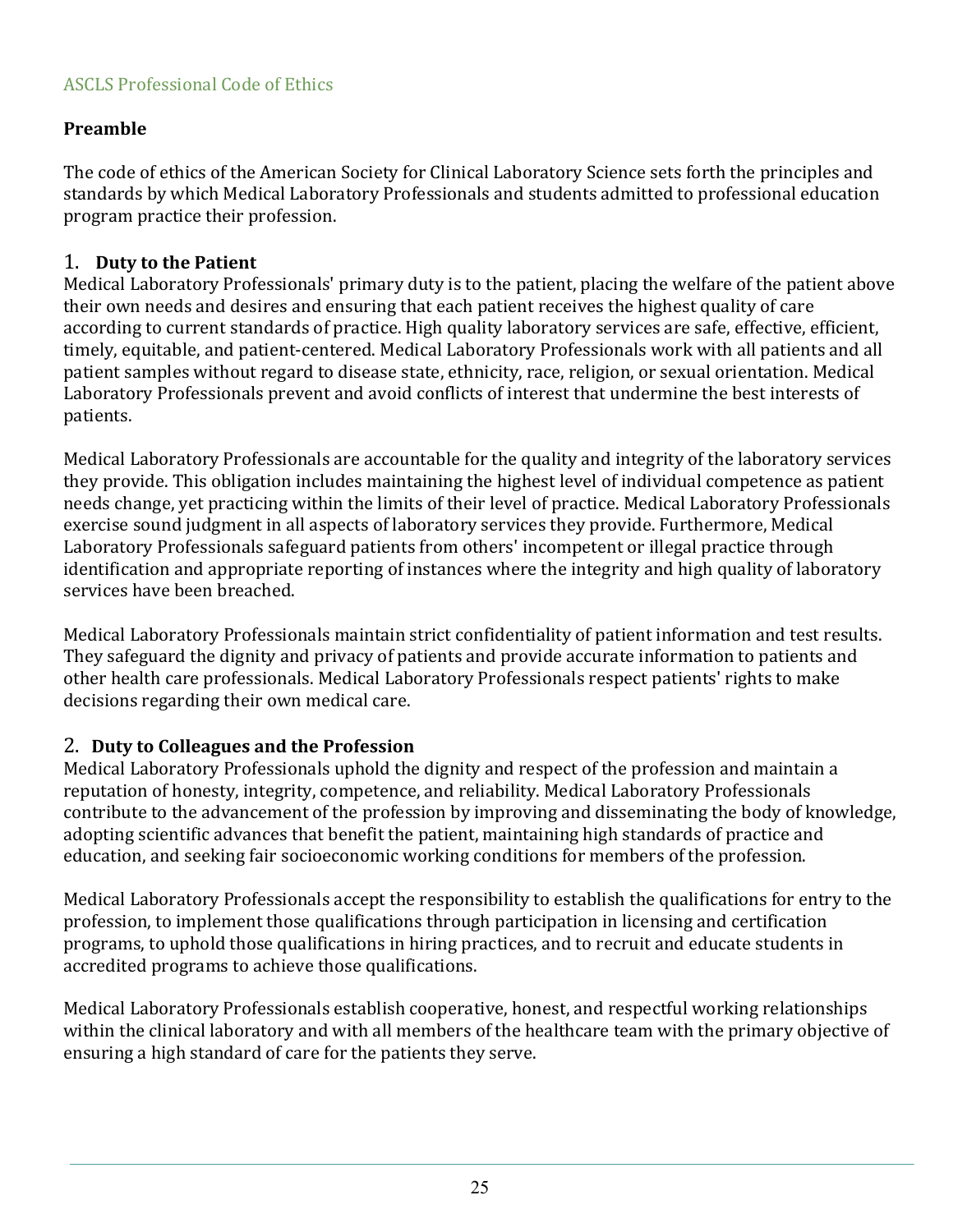#### **3. Duty to Society**

As practitioners of an autonomous profession, Medical Laboratory Professionals have the responsibility to contribute from their sphere of professional competence to the general well-being of society. Medical Laboratory Professionals serve as patient advocates. They apply their expertise to improve patient healthcare outcomes by eliminating barriers to access to laboratory services and promoting equitable distribution of healthcare resources.

Medical Laboratory Professionals comply with relevant laws and regulations pertaining to the practice of Clinical Laboratory Science and actively seek, to change those laws and regulations that do not meet the high standards of care and practice.

#### Pledge to the Profession (ASCLS)

As a Medical Laboratory Professional, I pledge to uphold my duty to Patients, the Profession and Society by: 

- Placing patients' welfare above my own needs and desires.
- Ensuring that each patient receives care that is safe, effective, efficient, timely, equitable and patient-centered.
- Maintaining the dignity and respect for my profession.
- Promoting the advancement of my profession.
- Ensuring collegial relationships within the clinical laboratory and with other patient care providers.
- Improving access to laboratory services.
- Promoting equitable distribution of healthcare resources.
- Complying with laws and regulations and protecting patients from others' incompetent or illegal practice
- Changing conditions where necessary to advance the best interests of patients.

#### Reference: http://www.ascls.org/about-us/code-of-ethics

#### American Society for Clinical Pathology (ASCP) Student Membership

Students are required to join ASCP. Student membership is free! Students will be reminded to renew their membership prior to graduation to receive an additional free year.

#### Evaluation of Professional Attitudes and Behaviors

One of the goals of the School of Medical Laboratory Science is to train ethical, responsible laboratory professionals. To guide students toward this end, the program has developed evaluation tools for use in the didactic component and the clinical rotations. It conveys the program's dedication to attributes such as honesty; integrity; persistence; initiative; dependability; flexibility; patience; respect for others; and ability to follow directions and work under stress; accept criticism; and be organized. Other attributes include compliance with safety regulations and quality assurance practices and skill in communicating, prioritizing, and making valid judgment calls.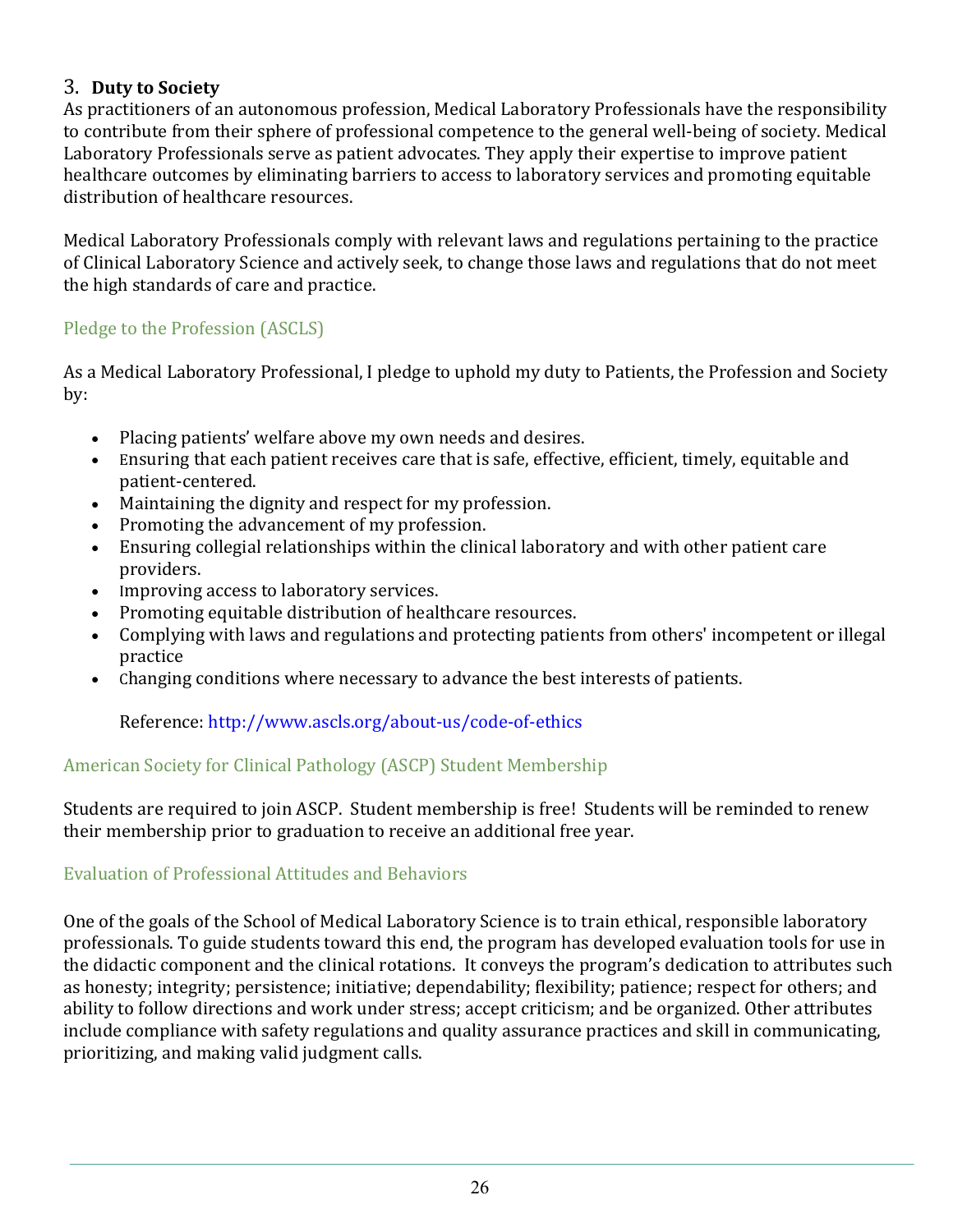## **Student Expectations**

#### The Culture of an Educational Program in the Health Professions

When students enter the MLS program at NL EMMC, they come to us from a number of different education and experience backgrounds. Some students have been enrolled in the 3+1 track at the University of Maine while others may already have a bachelor's or master's degree but need to complete our program to obtain the professional MLS credential to find employment in a medical laboratory.

Regardless of where they started or are coming from, the vast majority of students are not fully prepared for the high intensity and the extreme accountability that is required to successfully complete our program. The professional year of the MLS program is a rigorous undergraduate curriculum that requires a full-time commitment of approximately 40+ hours per week of course participation and study, participation in learning experiences in the community and the classroom. Because of this you will need to strongly consider your employment workload. The Medical Laboratory Sciences curriculum requires excellent time-management and self-initiative from each student. The fall lecture series require a high level of self-direction and discipline.

**What does this mean?** In previous courses you may have been given extra credit or an extension of time for an assignment. You might have been able to skip a class session and still keep up with the information or request to redo an assignment if you received a low grade. Your class might have graded on a curve to help students pass the course or you might convince an instructor to "round up" your points so that you received a B+ instead of a B. But these little extras are no longer going to be available now that you are enrolled in a professional medial program.

Medicine and the treatment of patients is not something that allows extra credit, more time, or rounding up. You must be able to do the testing, interpret the results, and possibly recommend additional testing or treatment without error – all the time and every time. This is competency-based education that is performance based as well. You need to be able to perform under stress, with a time limit, and meet or exceed the quality and accuracy expectations. People's lives are at stake; perhaps one of your own family members. 

This mind set can be a significant readjustment for students who are used to negotiating for one extra point here or one point there. You must learn and be able to apply the information in each course. It is important for you to understand that this is a very different culture than the one you've come from.

The School of Medical Laboratory Science has an ethical responsibility for the safety of patients with whom students and graduates will come in contact. Although students learn and work under the supervision of the faculty, students interact with patients and their specimens throughout their MLS education. Patient safety and well-being are therefore major factors in establishing requirements involving the physical, cognitive, and emotional abilities of student for admission, progression, and graduation. Students must have the physical and emotional stamina and capacity to function in a competent manner in the hospital, classroom and laboratory settings, including settings that may involve heavy workloads, long hours and stressful situations.

There is also different level of responsibilities for students and faculty alike in a professional curriculum. Faculty will provide you with content, learning opportunities, and guided practice. But students are expected to develop a personal responsibility for their learning as well. So instead of a single class here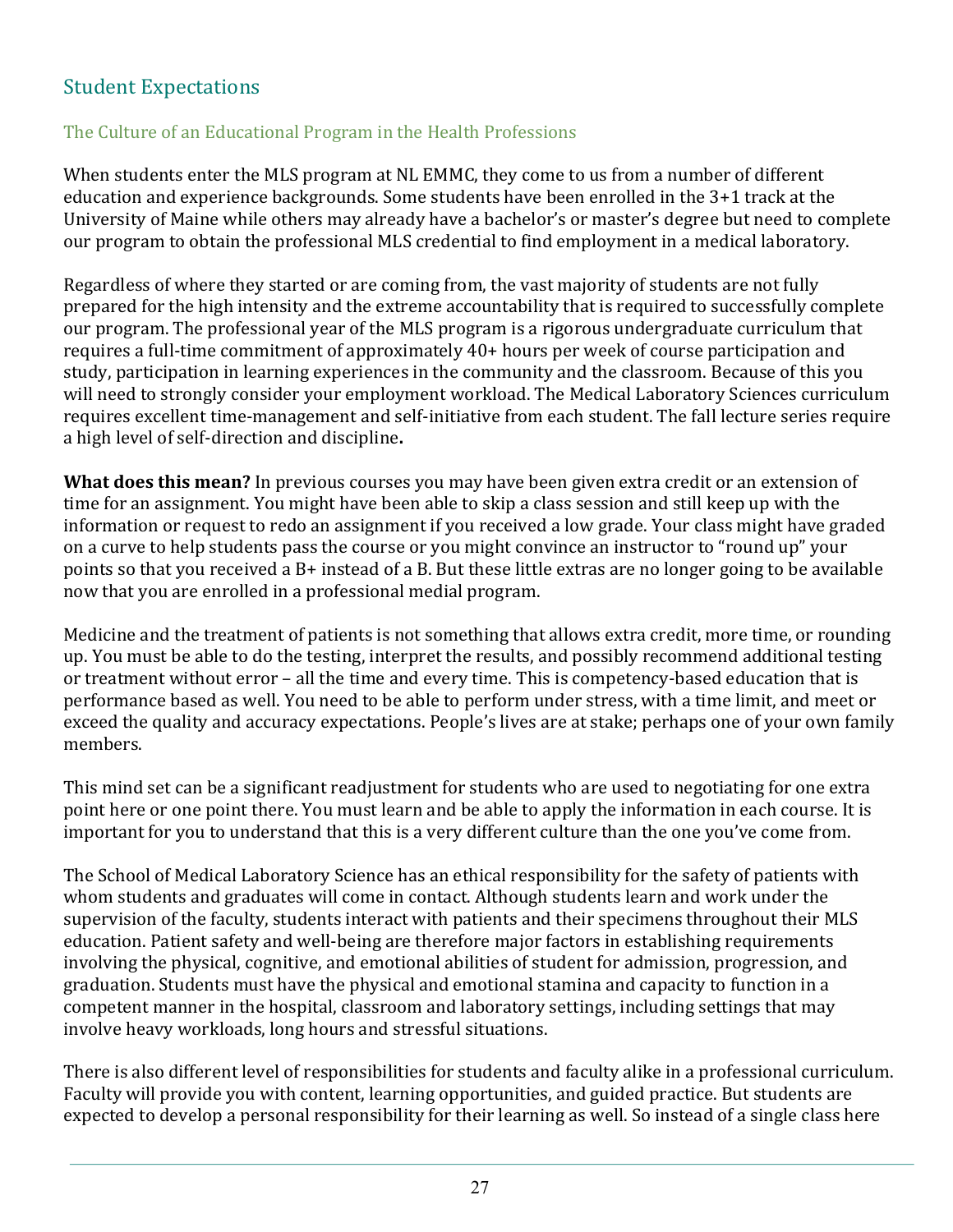and another class there you will find that you must also learn how to be a student in a professional curriculum; how to seek out and find information for vourself.

It is also important for incoming students to know that many of their previous study habits: memorizing facts or studying only for recognition of the answer on a multiple-choice exam will not support their successful progression in the MLS program. Students must truly learn the content of each course and apply it to the situations presented during exams. Be aware that all MLS courses are integrated in content. This means that information in one course may be applied to others because the field of laboratory medicine in also integrated.

One of the goals of the program is to develop your abilities as a life-long learner, one who can teach themselves throughout the development of their career. Because the science and technology of medicine is constantly changing, we need to prepare you for your future. Many students are not used to this culture and are upset that faculty will not answer their questions directly. But you should expect faculty to refer you to the resources and then if you still have questions come back for discussion. The faculty in the MLS Program will strive to teach you all of the content as well as the competencies of the profession. They have a vested interest in your success in the program and in your future professional life.

MLS students are training to become professionals. It is, therefore, reasonable to expect each student be in attendance 40 hours per week, and develop attitudes and habits characteristic of professionals. Maintaining a stable and reliable work force is critical to the effective and efficient delivery of health care services. Excessive tardiness and absenteeism negatively affect patient care and employee morale and are considered unacceptable.

A student's general attitude, attendance record, and promptness are heavily considered when judging dependability and willingness to accept responsibility. It is anticipated that a student will want to seek employment at the Northern Light Lab when training is completed and the impression they make on the staff and employees in various departmental rotations will be taken into consideration when hiring decisions are made. In any case, attendance is an important consideration wherever one may seek employment. 

#### Keys to Success in the MLS Program – Time Management and Personal Planning

It is the responsibility of the MLS student to:

• Attend ALL scheduled lecture and laboratory sessions, arriving on time and demonstrating respect for the speaker/instructor and an interest in the material being presented. All learning activities are mandatory and be available between the scheduled program hours each day.

• Use any spare time during the scheduled eight-hour day working on assigned projects or studying, without the expectation of regular time out of the laboratory for this activity.

• Be patient and flexible, remembering patients first. An instructor may be immersed in patient work and unavailable to work with students at the exact time noted on the class schedule. Students are encouraged to assist with the task at hand, if possible.

• Prepare ahead of time for every lab or lecture. Most course materials are online and students are expected to maximize class time by reviewing and learning the material prior to the lecture/lab.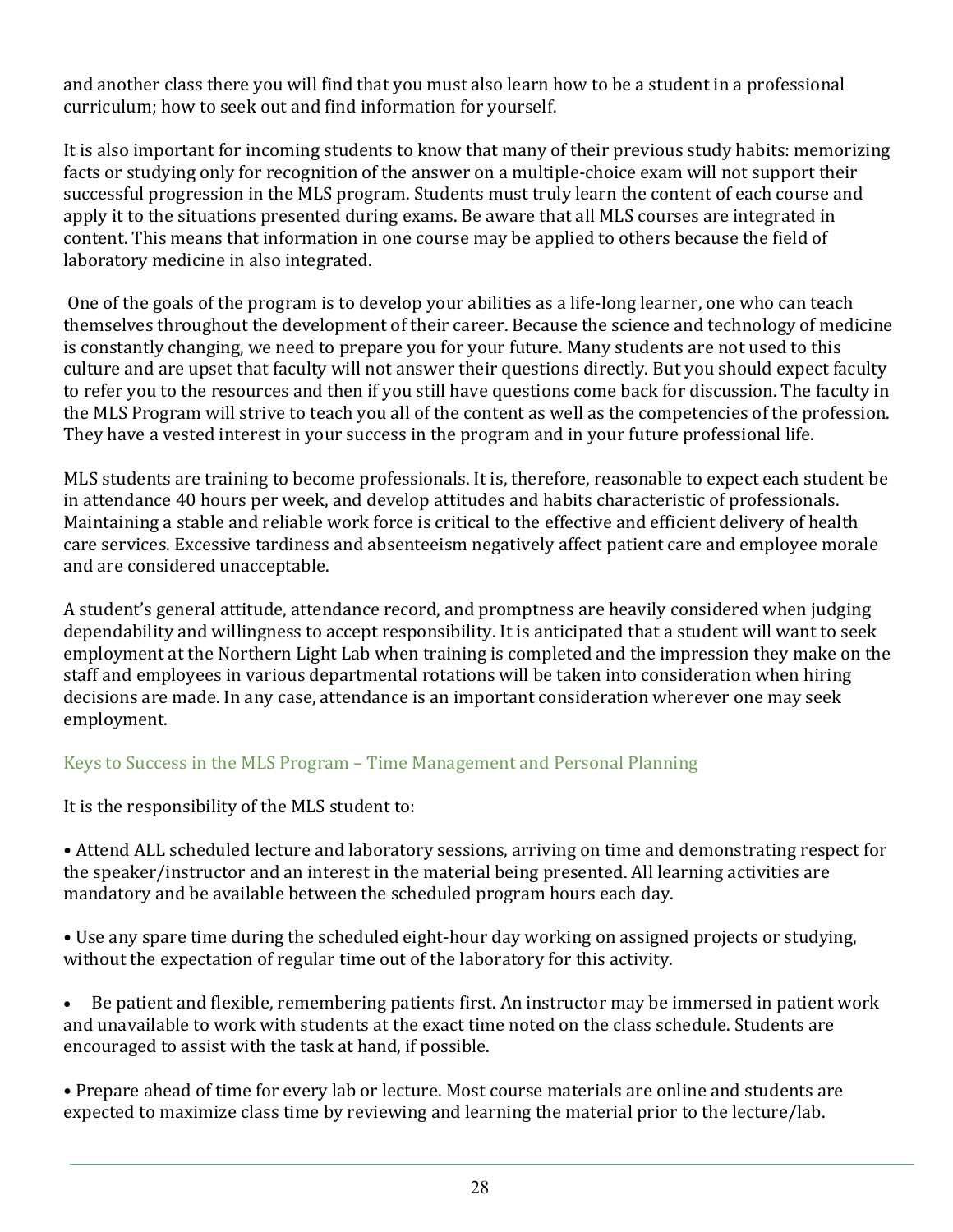- Study to learn not to memorize
- Understand that by design you may not be able to find the answer directly quoted in your notes or textbook – MLS is about analysis and critical evaluation of information; interpretation and application
- Use the course objectives to guide your study and to critically assess your learning
- Rehearse the objectives  $-$  don't just read them. Practice testing yourself
- Communicate questions or area needing clarification early to your instructor.
- Make a reasonable attempt to report as scheduled despite inclement weather conditions.
- Swipe in and out at the time clock closest to where the student is scheduled each day.
- Limit work hours
- Get enough sleep and eat properly
- **Exercise**
- Take time out for something you enjoy doing  $-$  have some fun too
- Delegate family responsibilities as much as possible during the semesters  $-$  they have a shared interest in your success too

#### **Blended Learning**

All courses within the MLS program are delivered at least in part online. Transitioning away from seat time, in favor of a structure that creates flexibility, allows students to progress as they demonstrate mastery of academic content, regardless of time, place, or pace of learning. These strategies include online and blended learning, project-based learning, and strategic group learning activities. Course materials, references, narrated lectures, interactive modules, web sites, and videos are presented to students within the Course Management System called Canvas. This type of learning leads to better student engagement because the content is available to each student but tailored to their unique needs. Instead of attending a single lecture and hoping you captured all of the notes, students are able to review lecture materials as many times as they wish or review them at their own pace. Students who need more time or want more review of content can take the time they need when they want to prepare for class.

#### The Flipped or Active Classroom

Some lectures will utilize the "Active Classroom" model. Students prepare for the in-person sessions by reviewing course materials and content in advance. When students arrive to class, they typically work in groups to apply their background knowledge to problem solving case studies or situations. In this model the faculty member acts as their guide and can provide instruction and corrective action as the students go through the work problems. Instead of sitting in a classroom while the instructor tells them how to do the work, the students are actually practicing the problems solving work with the faculty member's help.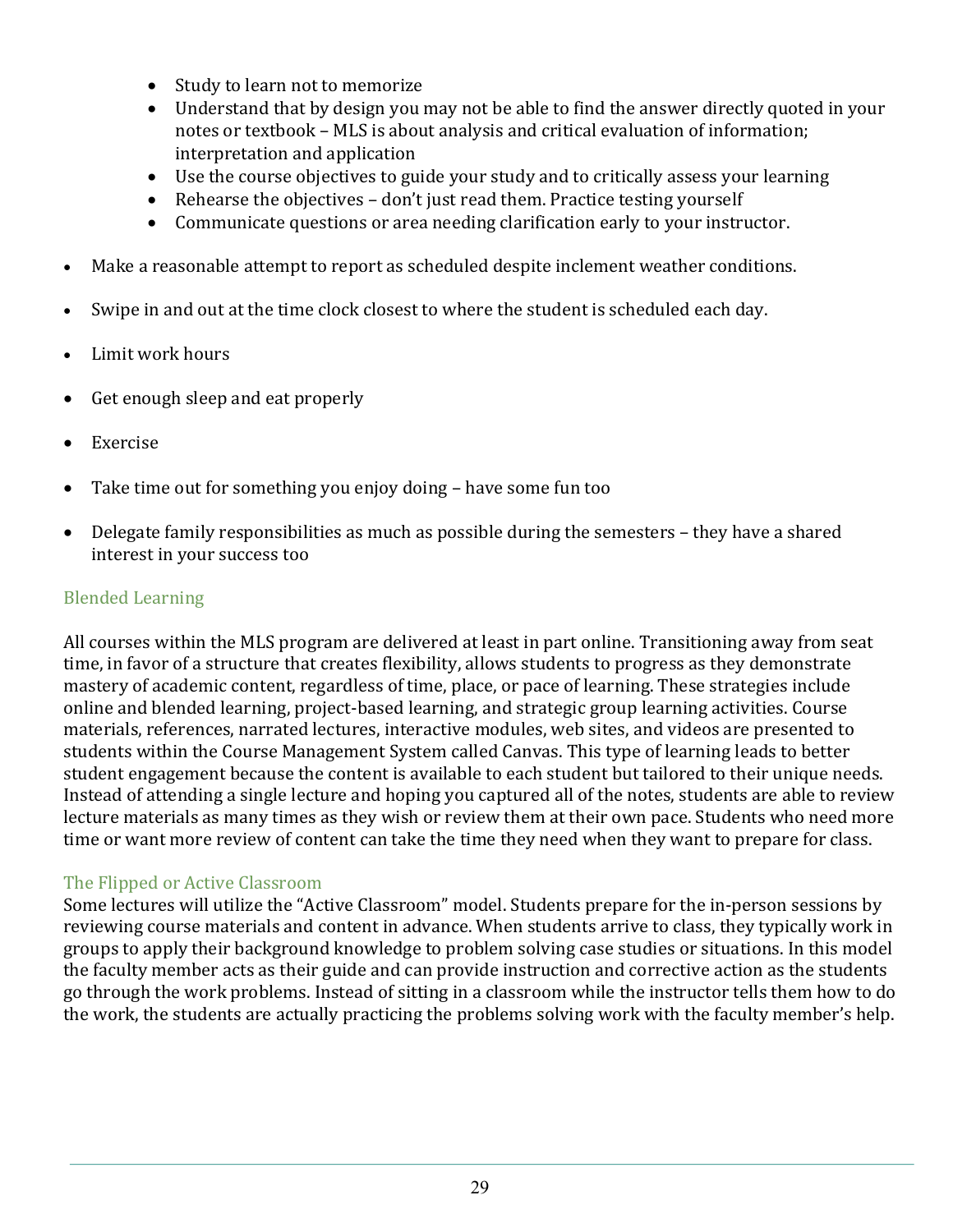## Clinical Training and Experience

There are two components to the education and training:

- 1. **Didactic Component** students will attend formal lectures over each discipline. The lectures are giving by Medical Laboratory Scientists and provide principles and theories as they apply to each major area in the clinical laboratory. Reading assignments, quizzes and a final examination will be required. Note: there are times that the schedule may change due to departmental challenges.
- 2. **Clinical Component** students spend one-on-one time in each clinical department within the laboratory. The focus is on skills training. Students will be provided a list of entry-level competencies which must be completed during this time. Assigned readings, homework, quizzes, exams and/or laboratory practical exams are part of the rotation experience.

#### Clinical Responsibilities

The Clinical practicum includes clinical training in assigned clinical laboratory areas. Developing the student into a competent, entry-level technologist is a collaborative effort from the dedicated members of the laboratory team.

#### **Responsibilities of the MLS Program Director:**

*Responsible for coordinating the student's clinical experience. Roles and responsibilities include:* 

- 1. Coordinate supervision in the instructional facility for lab and clinical phases of the program.
- 2. Schedule clinical rotations.
- 3. Keep student clinical performance and attendance records.
- 4. Ensure sufficient representative clinical experience.
- 5. Assist in development of skills necessary for performing in the clinical laboratory.
- 6. Demonstrate a genuine interest in the student's learning process.
- 7. Serve as a professional role model and resource.
- 8. Develop and evaluates clinical performance goals.
- 9. Address student concerns and disciplinary issues.
- 10. Submit midterm and final grades based on academic and clinical performance.

#### **Responsibilities of the Education Manager:**

*Responsible for coordinating the student's clinical experience. Roles and responsibilities include:* 

- 1. Coordinate supervision in the instructional facility for lab and clinical phases of the program.
- 2. Schedule clinical rotations.
- 3. Keep student clinical performance and attendance records.
- 4. Ensure sufficient representative clinical experience.
- 5. Assist in development of skills necessary for performing in the clinical laboratory.
- 6. Demonstrate a genuine interest in the student's learning process.
- 7. Serve as a professional role model and resource.
- 8. Develop and evaluates clinical performance goals.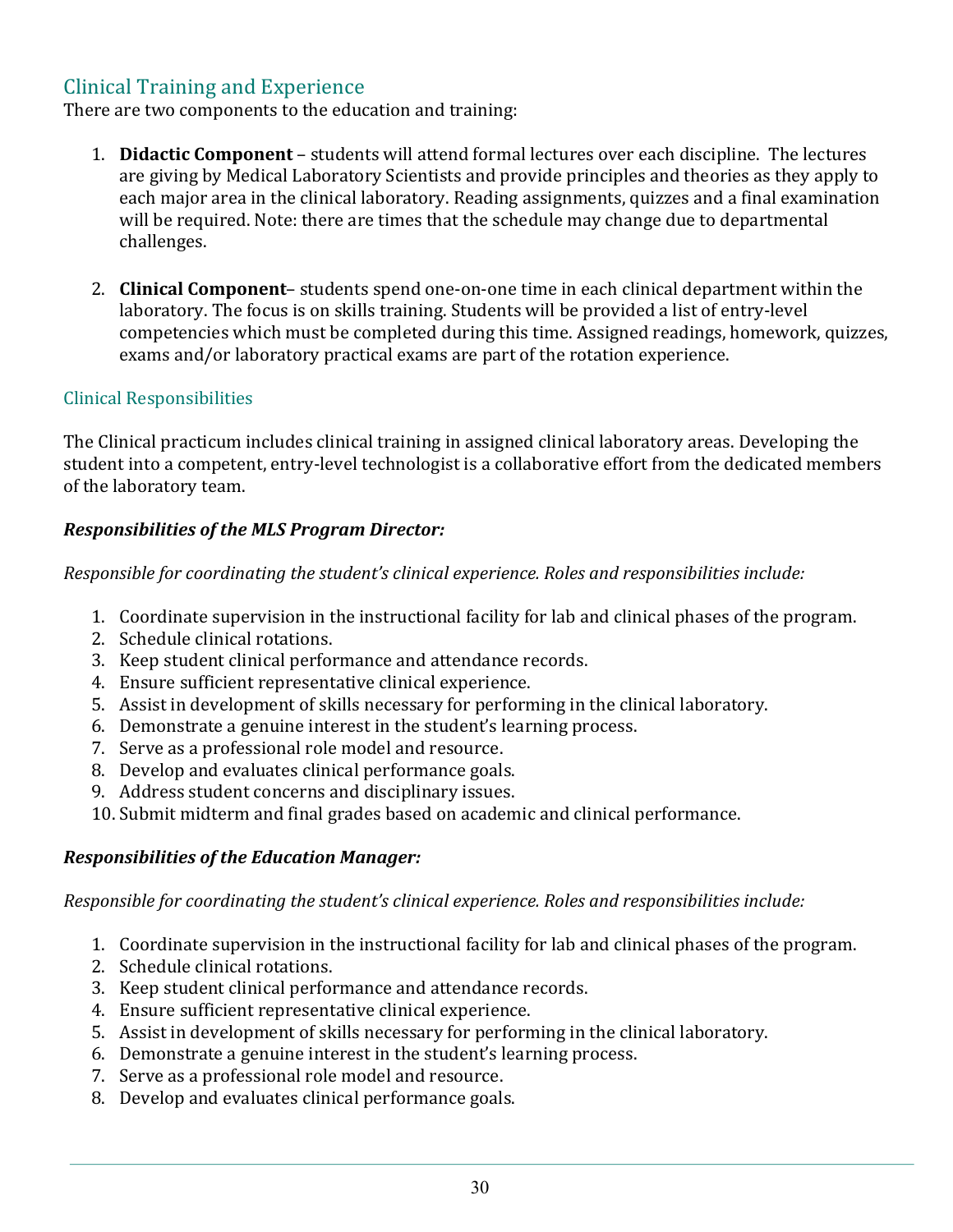#### *Responsibilities of the Clinical Supervisor*

The Clinical Supervisor is responsible for the clinical education, supervision, and evaluation of students. IIt *is* their responsibility to set a climate that is suitable for learning. Some of their roles and responsibilities *are:* 

- 1. Serve as a professional role model and resource for students.
- 2. Orientate the student to the department.
- 3. Discuss expectation of the clinical rotation with the student.
- 4. Coordinate/supervise student instruction while at the clinical site.
- 5. Assist in developing skill necessary for performing in the clinical laboratory.
- 6. Allow hands-on experience in performing procedures.
- 7. Oversee clinical evaluation and competency check-off process.
- 8. Communicate with supervising technologist and program faculty regarding the clinical rotation.

#### *Responsibilities of Clinical Instructors/Preceptors*

Technologists are an integral part of the program and the student's learning process. It is their responsibility to maintain a climate that is suitable for learning. Some of their roles and responsibilities are:

- 1. Demonstrate to the student professional behavior while interacting with the patient and staff.
- 2. Assist in developing the skills necessary for performing laboratory procedures.
- 3. Allow hands-on experience in performing procedures.
- 4. Demonstrate a genuine interest in the student's learning.
- 5. Discuss clinical objectives relating to the procedure with the student.
- 6. Instruct the student as they perform laboratory procedures.
- 7. Evaluate the student's progress.
- 8. Become a positive role model and resource.
- 9. Communicate with clinical supervisor and program faculty regarding clinical rotation.

#### *Student's Responsibilities in the Clinical Rotation*

The success of a clinical rotation will depend on the overall team effort of the student and Clinical *Preceptor.* The student must be a part of that team effort and be willing to support the effort in the *following ways:* 

- 1. Demonstrate a professional attitude while interacting with the patients and staff.
- 2. Inform instructors of expectations and specific needs.
- 3. Arrive at the clinical rotation site on time and ready to learn.
- 4. Take the initiative.
- 5. Communicate with the Clinical Coordinator, Clinical Supervisor and supervising technologist.
- 6. Help maintain the cleanliness, safety, and efficiency of the lab area.
- 7. Practice safety techniques.
- 8. Process paperwork and reports as assigned.
- 9. Adhere to the clinical affiliate's policies and procedures, including safety.
- 10. Complete a student evaluation of clinical instructors at the end of the rotation.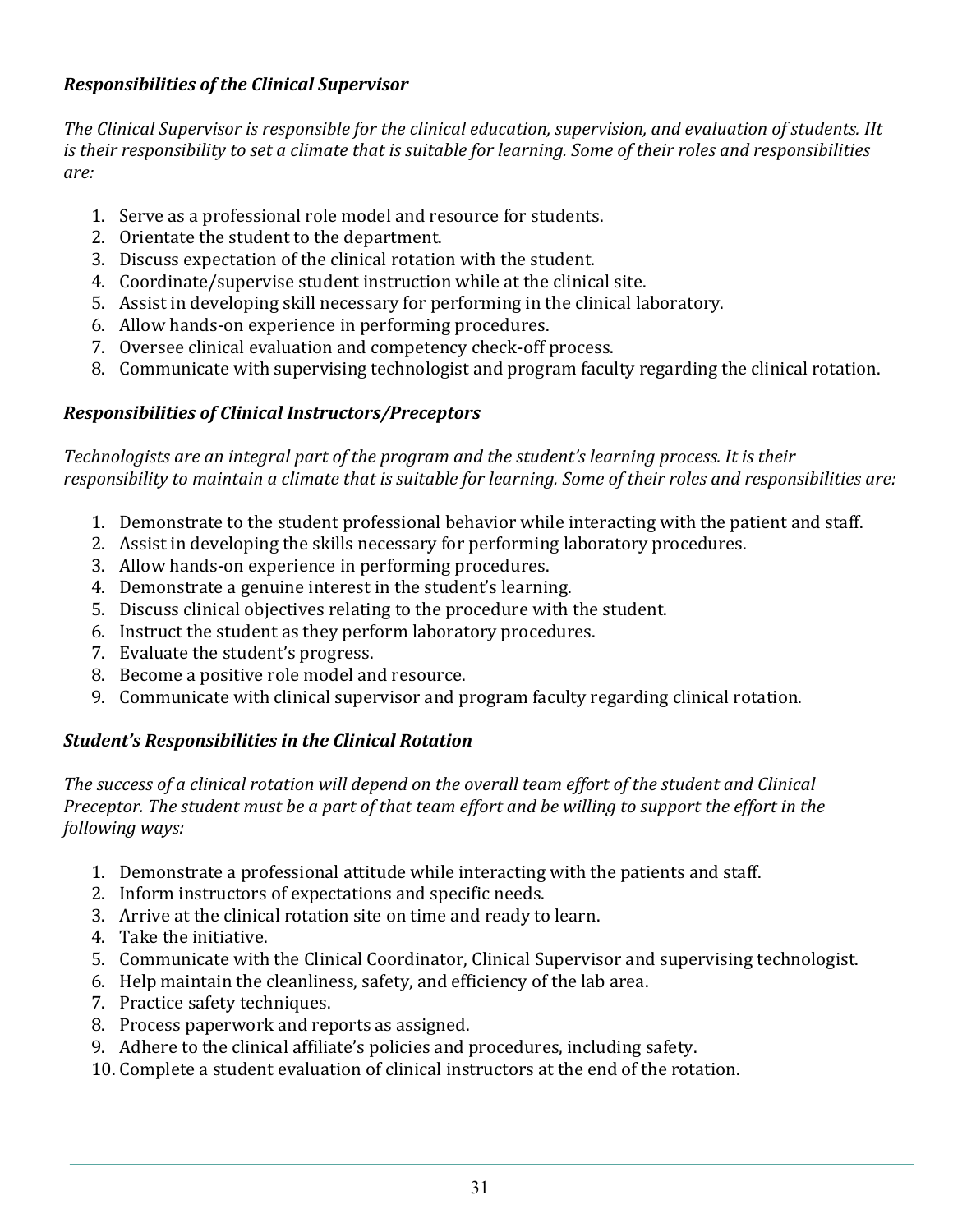#### Departmental Rotations

Departmental laboratory rotations are scheduled to provide maximum independent study for each student. The student must follow the same professional protocols for conduct as clinical staff. All departmental training is under the direct guidance of the Departmental Supervisor. During clinical rotations students will perform laboratory analyses under the direct supervision of qualified staff.

Each department has a training notebook which outlines in full the procedures utilized in that department. Students are required to review and become familiar with all procedures they will perform at the bench. Students will be given a list of entry-level competencies which must be completed for each department. 

Students are required to remain in the clinical department throughout the day. When leaving the department for **any** reason, you must inform your instructor(s). There are assigned study areas in each department when there is down time. Exceptions to this requirement will be made on an individual basis with departmental approval. Student time schedules (study time vs. bench work) will vary with each department. Practical examinations will be given in each clinical subject.

#### Breaks and Lunches

During the day, students will be allowed a break during the morning and/or afternoon depending on the rotational department. Students are to follow the break protocol of the department.

## Training Schedule

#### Calendar

Students are expected to be in attendance Monday through Friday,  $8:00 - 4:00$  for the lecture days. The typical schedule for a clinical experience is Monday through Friday, 6:00-2:30, 7:00-3:30 or something similar. On a rare occasion, a student may be scheduled for an "evening shift" experience (3:30pm -11:00pm or something similar). Students will be fully informed of these schedules well enough in advance to make personal arrangements. A schedule of clinical start times will be passed out in November of the school year.

#### **Holidays**

There are two vacation weeks built into the schedule: one week at Christmas and one week in March. In addition, the following holidays will be observed by the School of Medical Laboratory Science:

- Labor Dav
- Thanksgiving and the day after Thanksgiving  $(2 \text{ days})$ ,
- Christmas,
- New Year's Day,
- Memorial Day

#### **Attendance Tracking**

All hours of attendance are recorded electronically using the API time and attendance system. It is the responsibility of the student to record arrival and departure times in API with their identification badge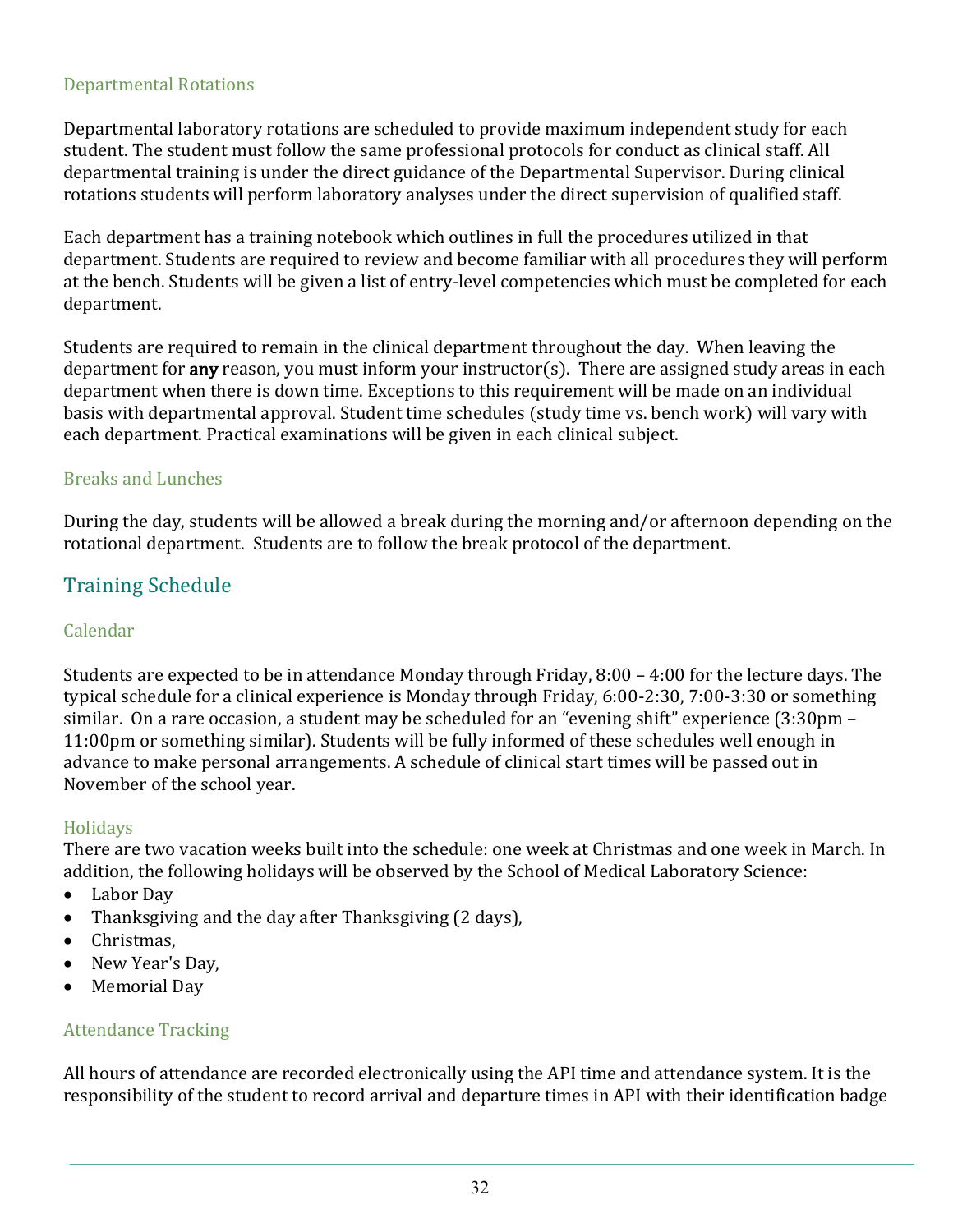daily. Failure to do so must be immediately reported to the Program Director. The time recorded in API is the official attendance record.

Regular, punctual attendance demonstrates professionalism, both in the professional workplace setting and in the classroom; attendance is considered a key behavior to a successful learning experience. It is this commitment to learning that will enable the student to progress satisfactorily towards completion of course goals, objectives and demonstrate entry-level competency in all required skills.

The Attendance Policy is designed to set a pattern of professional behavior which mirrors the attendance expectations in the clinical environment. Regular and punctual attendance is required at all lecture and lab/clinical sessions.

#### Notification

Students are responsible for informing the Program Director and Education Manager if they are going to be tardy or absent from class. Program officials should be notified at least one hour prior to the designated start time of the activity.

#### Tardiness/Leave Early

Being late to lecture or the clinical training is disrespectful to the instructors, faculty and your fellow peers. A tardy is defined by arriving **ten minutes** past the schedule start time. A leave early is defined as leaving more than 15 minutes prior to the scheduled end time. Excessive tardiness/leave early (more than three occurrences in a semester) will be reviewed by Program Officials for possible disciplinary action including but not limited to disciplinary write-ups, loss of professionalism points, and possible dismissal from the program.

#### Absences

Absences are classified as excused, unexcused, or tardy/leave early. Excused absences will be handled on an individual basis by Program Officials. Excusable absences for absence are limited to illness/personal injury, death or illness in the immediate family (parent, child, siblings), jury duty, military service, or religious observance. Not reporting an absence is the same as an unexcused absence. An unexcused absence will lead to a loss of professionalism points.

#### Personal/Sick Days

Each student will receive four personal days off during the clinical practicum to be used as professional, personal or sick days. This time will not need to be made-up. For scheduled time off, a written request must be submitted and approved by the Program Director or Education Manager. Scheduling of any elective physician appointment or other personal appointment must be approved by the Program Director or Education Manager in advance of the date or the absence is unexcused. Students must make every effort to schedule medical and dental appointments during school vacations or after class/clinical rotation hours. Note: Any time exceeding the four personal days must be made up.

A student who is absent because of illness for three continuous days or more must submit a physician's note indicating the nature of the illness, the requirement for absence, and a release to return to school.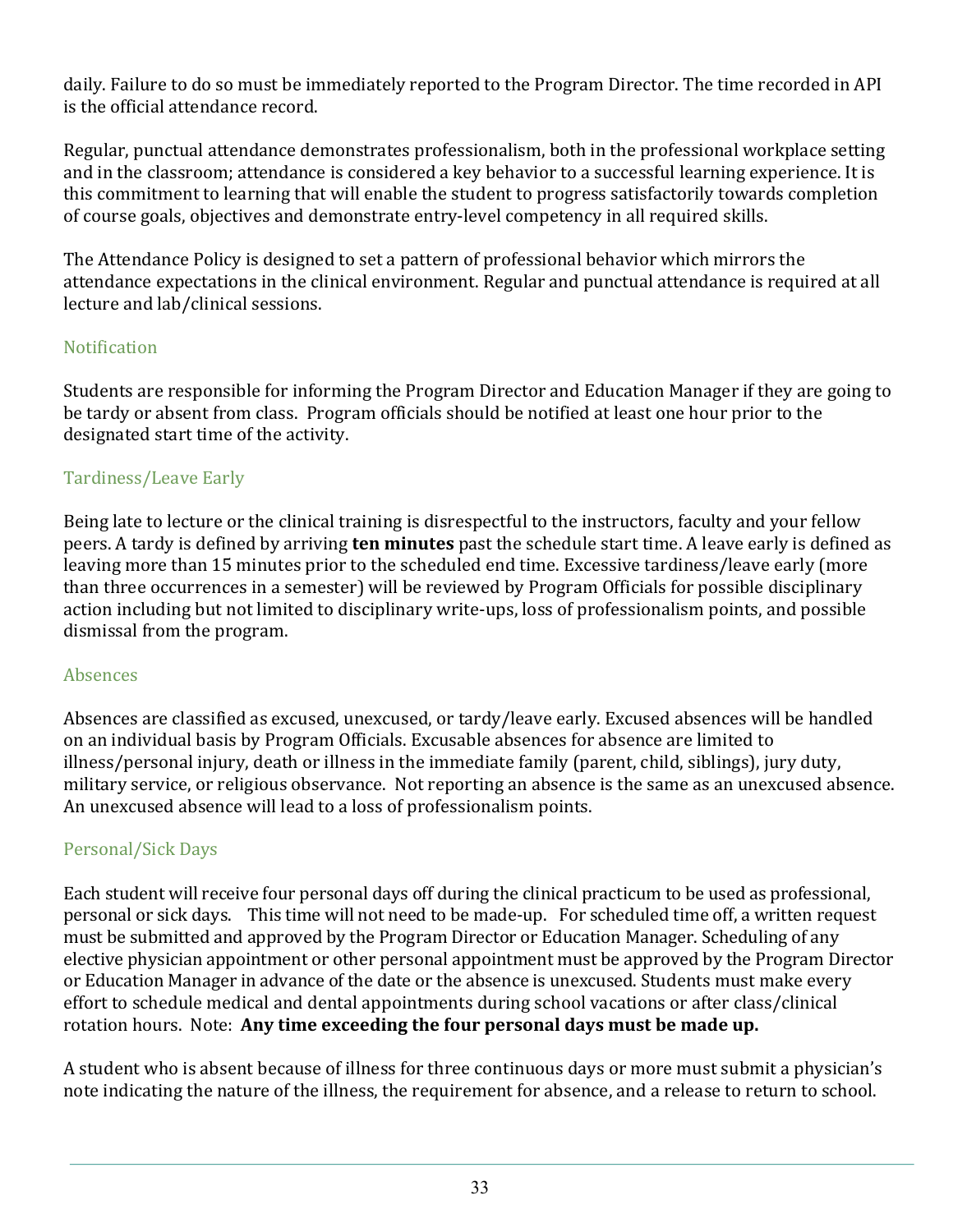Each student is responsible for making up all class assignments when absent from class. Students who are absent are responsible for obtaining any notes, handouts, etc. Students with more than two absences from lecture will be required to submit reference responses in writing to all objectives for missed material. If a lecture exam is missed, the student is required to take the exam upon the first day back. Ten points will be deducted from the second missed exam and will be cumulative for each subsequent absence. Students arriving more than 15 minutes late will not be allowed to sit for the exam and it will be considered a missed examination.

Consecutive absences also impact the clinical training. Students will not be allowed to progress to the next rotation until all competencies from the current rotation are completed satisfactorily.

Consistent failure to notify laboratory staff of unscheduled absences or consistent tardiness will result in disciplinary action.

#### Laboratory Protocol for Unscheduled Absence or Tardy

If you must be tardy or absent due to an illness or emergency during the clinical training, you must call the clinical department that you are in and speak with the departmental supervisor or a staff member.

- Hematology: 973-7623
- Chemistry: 973-7638
- Immunohematology: 973-7636
- Microbiology: 973-6980
- Phlebotomy: 973-7624

Text messages are not acceptable notification, do not text message another student or laboratory staff member that you are sick or tardy.

#### Inclement Weather

There are no snow days for essential personnel in healthcare. Students should make a reasonable attempt to report as scheduled despite inclement weather conditions. Travel to the clinical affiliate during inclement weather is at your discretion; missed time must be made-up. Students must notify the lab department at least 30 minutes before the scheduled arrival time if he/she cannot report to work. The Program Director and Education Manager must also be notified of the absence.

## Clinical Grade and Evaluation

Rating forms and criteria of performance have been developed for each clinical experience area and will be explained to the students upon entry into the area. The rating forms are used to evaluate student performance and knowledge during their clinical experience as well as the behavioral and professional skills necessary for successful practice. They may also be used for individual counseling and employment recommendations. Students must also successfully complete a final exam for each rotation to demonstrate competency for the MLS discipline. Satisfactory performance for each clinical experience will be indicated by a minimum passing grade of 75. Clinical rotation evaluations occur at the end of each clinical rotation.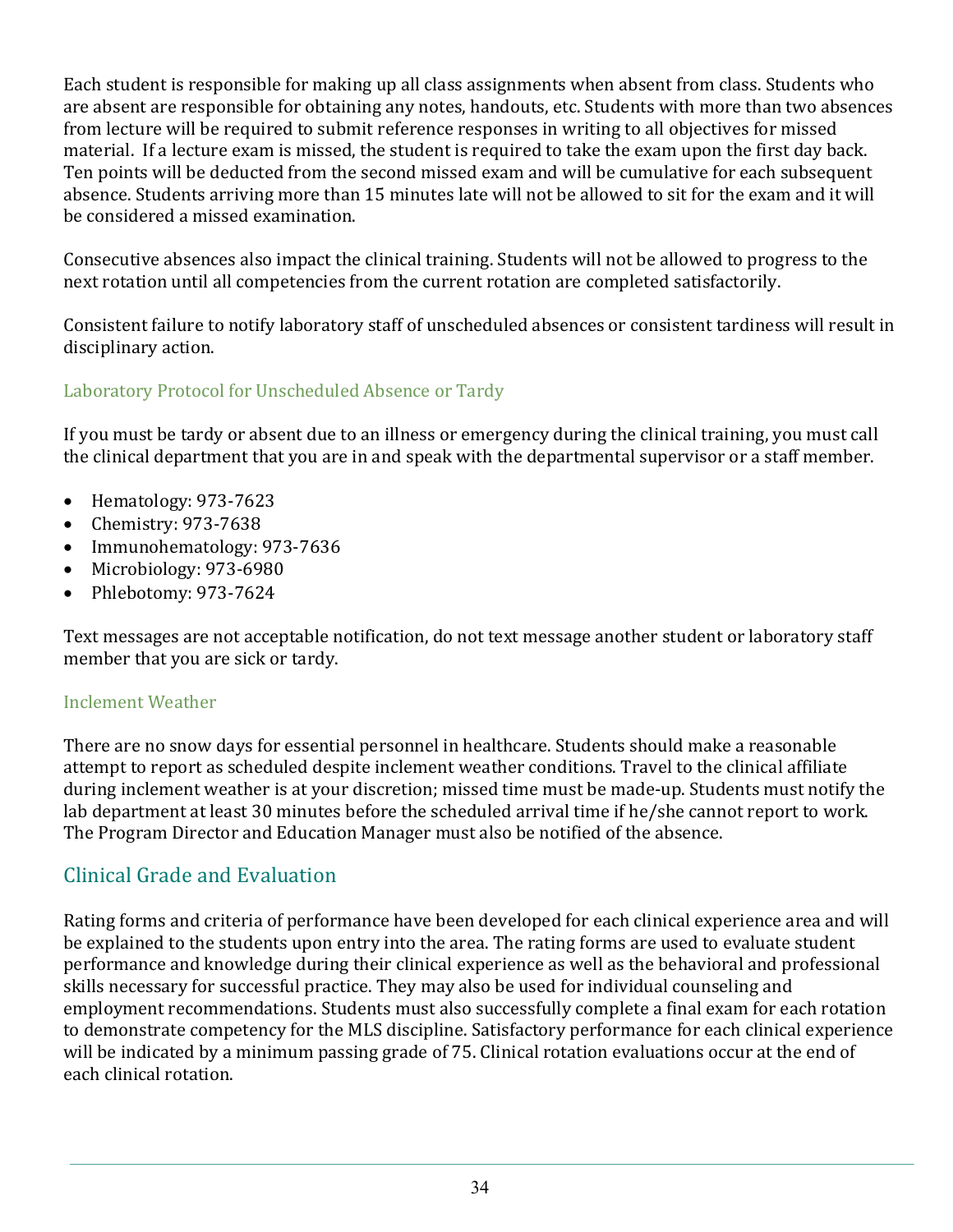#### Employment Hours During the Clinical Experience

Because of the intense nature of the clinical experience courses and the requirements for student attendance and study, the MLS program strongly recommends that students do not work during this semester. With the current economic climate along with personal and family obligations, we understand that some students must work. However, it will not be possible to make accommodations in the clinical schedule for outside work. No changes will be made in clinical hours to accommodate a student's outside work or personal obligations.

#### **Student Evaluation**

All students in clinical rotations will be asked to turn in evaluations of their clinical instructors at the end of the semester. The evaluations will be kept anonymous. They may be submitted via web links in each clinical practicum Canvas course (preferred) or as a hard copy. Students are reminded to list both: positive and negative experiences and give constructive criticism. Feedback from the evaluations will be used by instructors to improve and maintain the quality of their rotation.

#### Student Evaluation of the Clinical Practicum/Rotation Program:

All students in clinical rotations will be asked to complete an evaluation of their entire Clinical Practicum/Rotation Program. The evaluations will be kept anonymous. Students are asked to answer questions candidly and to give constructive criticism. The link to the survey will be sent out during the last week of the academic year.

## General Policies

#### Student Conduct

Ethical conduct, especially honesty, is essential in the profession of Medical Laboratory Science. Your behavior and attitude reflect on the Medical Center, your co-workers, and the profession. Therefore, the following rules should guide your behavior as a student and throughout your professional life. As professionals you will:

- 1. Maintain the highest degree of honesty and integrity.
- 2. Accept responsibility for your work and the prompt reporting of results.
- 3. Demonstrate respect for the rights of patients by keeping confidential all information concerning them.
- 4. Comply with all health, fire, and safety regulations.
- 5. Maintain a courteous relationship with patients, physicians, and staff.
- 6. Assume responsibility for self-improvement through participation in continuing education programs and other learning activities.
- 7. Comply with all regulations applying to employees in the work place.

Examples of prohibited conduct are listed below. Any incident of personal misconduct may result in dismissal from the program. This list is not exhaustive and it should not be inferred that unlisted activities are permissible.

- Cheating in any form on any quiz, examination, or written assignment
- Plagiarism
- Falsification of information
- Reporting to work under the influence or using an intoxicant and/or illicit drugs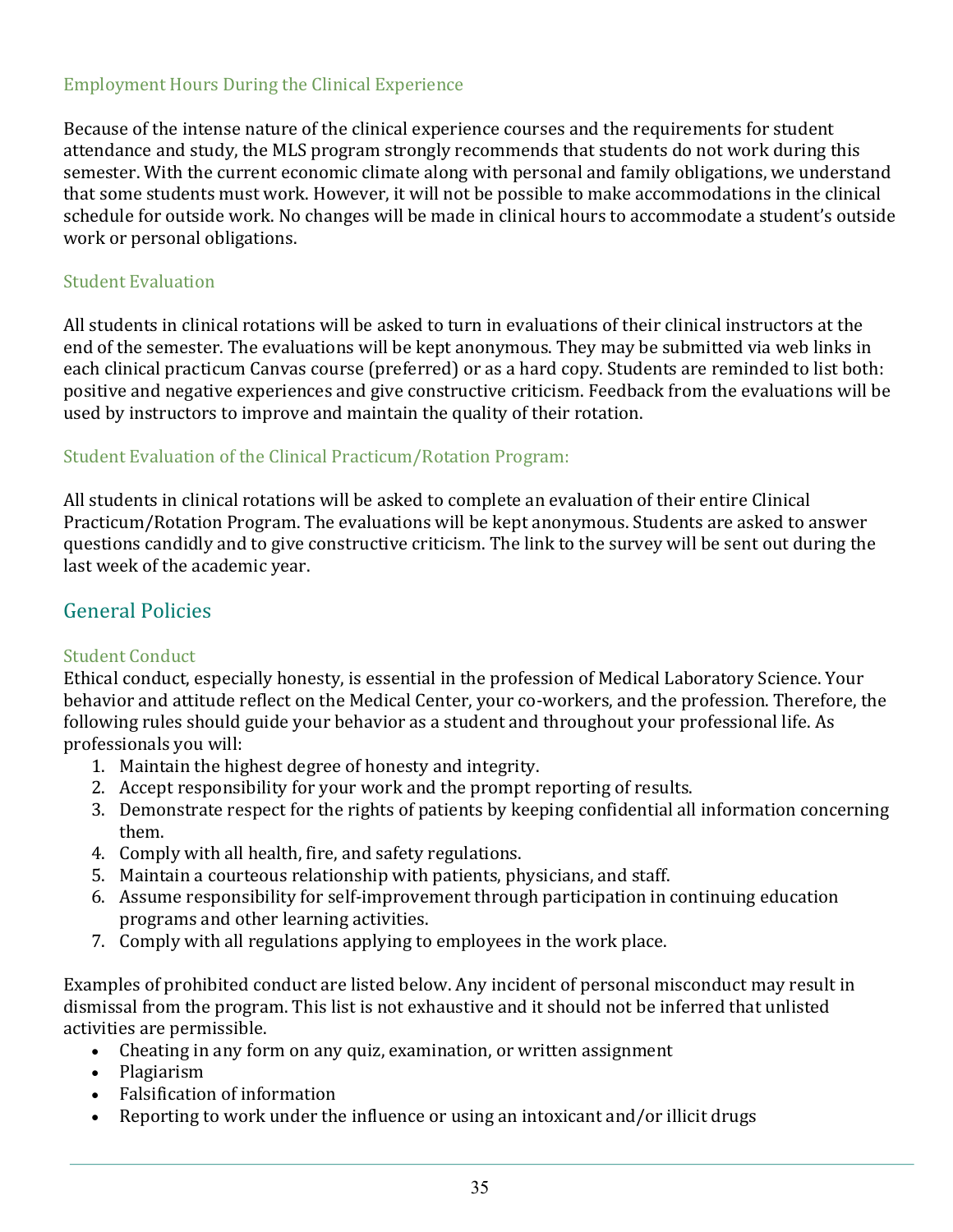- Violation of HIPAA requirements as related to the confidentiality of protected health information (PHI)
- Possession of firearms, fireworks, dangerous weapons, alcohol and/or illicit drugs
- Inappropriate conduct during working hours
- Insubordination
- Use of cell phones in the laboratory
- Repeated unprofessional or unsafe behavior during academic hours on the Northern Light campus

#### **Confidentiality Guidelines**

In compliance with the Health Insurance Portability and Accountability Act (HIPAA), information will be provided to students on maintaining confidentiality regarding patient privacy and data security as it relates to healthcare workers.

All patient medical and financial records, and any other information of a private or sensitive nature are considered confidential. Confidential information should not be read or discussed by students unless pertaining to his or her learning requirements. Under HIPAA regulations, you can only discuss patient information if it is directly related to treatment, and even then, you must limit the disclosure of any patient information to the minimum necessary for the immediate purpose. Discussion of confidential information must take place in private settings. Students must not discuss confidential information to family members or friends, or other parties who do not have a legitimate need to know. Disclosure of the patient's presence in any healthcare agency may violate confidentiality. Students sign a Confidentiality Agreement for Northern Light Health during the student orientation.

Any unauthorized disclosure of protected health information may subject the student to legal liability. Failure to maintain confidentiality is grounds for disciplinary action up to and including dismissal from the program.

#### Use of Social Media

When publishing information on social media sites, the student needs to be aware that information may be public for anyone to see and can be traced back to them as an individual. There is no such thing as a "private" social media site. Search engines can turn up posts' years after the publication date. Comments can be forwarded or copied. If you are unsure about posting something or responding to a comment, ask your faculty. Social media typically enables two-way communications with the audience therefore an individual has less control of how materials will be used by others. Social media may be used to investigate student behavior.

As a student in the MLS Program, you may encounter confidential information within the classroom or clinical settings. It is the responsibility of the student to adhere to the following policy related to social media.

#### **Policy**

- All social media postings must be made within the guidelines of the policies outlined in the program handbook, Rules of Conduct and Code of Ethics.
- All postings to social media platforms must comply with the Health Insurance Portability and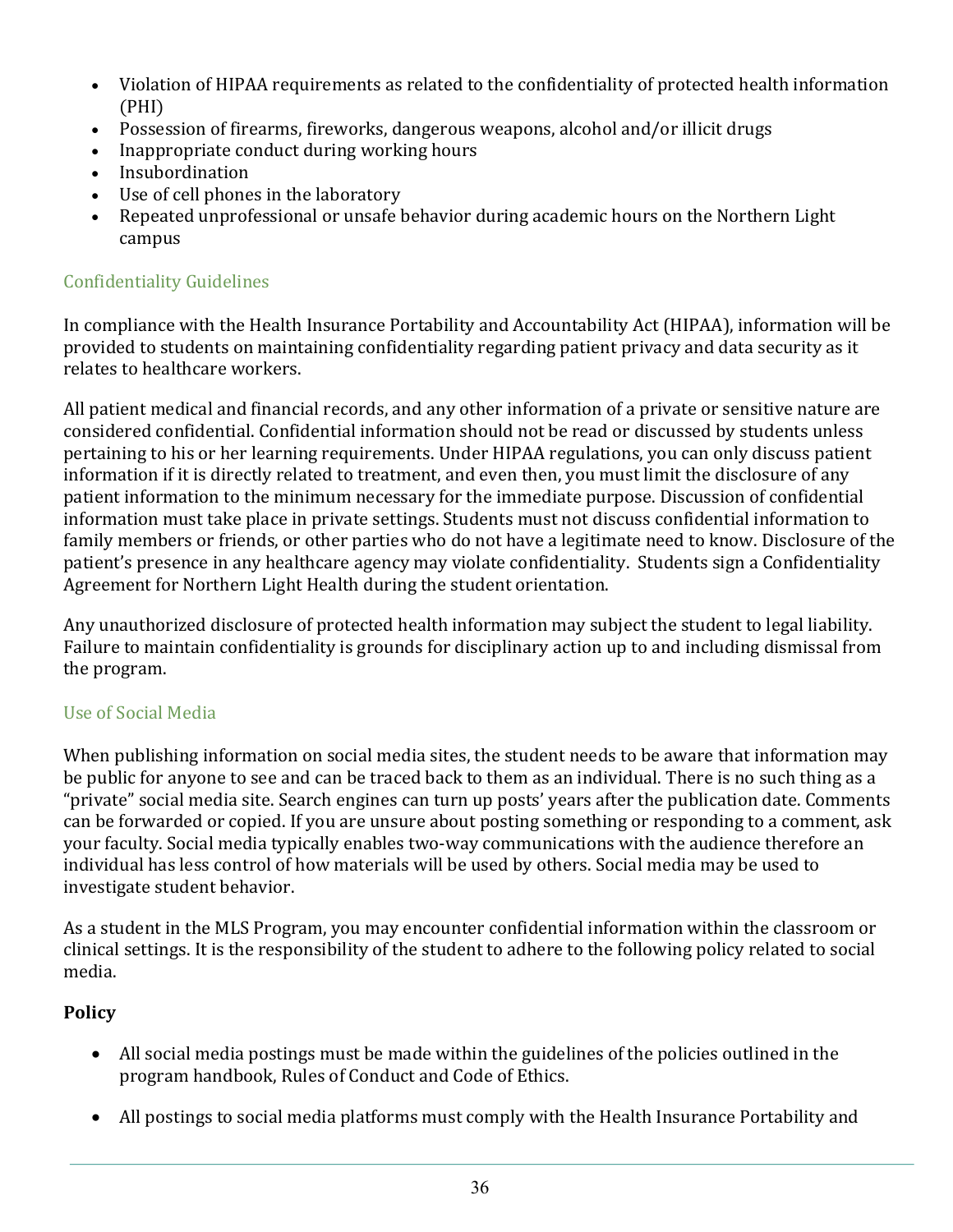Accountability Act of 1996 (HIPAA), applicable facility policy, and state law.

- Do not share, post, or otherwise disseminate any information, including images, about a patient, faculty, clinical instructor, other students or information gained as a result of your presence in a MLS course including the clinical setting.
- Do not identify patients by name or post or publish information that may lead to the identification of a patient (examples include but not limited to: date of care, facility name, diagnosis, and treatment). Limiting access to postings through privacy settings is not sufficient to ensure privacy.
- During the clinical training, any use of electronic devices (cell phones, laptops, etc.) must be within the guidelines of facility program policies.
- Do not take photos or videos of patients on personal devices, including cell phones.
- Maintain professional boundaries in the use of electronic media. Online contact with patients or former patients blurs the distinction between a professional and personal relationship.
- Student must have permission from the faculty to videotape or audiotape in the classroom.

#### **Consequences**

- 1. Violations of patient privacy with a portable electronic device/use of social media platforms will be subject to HIPAA guidelines and consequences.
- 2. Students who violate policies outlined in the MLS student handbook, through the use of social media platforms do so at the risk of disciplinary action that can be failure of the course and/or dismissal from the program.

#### Electronic Communication Devices

In any learning setting, the use of electronic communication devices such as cell phones must be limited to class activities or emergency situations only. The devices must be set to silent mode at all times in the classroom as it is a professional courtesy to the instructor and your peers. Answering of cell phones or text messages during class will not be tolerated. If you have an emergency, please let the instructor know that you must leave your phone on (vibrating mode only) during class time. Students may return calls and/or texts during breaks and lunch times.

Whether in lecture or laboratory, students are to only access course related sites. No social networking, instant messaging, email, etc., are allowed during class or laboratory time. This includes the use of PCs, laptops, mobile phones, etc. Students may perform these types of activities during designated breaks.

Our student laboratory is considered "contaminated" as we work with human blood and body fluids. If a student chooses to use tablet applications during the laboratory component of the course, these items must have a protective cover that can be disinfected at the conclusion of the activity. If you are found using your phone while in the lab you will receive a warning. Should this re-occur, you will lose 5 points on your practical exam and have points deducted from your overall evaluation.

Use of a cell phone during any academic testing situation or during exam review, is prohibited. It is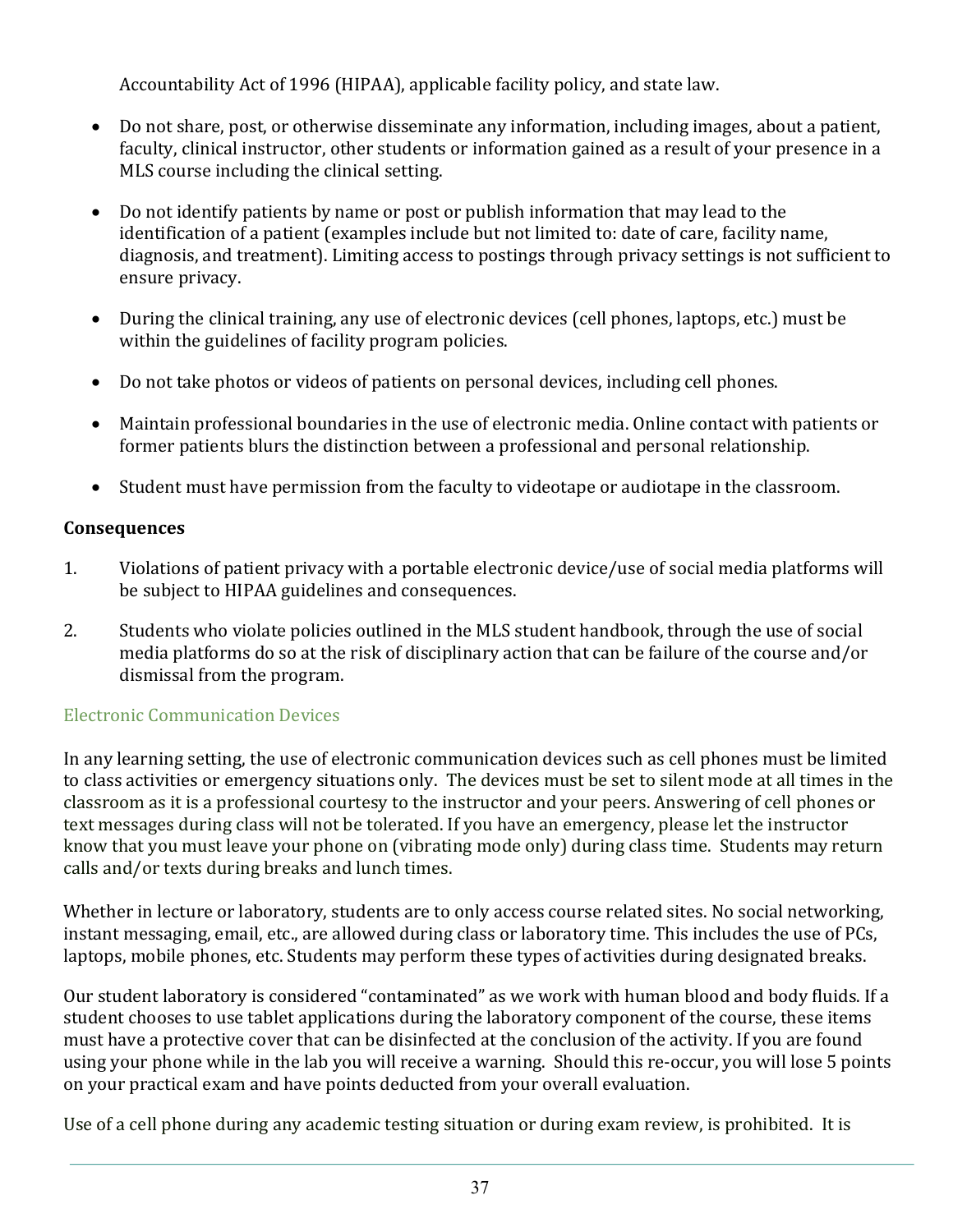considered an act of academic dishonesty if a student is found using a cell phone or other electronic communication device during an exam or test review.

#### Personal Appearance

- Good personal hygiene is expected of all students.
- The student ID Badge should be worn above the waist and with the photo ID facing outward.
- Scrubs can be worn on a regular basis.
- Business casual attire is also acceptable. Men's shirts must have a collar. Blouses must have sleeves. Socks or stockings must be worn. Clothing must fit properly, not too tight or too loose. Tops and bottoms must always be overlapping, even when arms are raised. It may be helpful to wear a t-shirt or tank top under clothing to prevent bare skin from showing when raising arms or sitting down. Unacceptable attire includes, but is not limited to jeans, t- shirts, mini-skirts, exercise clothing, and shorts. Clothing and other apparel cannot display oversized logos, slogans, symbols or messages of a political nature.
- Body art depicting alcohol, illicit drugs, tobacco, nudity, profanity or violence must be covered.
- Hair must be well-groomed and professional in appearance. If hair is longer than shoulder length, it must be pulled back when working in the clinical labs or student lab.
- No hats or caps are permitted during working hours. Head coverings for medical or religious reasons are exempt from this rule.
- Visible body piercings must be non-distracting and such jewelry may only be worn on the ears or in the form of a single nose stud no larger than one millimeter. Gauged ears will be plugged to appear flesh-toned. Other body piercings that may be detectable must be removed while working.
- Shoes must cover the entire foot, have non-slip soles and be made of non-absorbent material.
- All laboratory personnel working in technical areas will be required to wear a buttoned lab coat over their street clothes. Lab coats will be laundered by Northern Light EMMC.
- The hospital recognizes that exposure to strong scents and fragrances in the environment can be offensive to others. Therefore, the use of only minimally scented perfumes, colognes, and other fragrance products is encouraged.

## **Badge Identification**

Identification badges are issued to provide students with a means of identification to promote safety and security at Northern Light. Students will be issued name badges at student orientation. Lost badges are to be immediately reported by the student to the Program Director. Badges must be returned upon completion of the program.

#### Safety

Students receive safety training regarding infection control hazards, fire safety, chemical spills, infection control bloodborne pathogen/exposure control and general lab safety during the student orientation. Students are expected to adhere to the safety policies in place at Northern Light Laboratory.

Students must familiarize themselves with posted fire safety information: evacuation routes, fire alarm stations, fire extinguishers which will be covered in a safety tour by the Laboratory Safety Tour. A copy of NLL safety tour document will be kept in the student file. Students should also be acquainted with safety policies and practices of the laboratory, such as the safe use and disposal of chemicals, the handling of biohazard materials, the disposal of sharps, and hand hygiene expectations, etc.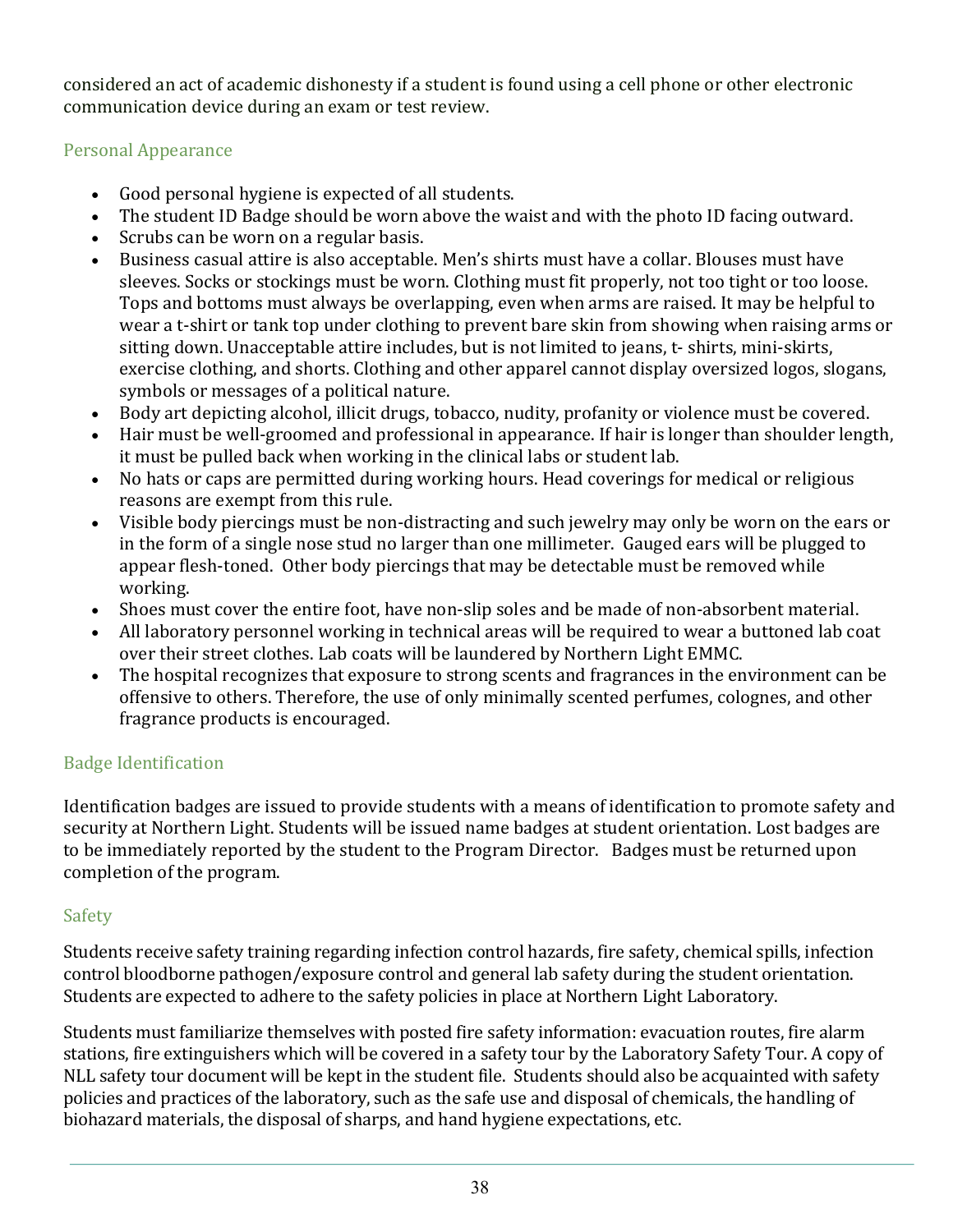Because the use of electronic communication devices can be a safety concern, students must follow the Northern Light Laboratory policy for "Personal Use of Internet, Email, Cell phones and other Electronic Devices at Work".

During the clinical practicum, students may perform patient testing under the supervision of qualified laboratory personnel responsible for their training.

#### Northern Light Eastern Maine Medical Center Emergency Conditions and Codes

As a hospital, we must all be prepared to handle emergency situations, dial 4444 for all emergencies. Identify yourself and give the operator all pertinent information as well as the exact location of the emergency. The operator will begin the overhead page with "Attention Please, followed by the emergency code with the location. This will occur several times until the "all clear" has been confirmed.

Code Red: Fire Cody Blue: Medical Emergency Code Pink: Infant/Child Abduction Code Yellow: Bomb Threat Code Gray: Combative Person Code Silver: Person with weapon and/or hostage situation Code Orange: Hazardous material spill or release Code Black: Network failure Code Green: Trauma team response Code Triage: Possibility of a disaster situation

#### Incident/Accident Reports

An incident that occurs in the clinical area resulting in personal, patient, or hospital injury and or damage to equipment must be reported immediately to the instructor, Program Director, Education Manager or Laboratory Safety Officer. An incident/accident report form will be filed and forwarded per hospital policy. If appropriate, a copy of the report should be provided to the Program Director to be placed in the student file. Note: All patient information will be redacted.

Examples of incidents include, but are not limited to:

- a needlestick with a contaminated needle
- $\bullet$  a patient complaint
- a significant error that could have or did impact patient care

#### Health Insurance

Students must provide proof of health insurance coverage to the Program Director when they submit the required health information. Any costs for medical care required as the result of an accident is the responsibility of the student.

#### Emergency Medical Care

According to the clinical affiliation agreement, clinical sites agree to "Provide initial emergency care, if available, for students who are injured or become ill while on duty in an assignment at the facility. It is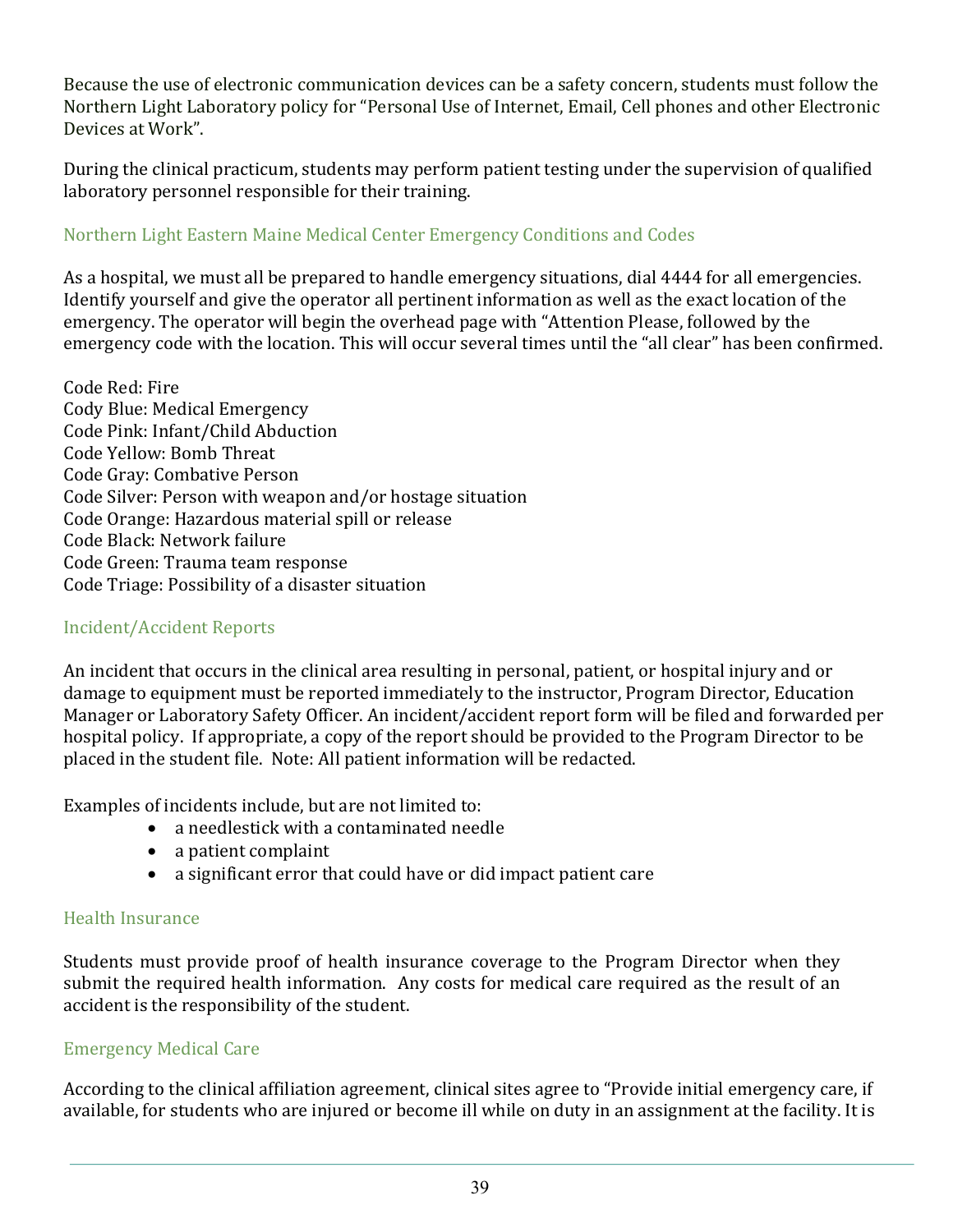understood that students (or their parents or guardians as the case may be) shall be responsible for their own medical expenses, whether incurred at the facility or elsewhere."

## **Student Physical**

Students will be scheduled for a physical exam in the Work Health Office upon entrance to the Program, at which time they must provide evidence of antibody titers for Rubella, Rubeola, Mumps and Varicella and a record, if available, of receipt of hepatitis vaccine and influenza vaccine. A student who is injured on the job will be sent immediately to the Emergency Room or the Walk-in Care. Students with infections or communicable diseases will be kept off duty if the infection involves risk to patients or coworkers. Physician's fees for consultation, office visits, hospital care, and eye care are the responsibility of the student.

Students wishing to become part-time laboratory employees during their year of clinical training must undergo the urine drug screen required of all new NLL employees. Proof of identification in the form of a federal or state photo ID, must be presented at the time of urine collection.

## Student Impairment/Substance Abuse

The NL EMMC School of Medical Laboratory Science is committed to providing safe and meaningful learning experiences for students and so must provide for the safe and effective care of patients by students in the clinical setting. The presence or use of substances, lawful or otherwise, which interferes with the judgment or motor coordination of a MLS student in clinical settings results in unacceptable risk for patients, fellow students and staff, and Northern Light Health. Illegal or unauthorized manufacture, sale, possession or use of alcoholic beverages and/or controlled substances by students while engaged in any part of educational experiences poses an unacceptable risk and is strictly prohibited. Any behavior resulting in the impairment of the student's judgment or motor coordination resulting from an unmanaged medical condition is also included under the terms of this policy.

Students are expected to adhere to the Northern Light Health Substance Abuse Policy. The student will be immediately dismissed from the clinical setting if there is a reasonable suspicion of impaired performance. Reasonable suspicion will include but not be limited to observations based on the following: slurred speech, incoordination; unsteady gait; drowsiness; impaired judgment, attention, memory or social function; irritability; paranoia; belligerence; euphoria; dilated or constricted pupils. If necessary, in order to assure safety for the student in his/her immediate egress from the laboratory or clinical setting, the student's Emergency Contact Person will be notified to come and pick up the student. Program Officials will complete documentation of the incident.

The student will not be permitted back into the laboratory/clinical setting until the following have been met: 

- The student is required to meet with the Program Director or designee.
- The student will be referred to appropriate support services by the Program Administration or designee.

The Program Administration or designee reserves the right to require assessments as appropriate and/or verification of ongoing treatment of identified substance abuse or medical condition which has caused impaired student performance. Said assessment and/or verification must be obtained from the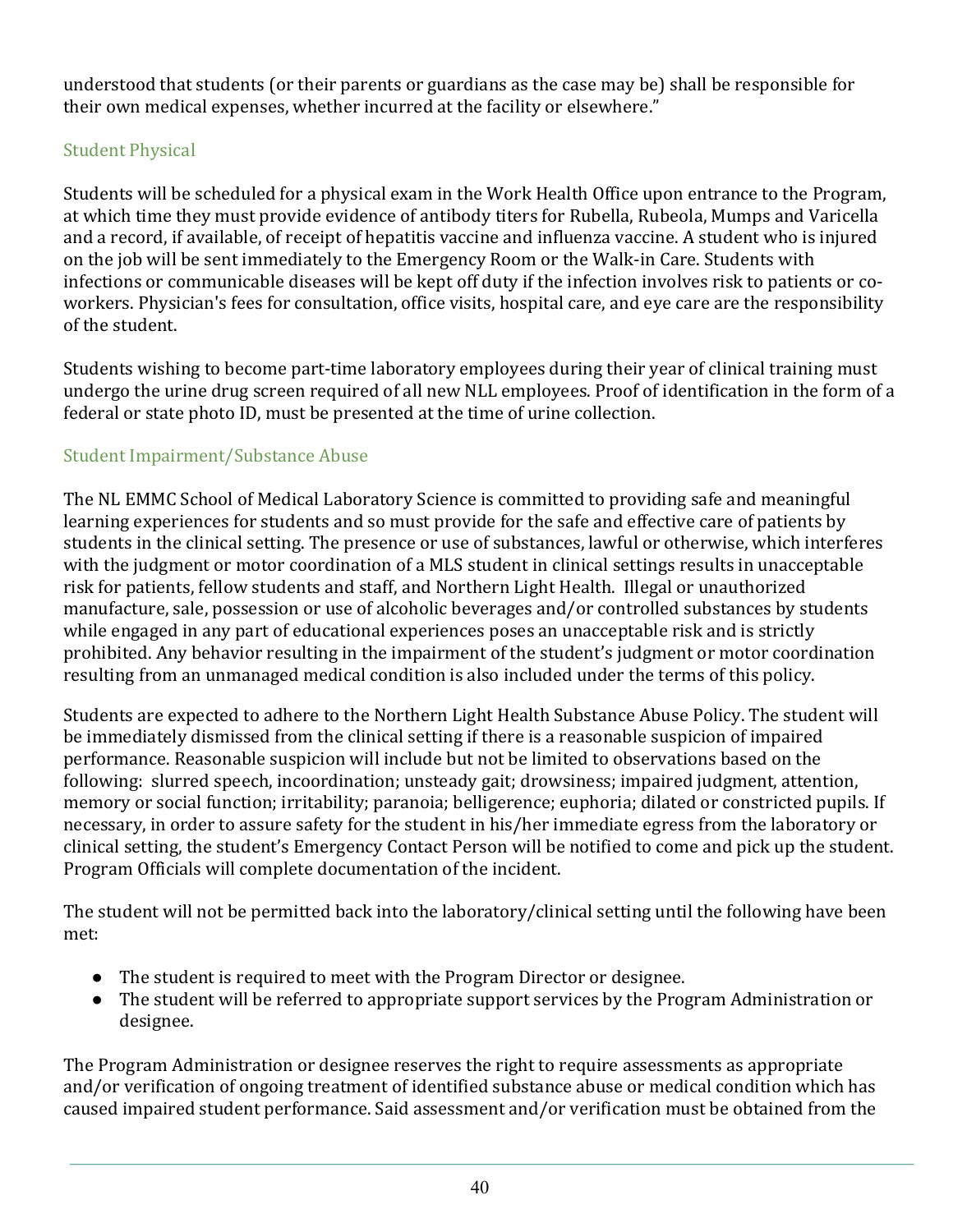student's Primary Care Practitioner and/or appropriate professional expert at the student's expense.

An incident of impaired behavior may result in program dismissal.

#### Change in Contact Information

Any change to information provided at the onset of the program should be communicated to the Program Director as soon as possible. It is the student's responsibility to ensure all information is up to date. Program officials maintain a record of graduate addresses and telephone numbers.

## Hadley Parrott Health Science Library

The Hadley Parrott Health Science Library at Northern Light EMMC is available for student use. The library is located on the second floor of the Grant Tower and is open from 8:00 am to 4:30 pm Monday through Friday. During this time a librarian will be available to assist you. Students have 24-hour library access with their student badge and 24-hour online access.

Medical Librarian: Linda Kerecmen Email: LKerecmen@northernlight.org Library Phone: 207-973-8228

#### Malpractice Liability Insurance

The University of Maine maintains commercial general liability insurance for professional malpractice of students while in clinicals, insuring against the negligent acts or omissions of University students or faculty participating in clinical education at the facility.

#### Parking

Parking assignments for students are in the Wing lot of Northern Light EMMC. Students will receive a parking decal to display in their vehicle window.

#### Locker Assignment

Locker facilities will be provided for students at no cost. Locker assignments will be distributed during the student orientation.

#### Transportation

Transportation to all classes and clinical assignments is the responsibility of the student. Clinical training experiences may include learning experiences that require significant travel by car. Students should have a back-up plan for the necessary travel if they experience car trouble. Carpooling may not be feasible during clinical assignments due to varying schedule requirements.

#### Reference Request and Release of Records

Students and alumni of the School of Medical Laboratory Science must submit a signed reference release form prior to release of any information to employers, educational institutions, or organizations that provide awards or scholarships.